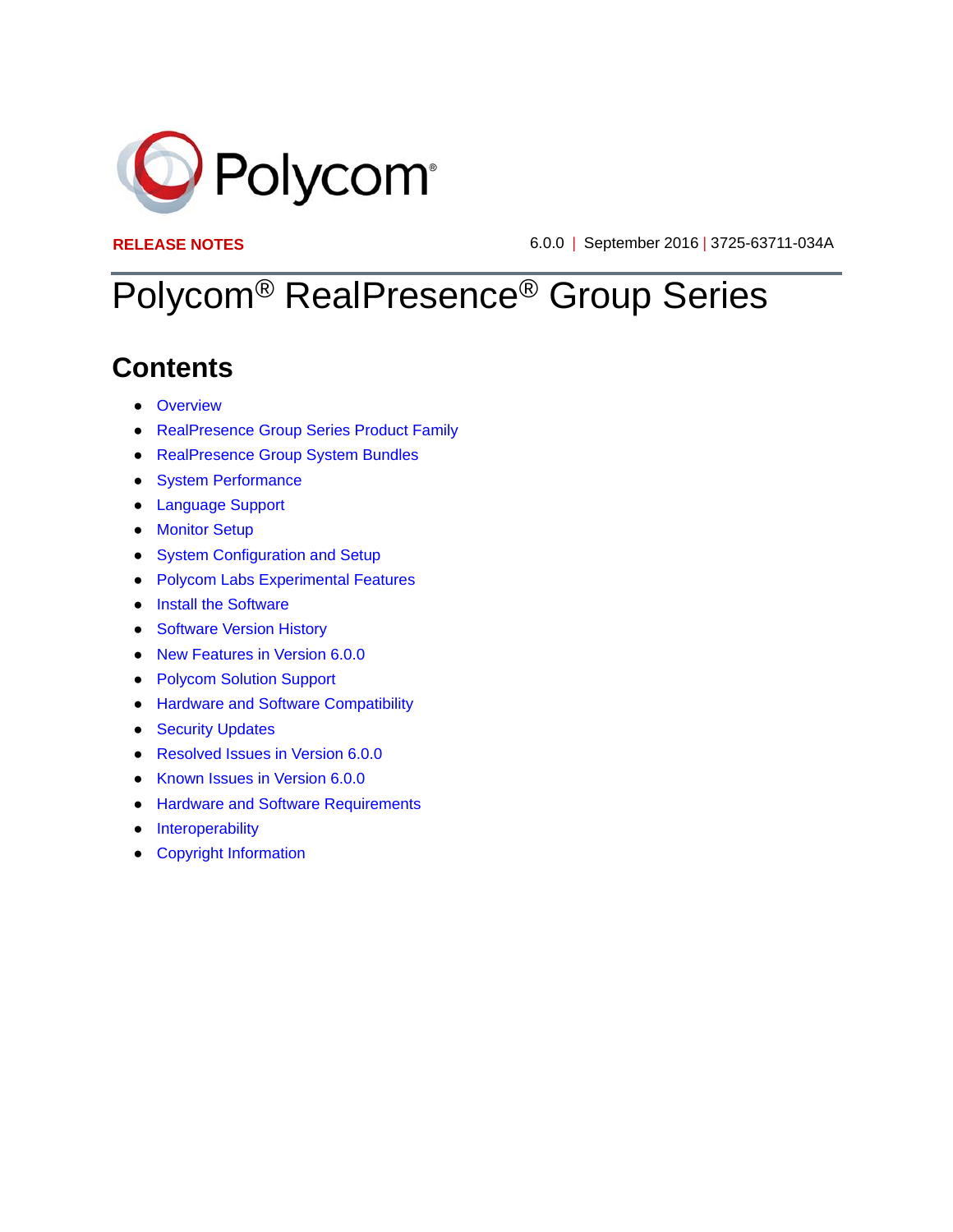## <span id="page-1-0"></span>**Overview**

Polycom announces a new release of Polycom® RealPresence® Group Series software. This document provides the latest information about the following Polycom software:

- Version 6.0.0 of the Polycom RealPresence Group system software
- Version 2.2 of the Polycom<sup>®</sup> EagleEye<sup>™</sup> Director software
- Version 1.2 of the Polycom® EagleEye™ Producer software
- Version 6.0.0 of the Polycom® RealPresence Touch™ Panel software
- Version 2.0.0 of the Polycom RealPresence Touch Operating system software
- Version 6.0.0 of the Polycom® Touch Control™ Panel software
- Version 6.0.0 of the Polycom Touch Control Operating System software



**Note**: The RealPresence Touch Panel software is included in the RealPresence Group Series system software package. The RealPresence Touch Operating system software is available for download at [support.polycom.com](http://support.polycom.com).

## <span id="page-1-1"></span>**RealPresence Group Series Product Family**

The RealPresence Group Series product family includes a codec, plus a remote control, cameras, [microphone arrays, and other supported accessories. A comprehensive list of available accessories is](http://www.polycom.com)  [available at](http://www.polycom.com) www.polycom.com.

### **Codec Power Options**

The RealPresence Group 300, RealPresence Group 310, and the RealPresence Group 500 systems have an external power transformer. The RealPresence Group 700 system has an internal power supply.

### **Codec Mounting Options**

The RealPresence Group 300, RealPresence Group 310, and the RealPresence Group 500 systems have options for rack shelf mounting, or a 'bunk bed' for co-mounting with the EagleEye cameras using their mounting options. The RealPresence Group 700 system can be rack mounted with rack ears that are included with the codec.

### **Remote Control Devices**

The RealPresence Group system remote control device is included with all RealPresence Group Series bundles and includes a USB rechargeable lithium-Ion battery. Additional USB lithium-Ion batteries are available. Remote control devices for earlier Polycom systems, such as Polycom® HDX® system remotes, are also supported.

### **Digital and Analog Cameras**

The supported EagleEye digital output cameras include the EagleEye Acoustic, EagleEye Producer, EagleEye IV-4x and the EagleEye IV-12x. An optional wide angle lens for the EagleEye IV camera increases the FOV from 65 degrees to 85 degrees.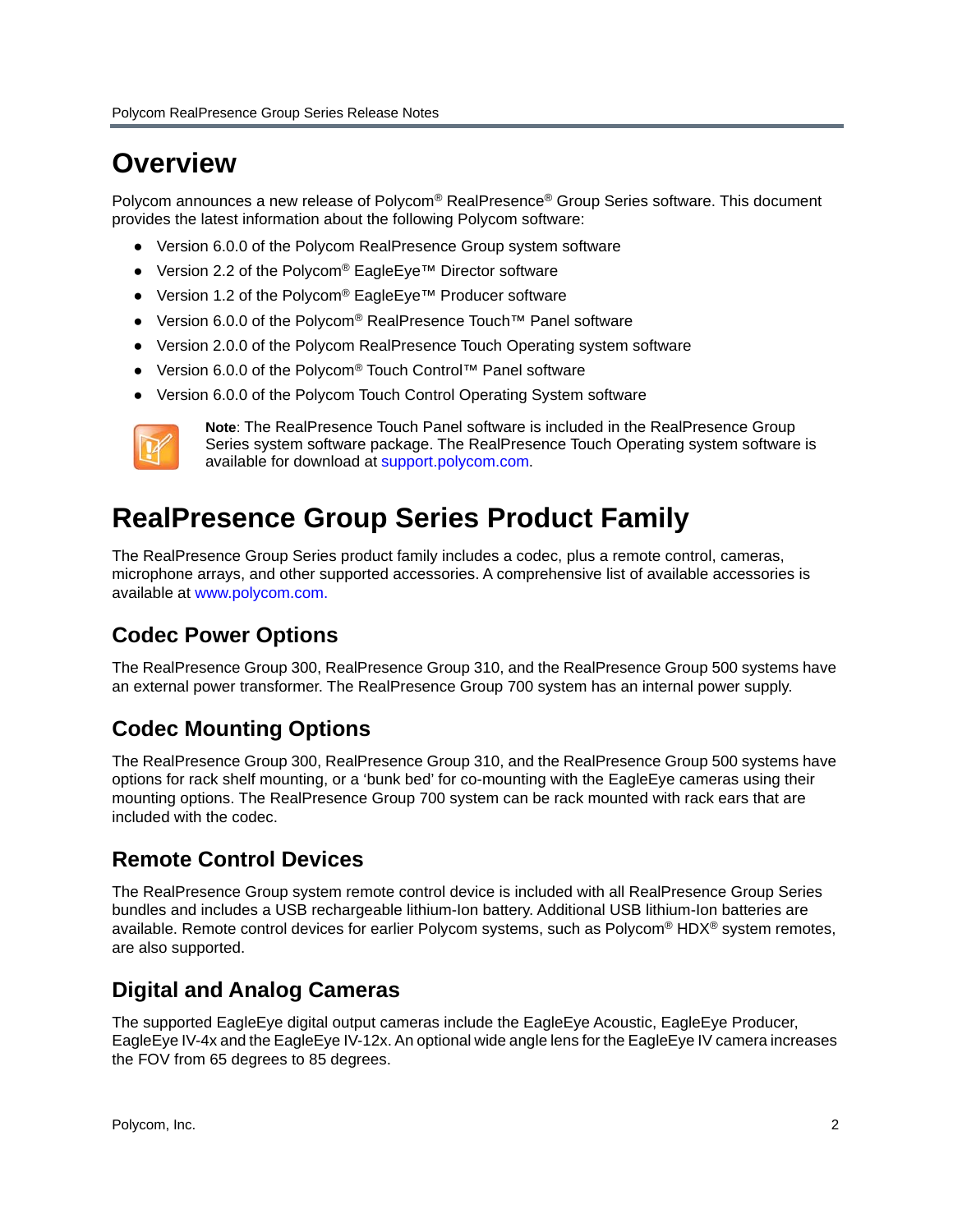The RealPresence Group Series systems also support the EagleEye analog output cameras, which include the EagleEye View, EagleEye HD, EagleEye II, and EagleEye III cameras.

#### **Camera Mounts and Accessories**

Accessories for the digital cameras include the EagleEye Digital Extender and the Digital Breakout Adapter. Additional digital cables for the EagleEye IV of 300mm, 457mm, 10m, and 1m length are available. The Universal Mounting shelf was designed for use with the EagleEye IV cameras and support mounting on a monitor, wall and tripod.

The RealPresence Group Series systems also support the EagleEye Director and the EagleEye Producer camera accessories. The EagleEye Producer has an optional mounting bracket for use with the universal camera mounting solution.

### **Audio Accessories**

The following audio accessories are supported on the RealPresence Group Series codecs: RealPresence Group Series microphone array, SoundStation IP 7000 integration, SoundStructure integration, the HDX microphone array, and the ceiling microphone arrays.

### **More Interoperable Hardware and Accessory Options**

Other accessories and hardware available for the RealPresence Group Series includes the Polycom® UC Board™, Polycom RealPresence Touch, Polycom Touch Control, and a transport case. Replacement power supplies are available for RealPresence Group 300, 310, or 500 systems. In addition, a full line of RealPresence Group Media Centers are available with options from 27" to 84" displays and tabletop, stand, and wall mounting.

## <span id="page-2-0"></span>**RealPresence Group System Bundles**

Depending upon which RealPresence Group system that you purchase, a bundle of accessories is shipped with the system.

### **RealPresence Group 300 and 310 Systems**

RealPresence Group 300 and 310 systems ship with either an EagleEye Acoustic or Polycom<sup>®</sup> EagleEye<sup>™</sup> IV camera, a RealPresence Group Remote Control, and a RealPresence Group Microphone Array.

#### **RealPresence Group 300 and 310 system and accessories**

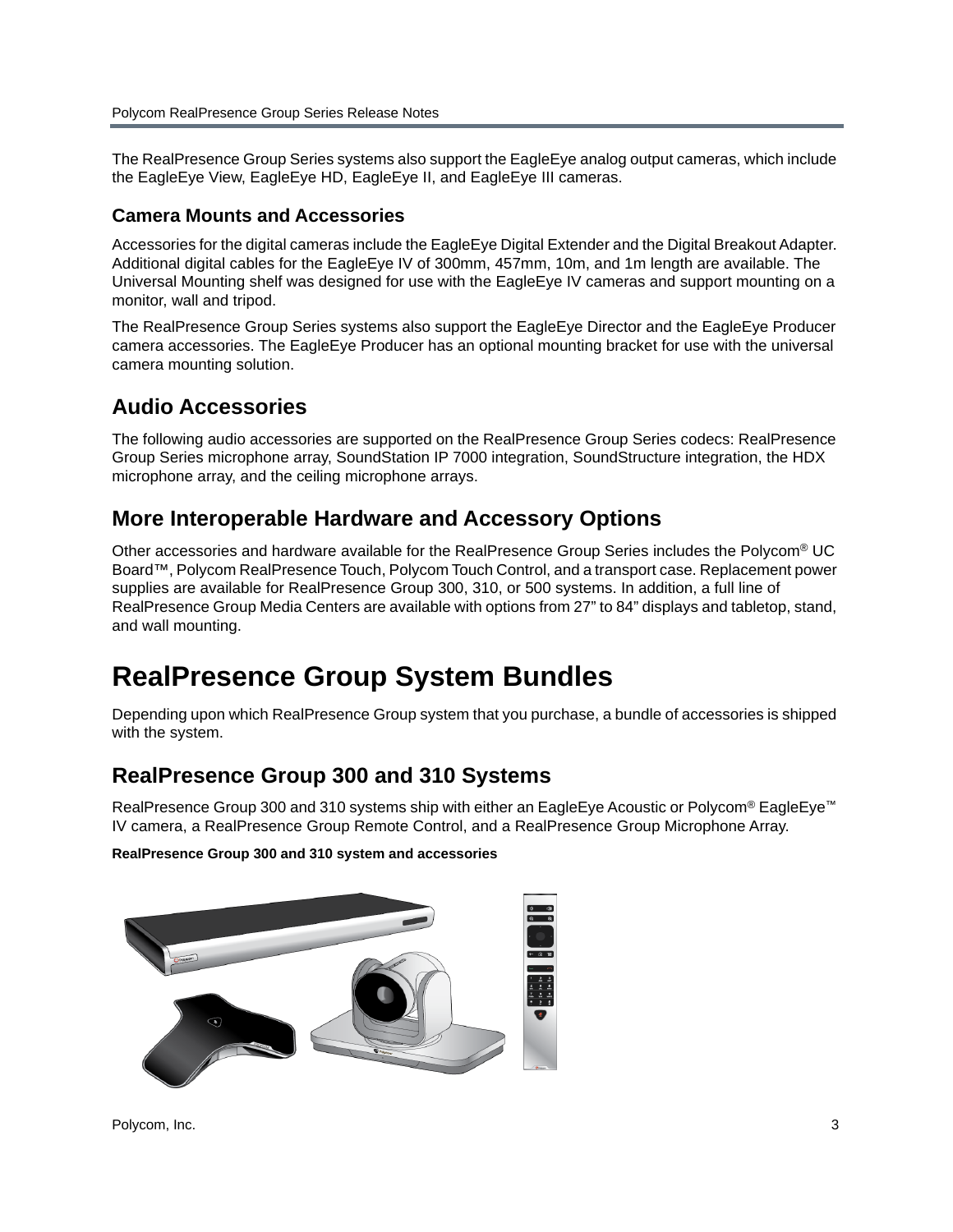### **RealPresence Group 500 Systems**

RealPresence Group 500 systems ship with either an EagleEye Acoustic or a Polycom® EagleEye<sup>™</sup> IV camera, a RealPresence Group Remote Control, and a RealPresence Group Microphone Array.

#### **RealPresence Group 500 systems and accessories**



### **RealPresence Group 700 Systems**

RealPresence Group 700 systems ship with a Polycom EagleEye IV camera, a RealPresence Group Microphone Array, a RealPresence Group Remote Control and rack mounting ears.

#### **RealPresence Group 700 system and accessories**

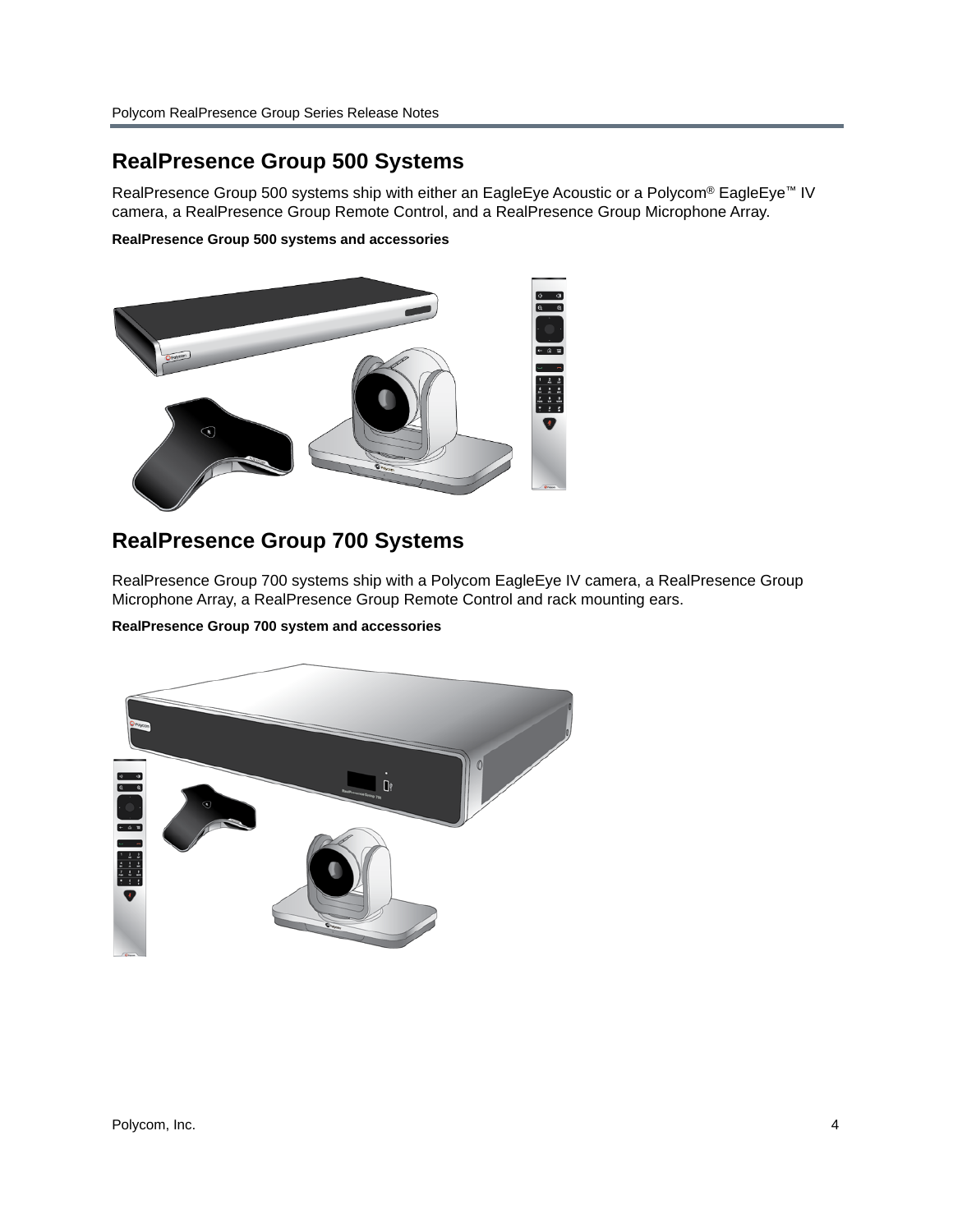## <span id="page-4-2"></span>**System Performance**

The RealPresence Group systems are cutting-edge visual collaboration tools that provide high quality video, audio, and data collaboration. The systems use the most up-to-date video communications technology to deliver the most natural video conferencing experience.

The RealPresence Group systems support up to 1080p60 performance for people and content, for a new level of clarity and realism. RealPresence Group 300, RealPresence Group 310, RealPresence Group 500 systems support 1080p60 performance for either people or for content. RealPresence Group 700 systems support 1080p60 performance for people and content at the same time. You can pair all of the systems with the Polycom® EagleEye Director™, EagleEye Producer, RealPresence Touch, or Polycom Touch Control to turn them into even more powerful room-based video systems.

## <span id="page-4-1"></span>**Language Support**

The RealPresence Group Series web and local user interfaces provide support for the following languages:

- Arabic
- Chinese (Simplified)
- Chinese (Traditional)
- **British English**
- American English
- **French**
- **German**
- Hungarian
- **Italian**
- **Japanese**
- **Korean**
- **Norwegian**
- **Polish**
- Portuguese (Brazilian)
- **Russian**
- Spanish

## <span id="page-4-0"></span>**Monitor Setup**

Depending on the monitor you are using with the RealPresence Group system, you might want to change some default settings. Before setting up your system, review the following information to determine what changes might be necessary.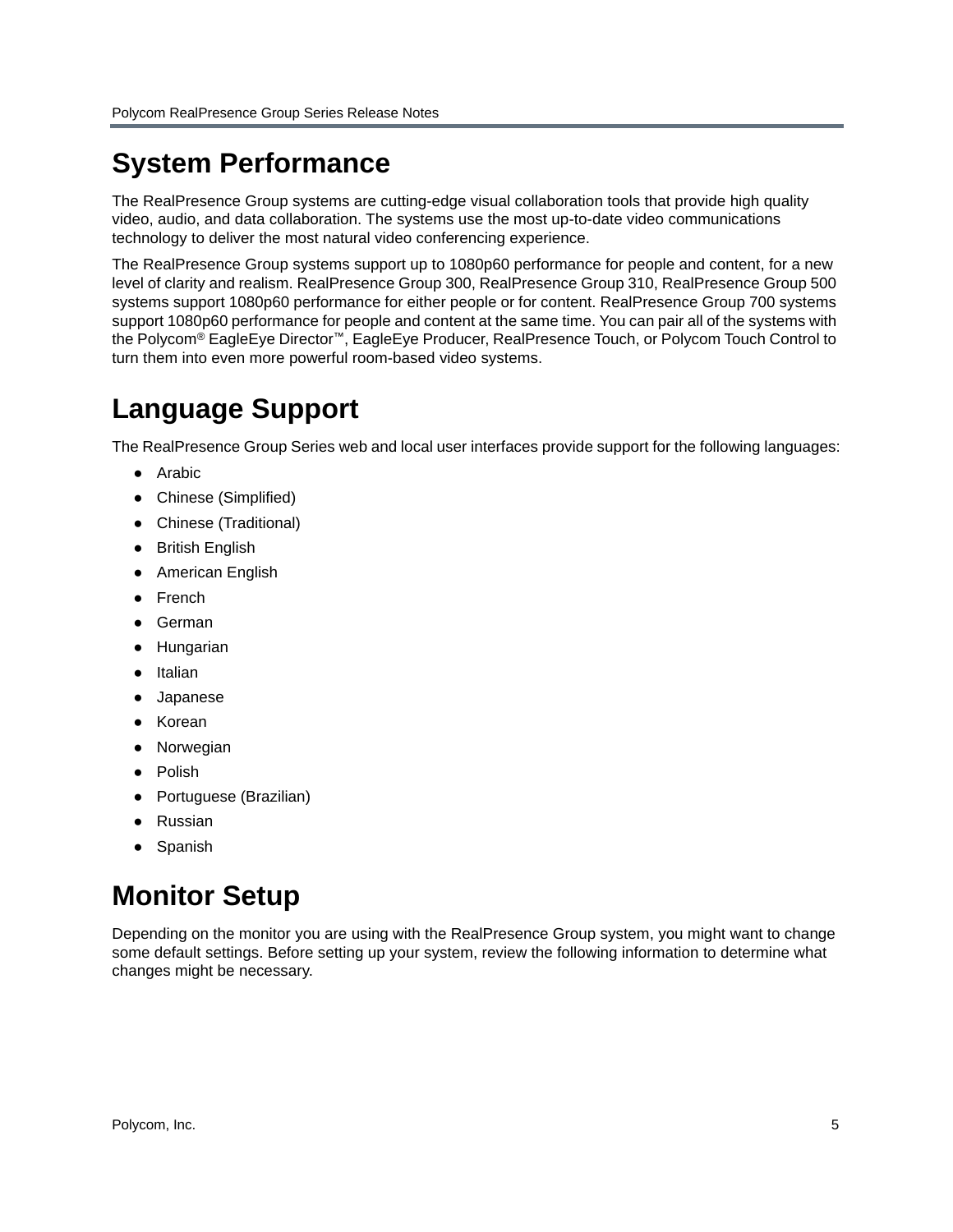### **Display All Pixels**

Before attaching your RealPresence Group system to a TV monitor, ensure the monitor is configured to display all available pixels. This setting, also known as fit to screen or dot by dot, enables the entire HD image to be displayed. The specific name of the monitor setting varies by manufacturer.

### **Ensure Monitor Availability**

By default, the RealPresence Group system sends no signal when it goes to sleep. This might result in some monitors turning off or entering standby mode. If your monitor does not wake up when the RealPresence Group system wakes up and reestablishes the signal, you have several options:

- Turn the monitor off and on again before using the RealPresence Group system.
- Configure the monitor to enter standby mode when it is not receiving a signal.
- Set up the RealPresence Group system to display black video when it goes to sleep, instead of not sending a signal.

### **HDCP Content Sources**

The High-bandwidth Digital Content Protection (HDCP) standard does not support the use of HDCP by a videoconferencing system. If you connect a content source that sends HDCP-encrypted content, the content displays as black video on the near and far-end sites. To ensure that content displays correctly, send content in a format other than HDCP.

### **HDCP on Apple Computers**

Due to a policy established by Apple Computer, Inc., you cannot disable the HDCP encryption service on the DVI or HDMI outputs of a computer that is manufactured by Apple Computer, Inc.

### **Multipoint Layouts and System Type**

When the host of a conference call is a RealPresence Group 500 system, the system displays all remote sites on a split screen with the speaker in a large window. On the RealPresence Group 700 system, up to eight sites display on the monitor based upon layout chosen. When the host has dual monitors, the layout can span both monitors. The far-end site sees four sites, with each quadrant displaying the last four speakers.

## <span id="page-5-0"></span>**System Configuration and Setup**

Administrator settings are available to configure in the system's web interface. Calling functions for users are available in the local interface.

For more information about setting up and using the RealPresence Group systems, refer to the documents on the product pages at [support.polycom.com.](http://support.polycom.com)



**Note**: Every time you power on a RealPresence Group system, a splash screen appears on the monitor with a note to wait as the system starts. The monitor then goes black for a period of time. Do not attempt to turn off or restart the system during this time.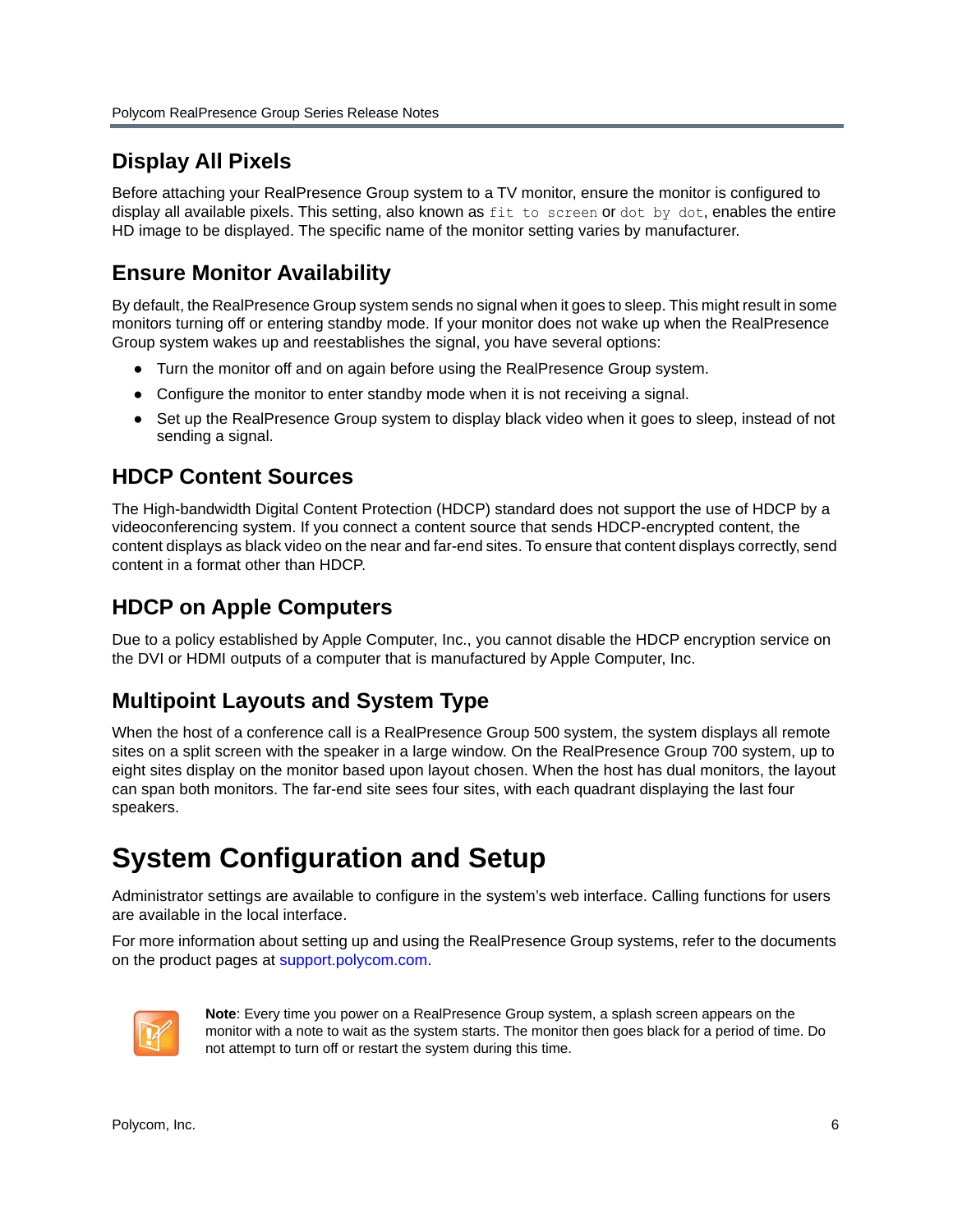### **Update to Account IDs**

The text string  $\text{root}$  is no longer allowed when configuring the ID for the administrator or user account on a RealPresence Group Series system. Attempting to set either account to any variance of root will result in an error.

If you upgrade to RealPresence Group Series version 6.0.0 or later on a system that is running software version 6.0.0 or earlier and the value of an account ID is set to any variance of  $\text{root}$ , the following modifications will be made automatically during the upgrade process:

- The Admin ID will be changed to the default Admin ID: admin.
- The User ID will be changed to the default User ID: user.

The existing password is not modified.

## <span id="page-6-0"></span>**Polycom Labs Experimental Features**

You can now enable experimental features and evaluate them in a non-production environment. For more information about the experimental features or to provide feedback on your experience, visit the [Polycom](http://community.polycom.com)  [Support Community.](http://community.polycom.com)



**Note**: Experimental features are neither tested nor supported. These features might, or might not, become official features in a future release.

#### **To enable the experimental features:**

- **1** In the web interface, select **Admin Settings > General Settings > System Settings > Polycom Labs**.
- **2** Select the **Enable Polycom Labs Features** checkbox to enable all experimental features.

These are the experimental features in this release:

[VisualBoard Advanced Features](#page-6-1) [Incoming Noise Block](#page-7-0) [Acoustic Fence with Beam Shaping](#page-7-1) [Auto Wakeup Feature for Polycom EagleEye Producer](#page-7-2) [Content Stretch](#page-8-1)

[Dual Live-Stream](#page-8-2)

#### <span id="page-6-1"></span>**VisualBoard Advanced Features**

- **Enable PowerPoint Slide Conversion**: Show PowerPoint document files while working in VisualBoard.
- **Allow Slide Zoom**: Enlarge a slide by moving two fingers in opposite directions while in drawing mode.
- **Allow Swipe Navigation**: Move to the next slide by swiping, or fast dragging, while in pointer mode.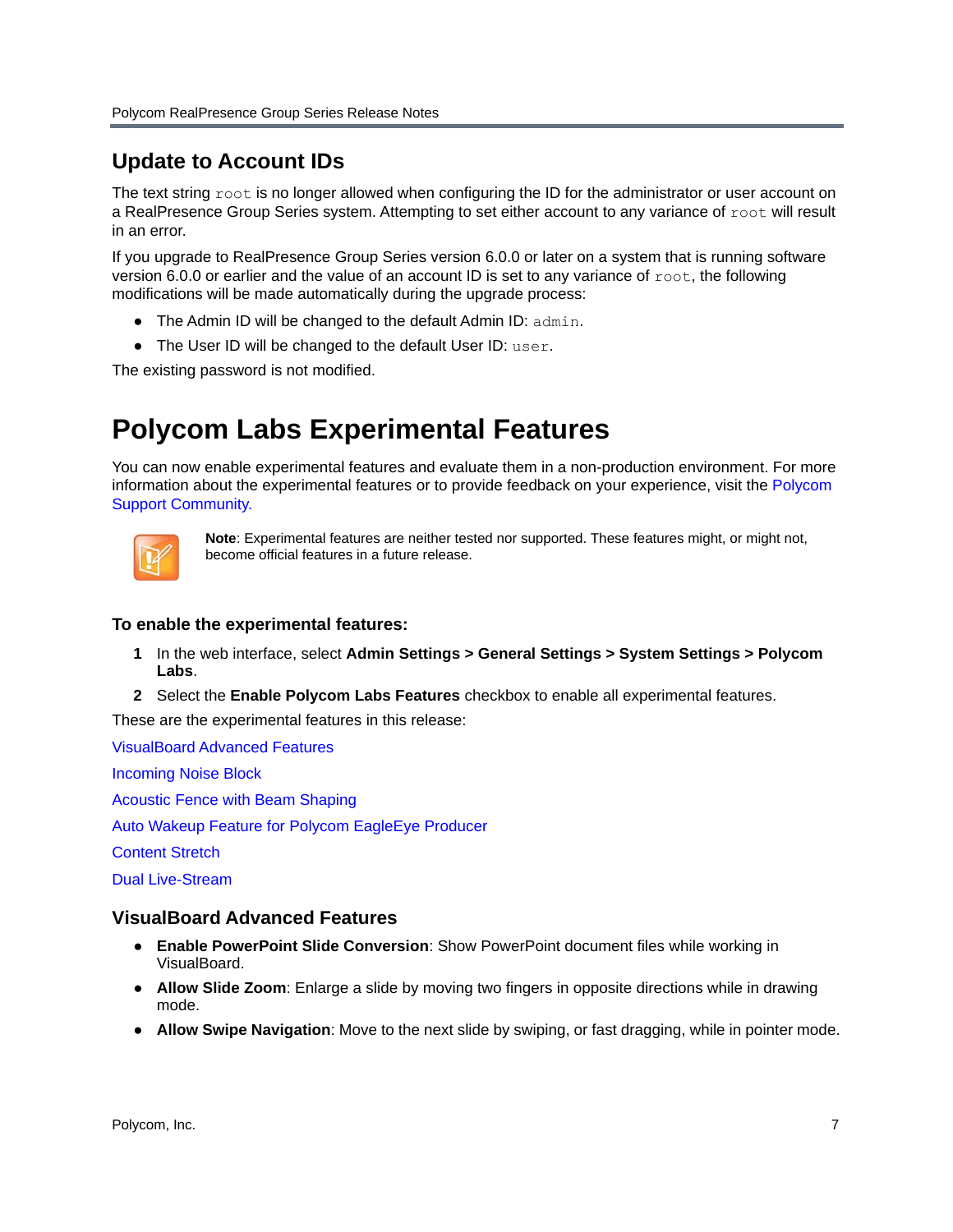### <span id="page-7-0"></span>**Incoming Noise Block**

When the Incoming Noise Block feature is enabled, the RealPresence Group system automatically senses ambient noise in the far-end audio and mutes the loudspeaker. Ambient noise can include keyboard typing, paper shuffling, or any sounds other than human speech. As soon as the far-end meeting participant begins speaking, the system automatically unmutes the loudspeaker.



**Note:** If a RealPresence Group 500 or 310 system has Incoming NoiseBlock enabled and a computer is connected to its HDMI input port as its content source, the audio from the HDMI input may fade in and out at the local end.

#### <span id="page-7-1"></span>**Acoustic Fence with Beam Shaping**

Acoustic Beam greatly reduces sounds outside a well-defined beam. The beam width can vary from +/- 10 degrees to +/- 60 degrees. A single tabletop microphone, a single ceiling ball, or a single EagleEye Acoustic camera forms the beam by appropriate signal processing on the microphones contained in the unit.

If two tabletop microphones or two ceiling balls are connected to the system, only sounds inside the intersection of the beams formed by each of the two tabletop microphones or two ceiling balls is picked up. In addition, you can connect one tabletop microphone and one ceiling ball, and only sounds within the intersection of their two beams is picked up.

Try using two desktop microphone arrays to define a region of audio pickup through the beam intersection. It will take some experimentation to find the optimal rotation angle and position of each array to create the desired audio pickup region.



**Note**: The Acoustic Fence with Beam Shaping and Acoustic Fence Technology features cannot be enabled at the same time. To disable Acoustic Fence, in the web interface, go to **Admin Settings > Audio/Video > Audio > General Audio Settings**. Clear the **Enable Acoustic Fence** checkbox.

In this release, the Acoustic Fence with Beam Shaping feature has been updated to include a new Beam Mode: **automatic steering beam**. This setting automatically steers the beam to the meeting participant who is talking. This setting is the default. You can also set Beam Mode to **fixed beam**.

To use the Acoustic Fence with Beam Shaping feature, you must enable it in the web interface.

#### **To enable and configure Acoustic Fence with Beam Shaping:**

- **1** In the web interface, go to **Admin Settings > General Settings > System Settings > Polycom Labs** and select the checkbox at **Enable Polycom Labs Features**.
- **2** Under the **Acoustic Fence with Beam Shaping** category, select **Enable Acoustic Fence with Beam Shaping**.
- **3** Select a **Beam Mode** and save your settings.

#### <span id="page-7-2"></span>**Auto Wakeup Feature for Polycom EagleEye Producer**

This feature enables an EagleEye Producer to automatically wake up when it detects the presence of people or faces.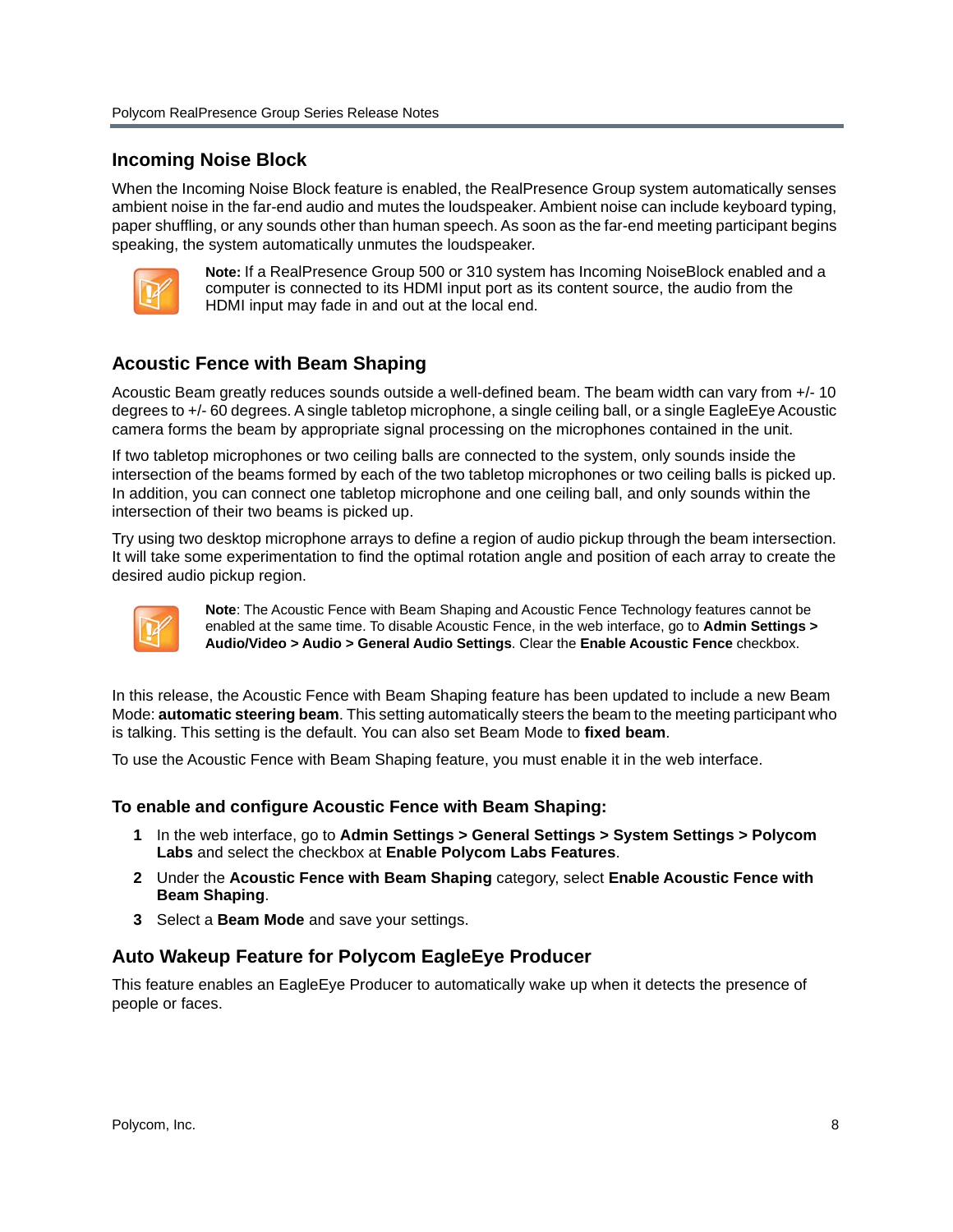### <span id="page-8-1"></span>**Content Stretch**

This feature allows RealPresence Group systems to stretch the content to fit the monitor. When this feature is enabled, content is shown full screen without the black bars even though the receiving content aspect ratio might not be 16:9.

#### <span id="page-8-2"></span>**Dual Live-Stream**

This feature adds the ability to combine two cameras as a single camera source. The encoded stream to be sent to the far site consists of a single stream of encoded video that will include two camera views. The far end will notice two camera views from the far site. They will not notice a difference in call connection, negotiation, or quality. This feature is only supported on RealPresence Group 700 systems.

The following layouts are supported:

- Equal size
- Main camera only
- Room camera only
- Main camera in PIP
- Room camera in PIP
- Side by side 3D
- Top and bottom 3D

## <span id="page-8-0"></span>**Install the Software**

Procedures for installing and updating RealPresence Group system software vary. With your license key, you can update directly from software version 4.0.2 or later to 6.0.0.

When updating the system software to version 4.1.x or later, make sure you are currently running version 4.0.2 or later.

- If you are running version 4.0.0, 4.0.0.1, or 4.0.1, download and install version 4.0.2 from support.polycom.com before you download and install a 4.1.x version.
- If you are already running version 4.0.2 or later, you can follow the procedures described in *Polycom RealPresence Group Series Administrator Guide* at [support.polycom.com.](http://support.polycom.com)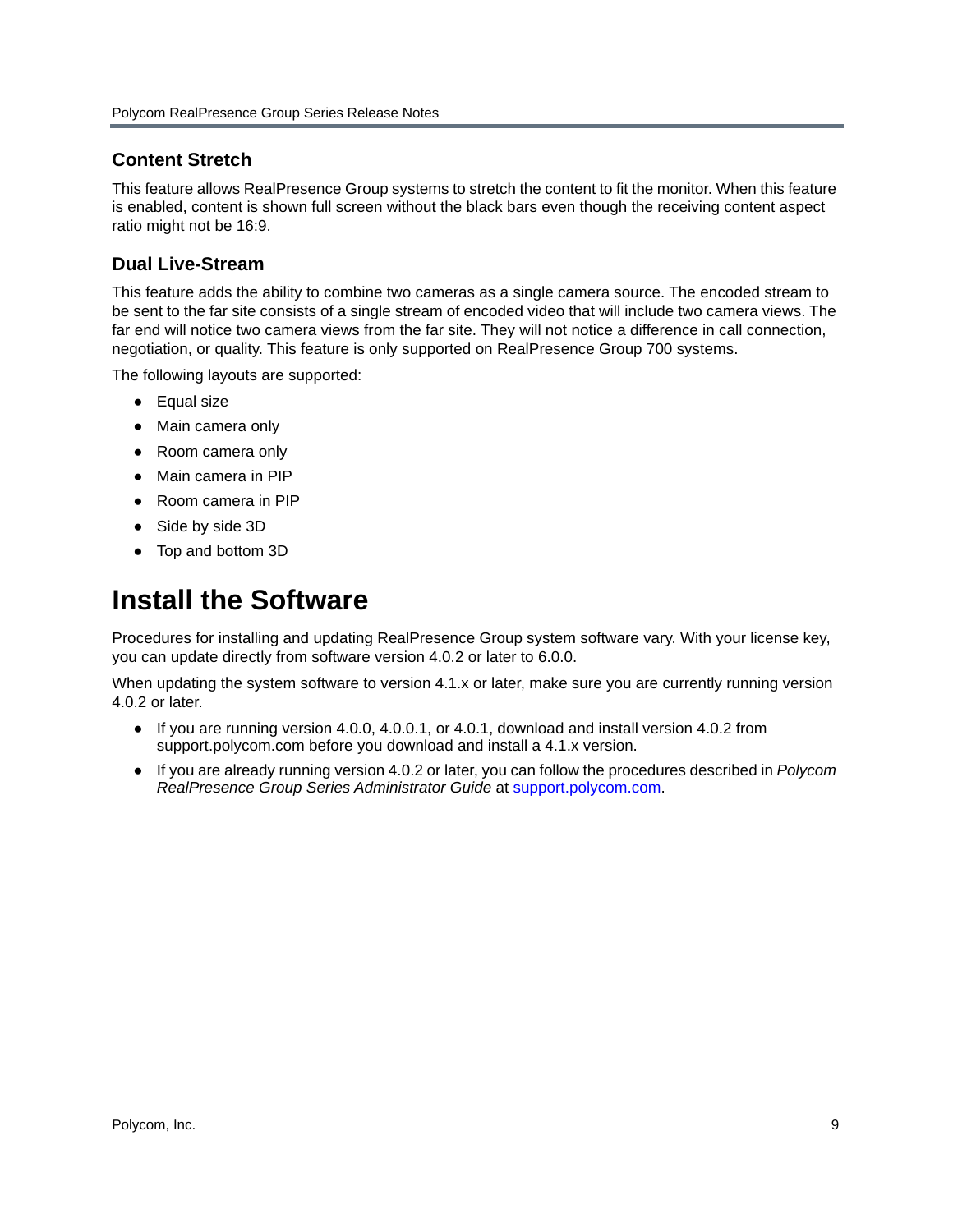## <span id="page-9-0"></span>**Software Version History**

## **RealPresence Group System Software**

| <b>Software Version</b> | <b>Release Date</b> | <b>Description</b>                                                                                                                                                                                                                                                                                                                                                                                                                                                                                                                                                                                                                                                                                                                                                                                                                                                                                     |
|-------------------------|---------------------|--------------------------------------------------------------------------------------------------------------------------------------------------------------------------------------------------------------------------------------------------------------------------------------------------------------------------------------------------------------------------------------------------------------------------------------------------------------------------------------------------------------------------------------------------------------------------------------------------------------------------------------------------------------------------------------------------------------------------------------------------------------------------------------------------------------------------------------------------------------------------------------------------------|
| 6.0.0                   | September 2016      | Includes new Skype for Business and Microsoft Office 365 features;<br>provides integration of Polycom RealPresence Media Suite recording<br>controls; adds Polycom RealPresence Cloud service interoperability<br>and new EagleEye Producer tracking modes; provides support for<br>MusicMode on the G.719 codec, audio-only calls, custom backgrounds,<br>USB headsets, additional multipoint layout views on RealPresence<br>Group 700 systems, and Polycom SoundStructure system control using<br>the RealPresence Touch device; provides enhanced DTMF dialing and<br>updates to persistent video layout views; includes updates to the API<br>and documentation.                                                                                                                                                                                                                                  |
| 5.1.2                   | June 2016           | Includes escalation fixes for customer support.                                                                                                                                                                                                                                                                                                                                                                                                                                                                                                                                                                                                                                                                                                                                                                                                                                                        |
| 5.1.1                   | May 2016            | Includes support for the Polycom Concierge solution, 4-Way Symmetric<br>1080p in Full Screen Mode, API command audio3p5inputfaronly, and<br>escalation fixes for customer support.                                                                                                                                                                                                                                                                                                                                                                                                                                                                                                                                                                                                                                                                                                                     |
| 5.1.0                   | February 2016       | Includes escalation fixes and support for the touch-enabled user<br>interface, and updates the factory partition to version 5.1.0.                                                                                                                                                                                                                                                                                                                                                                                                                                                                                                                                                                                                                                                                                                                                                                     |
| 5.0.2                   | January 2016        | Includes escalation fixes and documentation updates.                                                                                                                                                                                                                                                                                                                                                                                                                                                                                                                                                                                                                                                                                                                                                                                                                                                   |
| 5.0.1                   | November 2015       | Includes escalation fixes and documentation updates. Provides support<br>for EagleEye Producer software 1.1.1.                                                                                                                                                                                                                                                                                                                                                                                                                                                                                                                                                                                                                                                                                                                                                                                         |
| 5.0.0                   | September 2015      | Includes support for Microsoft Office 365 calendaring, first release of<br>the RealPresence Touch device, adds support for viewing content from<br>Microsoft Lync desktop clients, add provisioning capabilities, includes<br>enhancements to security for SIP applications, adds support for Lync<br>Response Group registrations, adds Native Support for RealConnect<br>feature, support for Link Layer Discovery Protocol (LLDP) and Link<br>Layer Discovery Protocol Media Endpoint Discovery (LLDP/MED), new<br>API commands, adds improvements to import and directory interface,<br>support for new EagleEye IV mounting option, includes Acoustic Fence<br>technology, includes update to web interface to include 3.5mm audio<br>input, includes support for EagleEye Producer software 1.1 that has<br>automatic camera updates, and includes support for several<br>experimental features. |
| 4.3.2                   | August 2015         | Includes escalation fixes and documentation updates.                                                                                                                                                                                                                                                                                                                                                                                                                                                                                                                                                                                                                                                                                                                                                                                                                                                   |
| 4.3.1                   | June 2015           | Provides support for EagleEye Producer software 1.0.1.17, and<br>corrected issues from the previous RealPresence Group Series<br>release.                                                                                                                                                                                                                                                                                                                                                                                                                                                                                                                                                                                                                                                                                                                                                              |
| 4.3.0                   | May 2015            | Includes support for the RealPresence Group Series 310 system, using<br>SSH for secure API access, enabling and disabling Audio Add In, and<br>Polycom EagleEye Producer version 1.0.0.                                                                                                                                                                                                                                                                                                                                                                                                                                                                                                                                                                                                                                                                                                                |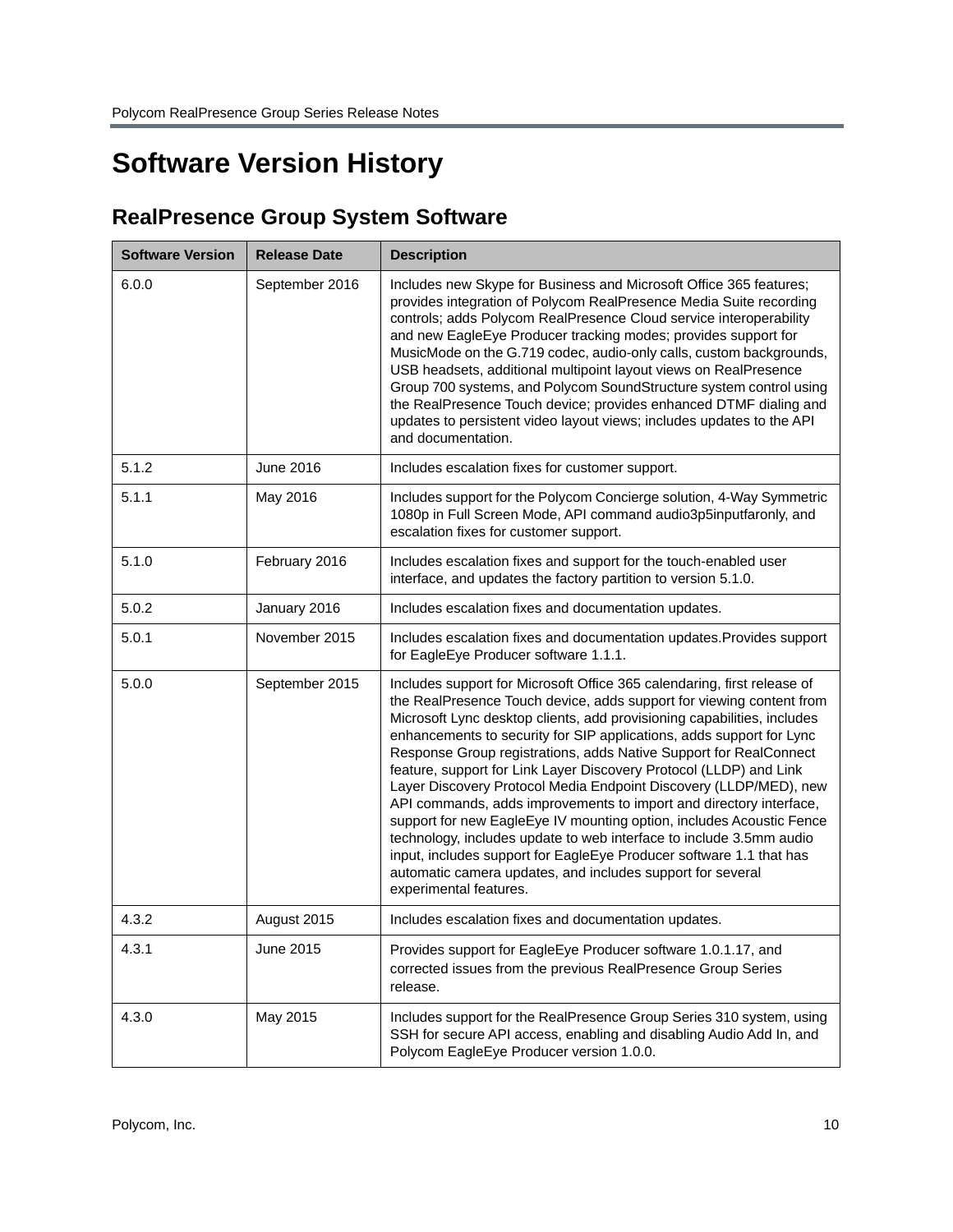| <b>Software Version</b> | <b>Release Date</b> | <b>Description</b>                                                                                                                                                                                                                                                                                                                                                                                                                                                                                       |
|-------------------------|---------------------|----------------------------------------------------------------------------------------------------------------------------------------------------------------------------------------------------------------------------------------------------------------------------------------------------------------------------------------------------------------------------------------------------------------------------------------------------------------------------------------------------------|
| 4.3.0                   | <b>March 2015</b>   | Includes support for using SSH for secure API access, enabling and<br>disabling Audio Add In, and Polycom EagleEye Producer version 1.0.0.                                                                                                                                                                                                                                                                                                                                                               |
| 4.2.0                   | January 2015        | Includes support for additional Microsoft Lync 2013 enhancements;<br>adds CEC monitor controls; includes SVC updates; adds support for<br>enhanced High Definition video resolution; includes updates to<br>receiving software updates from the web interface, and adds accessible<br>HTML help; adds support for a visual security classification feature;<br>includes support for People+Content IP 1.3; provides updates to the<br>API; includes support for Polycom EagleEye Producer.               |
| 4.1.3.2                 | April 2014          | Correction for the Heartbleed OpenSSL Security Vulnerability in<br>third-party software.                                                                                                                                                                                                                                                                                                                                                                                                                 |
| 4.1.3                   | February 2014       | Provides native Microsoft Lync 2013 interoperability; adds support for<br>recording on RealPresence Group 700 systems; includes more robust<br>and secure SNMP and system logging functionality; adds support for<br>BroadSoft BroadWorks DMS provisioning; provides support for the<br>Polycom VisualBoard application; includes updates of SVC<br>functionality; includes support for a new version of the Polycom<br>EagleEye Director which has a new tracking mode; provides updates to<br>the API. |
| 4.1.1.1                 | September 2013      | Includes support for additional Lync 2013 enhancements; adds Cisco<br>TIP interoperability; replaces version 4.1.1.                                                                                                                                                                                                                                                                                                                                                                                      |
| 4.1.1                   | <b>July 2013</b>    | Provides enhanced security; includes Scalable Video Codec (SVC)<br>updates; adds compatibility for Microsoft Lync 2013; provides remote<br>management of the Polycom Touch Control; supports Polycom<br>Calendering for Microsoft Outlook.                                                                                                                                                                                                                                                               |
| 4.0.2                   | March 2013          | Added support for the SVC protocol and RealPresence Group 700<br>system; enabled Monitor Profiles for configuring viewing and recording<br>preferences.                                                                                                                                                                                                                                                                                                                                                  |
| 4.0.1                   | January 2013        | Enabled Polycom® SmartPairing™ in automatic mode with the<br>RealPresence Mobile application on an Apple iPad; added more<br>diagnostic features; included API support for a broadcast beacon to an<br>AMX <sup>®</sup> NetLinx <sup>™</sup> central controller; added support for software<br>downgrade via USB; added support for the EagleEye Acoustic camera;<br>updated EagleEye Director software to version 2.1, which adds camera<br>support for 1080p with 60 frames per second.                |
| 4.0.0.1                 | November 2012       | Correction for an issue recently observed at the factory in which<br>RealPresence Group systems restarted intermittently while in a call;<br>replaces 4.0.0.                                                                                                                                                                                                                                                                                                                                             |
| 4.0.0                   | November 2012       | First release of software to support the RealPresence Group 300 and<br>500 systems.                                                                                                                                                                                                                                                                                                                                                                                                                      |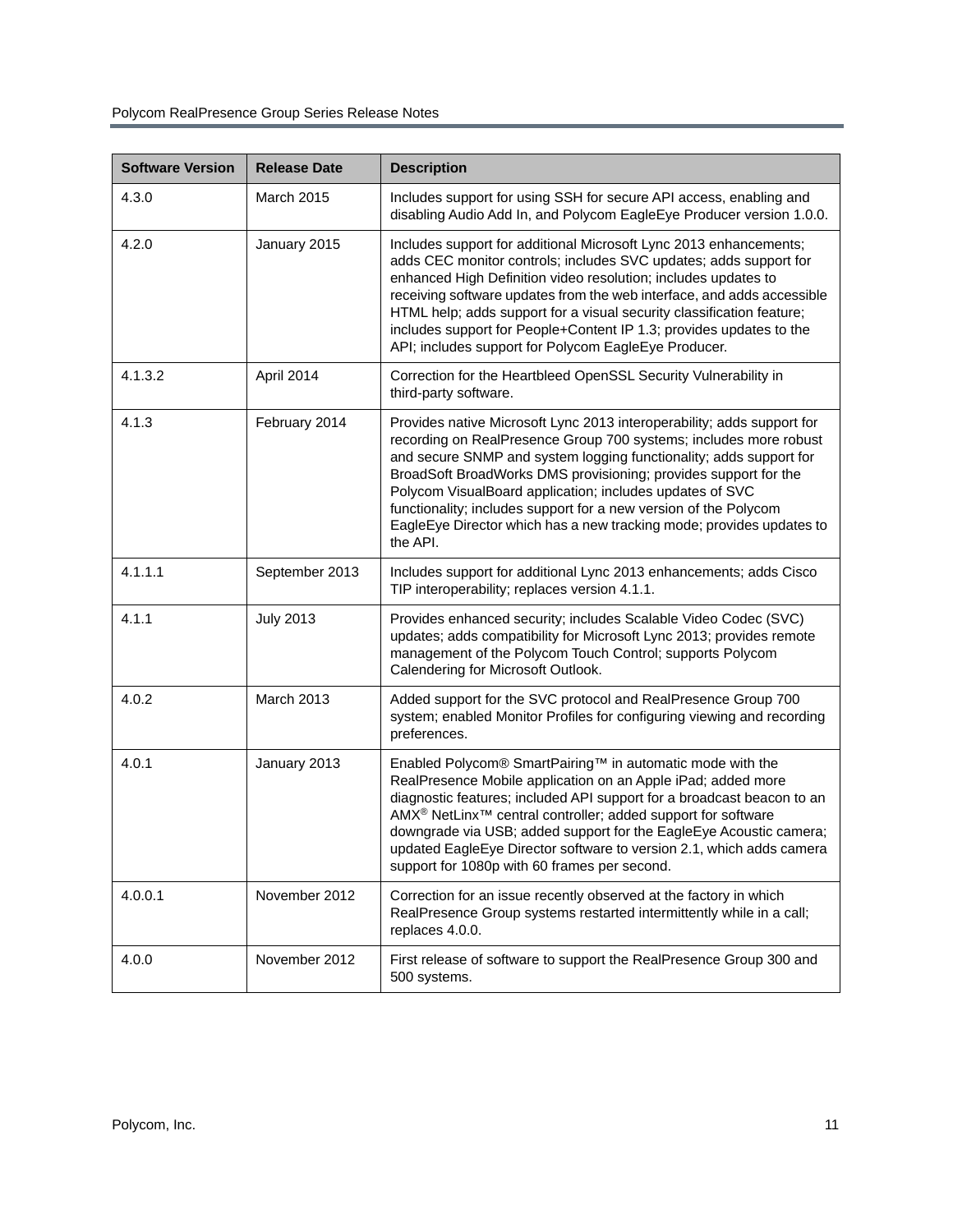## <span id="page-11-0"></span>**New Features in Version 6.0.0**

RealPresence Group Series system software version 6.0.0 provides the functionality described in the following sections:

- [New Microsoft Features on page 12](#page-11-1)
- [G.719 Audio Codec Support for MusicMode on page 15](#page-14-0)
- [Support for Audio-Only Calls on page 15](#page-14-1)
- [Enhanced Support for Generating Touch Tones on page 16](#page-15-0)
- [Additional EagleEye Producer Tracking Modes on page 16](#page-15-1)
- [Enhanced RealPresence Media Suite System Integration on page 16](#page-15-2)
- [Persistent Video Layout Views on page 16](#page-15-3)
- [Support for Custom Backgrounds on RealPresence Group Series and RealPresence Touch Devices](#page-16-0) [on page 17](#page-16-0)
- [Control a Polycom® SoundStructure® System with a RealPresence Touch Device on page 17](#page-16-3)
- [8-Way Multipoint Layout Support on RealPresence Group 700 Systems on page 17](#page-16-2)
- [Video Layout Naming Enhancements on page 17](#page-16-1)
- Interoperability with Polycom<sup>®</sup> RealPresence<sup>®</sup> Cloud Service on page 18
- [Support for USB Headsets on page 19](#page-18-0)
- **[Documentation Update on page 19](#page-18-1)**
- [New and Changed API Commands on page 20](#page-19-0)

### <span id="page-11-1"></span>**New Microsoft Features**

New RealPresence Group Series Microsoft features are supported when a RealPresence Group system is registered with Skype for Business Online, Skype for Business 2015, or Lync 2013 Server.



**Note**: The Skype for Business and Microsoft Office 365 features included in this version of RealPresence Group Series version 6.0.0 are currently undergoing Microsoft interoperability testing. As required by Microsoft, the Office 365 online mode will not be available until Microsoft has completed their testing. Polycom will make an announcement once testing is complete and RealPresence Group Series is certified. At that time, you will be able to register with Skype for Business Online as part of Office 365. Note that the testing is not required for registration with the Skype for Business on-premises server.

#### **Lync and Skype for Business Supported Versions**

The following table shows supported Microsoft Skype for Business and Lync versions interoperable with RealPresence Group Series.

#### **Lync and Skype for Business supported versions**

| <b>Product Name</b>                      | <b>Version Number</b> |
|------------------------------------------|-----------------------|
| Microsoft Skype for Business Server 2015 | 6.0.9319.235          |
| Microsoft Lync Server 2013               | 5.0.8308.941          |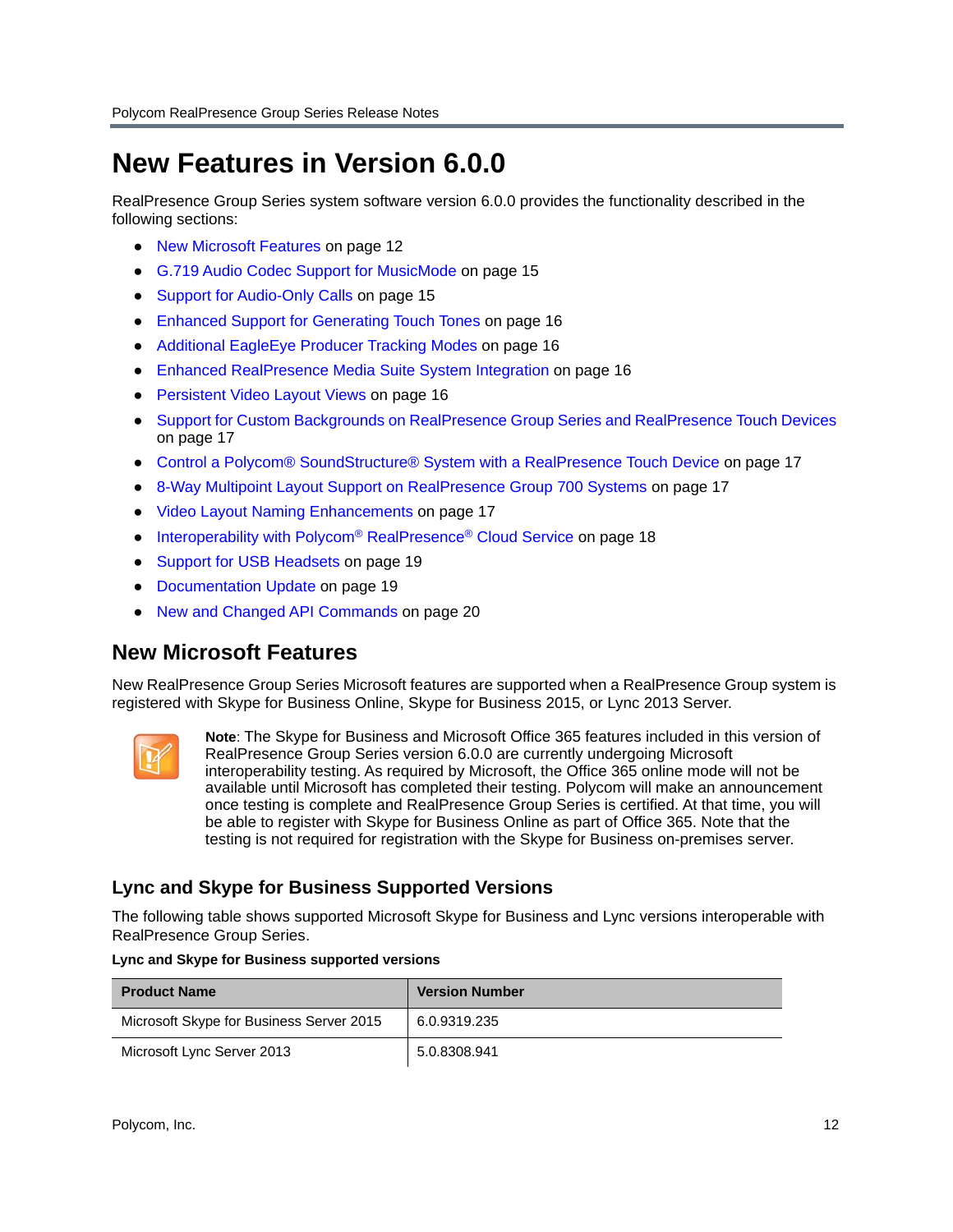| Lync and Skype for Business supported versions |
|------------------------------------------------|
|------------------------------------------------|

| <b>Product Name</b>                 | <b>Version Number</b>                              |
|-------------------------------------|----------------------------------------------------|
| Microsoft Exchange Server 2013      | 15.00.1130.007                                     |
| Microsoft Skype for Business online | Versions updated regularly and hosted by Microsoft |
| Microsoft Exchange Server online    | Versions updated regularly and hosted by Microsoft |

#### **Hybrid Deployment for Office 365 Suite**

When deploying RealPresence Group Series systems with Office 365 Suite, you can choose to set up your Office 365 services on-premises, online, or choose a hybrid of online and on-premise services. For more information on Hybrid Deployment for Office 365 Suite refer to the *Polycom Unified Communications Deployment Guide for Microsoft Environments*.

The following table shows the Office 365 environments Polycom supports.

| <b>Topologies</b>              | <b>Office 365 Services</b>                                                |                           |             |
|--------------------------------|---------------------------------------------------------------------------|---------------------------|-------------|
| <b>Office 365 Multi-tenant</b> | <b>Active Directory</b>                                                   | <b>Skype for Business</b> | Exchange    |
| Option 1                       | On-premises with<br>Password Sync                                         | Online                    | Online      |
| Option 2                       | On-premises with Active<br><b>Directory Federation</b><br>Services (ADFS) | Online                    | Online      |
| Option 3                       | Online                                                                    | Online                    | Online      |
| Option 4                       | On-premises                                                               | On-premises               | Online      |
| <b>On-Premises</b>             | On-premises                                                               | On-premises               | On-premises |

#### **Office 365 Hybrid Environments**

#### **New Skype Mode Interface for RealPresence Touch Device**

When a RealPresence Group system is registered with Skype for Business Online, Skype for Business 2015 Server, or Lync 2013 Server, and is paired with a RealPresence Touch device, you can use the RealPresence Touch in Skype Mode user interface. Note that Skype Mode must be enabled before you can register with Skype for Business Online; see [Enable Microsoft® Skype Mode](#page-13-0).

In Skype Mode, the RealPresence Group system local interface has limited operations. The following limitations apply to RealPresence Group Series systems when Skype mode is enabled:

- Users cannot use the remote control, Polycom Touch Control, the touch interface, or keyboard and mouse to control the RealPresence Group Series system.
- Users can still use the Polycom<sup>®</sup> SoundStation<sup>®</sup> IP 7000 to control the system.
- You cannot configure the left and right elements of the address bar.
- You cannot configure the user login for system access.
- You cannot enable Speed Dials, and favorites do not display on the home screen.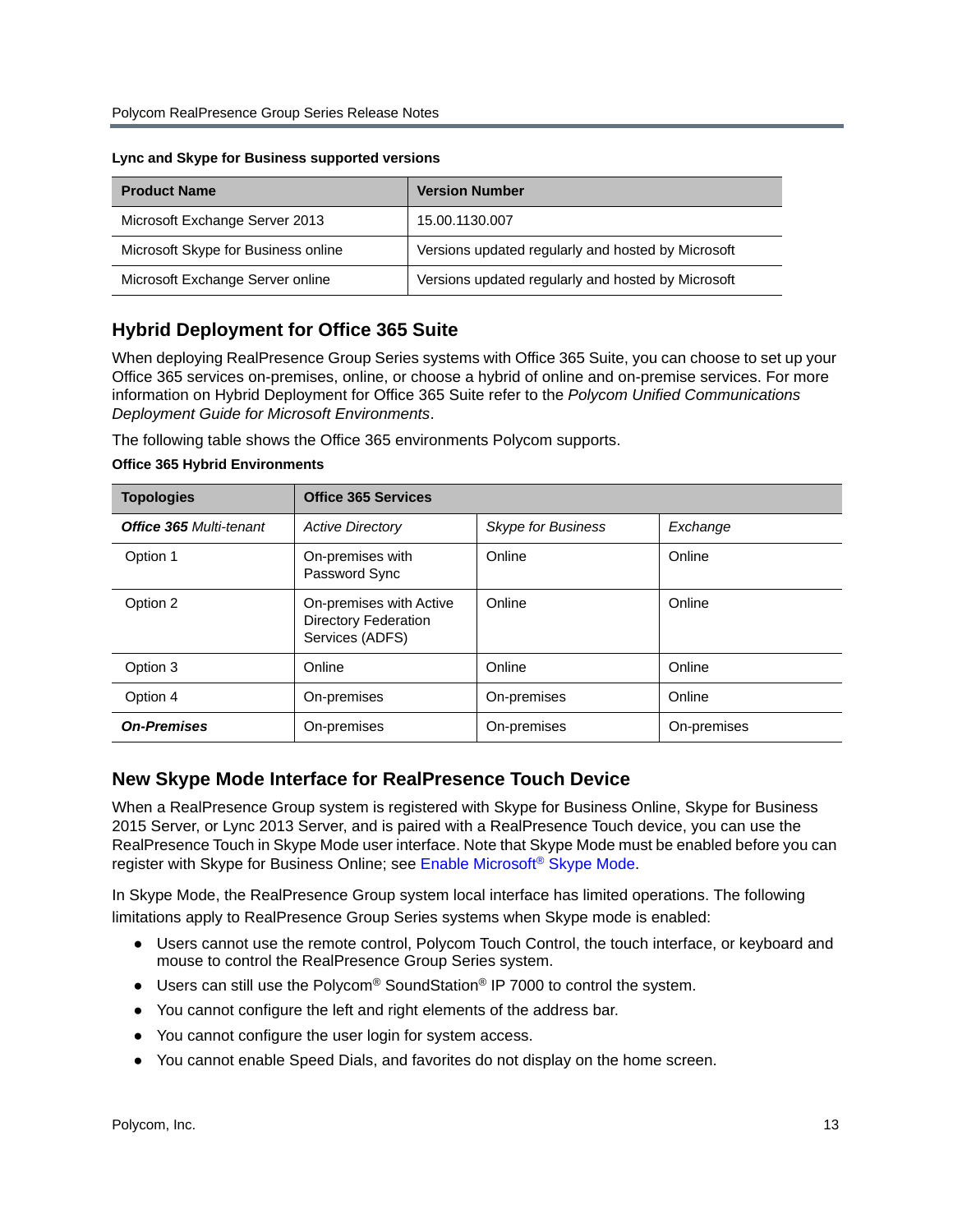The following table lists the RealPresence Group Series features that have a different workflow or level of support on the RealPresence Touch user interface when you are registered with Microsoft and Skype mode is enabled.

| <b>Feature</b>                                                                           | <b>Skype Mode Disabled</b>                                                                                            | <b>Skype Mode Enabled</b>                                                                                                                                    |
|------------------------------------------------------------------------------------------|-----------------------------------------------------------------------------------------------------------------------|--------------------------------------------------------------------------------------------------------------------------------------------------------------|
| Contacts list                                                                            | Displays all contacts.                                                                                                | Displays only Skype for Business<br>contacts.                                                                                                                |
| View the presence state of<br>contacts                                                   | Displays presence status for all<br>contacts.                                                                         | Displays presence status for only Skype<br>for Business contacts.                                                                                            |
| Add a participant                                                                        | Use the slider bar to add a<br>meeting participant as an audio<br>or video participant. Change the<br>type as needed. | Tap the video or phone toggle on the<br>Skype Meeting screen to add a meeting<br>participant as an audio or video<br>participant. Change the type as needed. |
| Search for a contact                                                                     | Supported:<br>Scrolling list of contacts<br>Speed dialing<br>$\blacktriangle$<br>Browsing recent calls<br>▴           | Search for contacts using the Search<br>feature in the user interface.                                                                                       |
| Select participant layout for<br>H.323 calls                                             | Select from PIP and participant<br>layouts.                                                                           | A contextual list of participant layouts is<br>available.                                                                                                    |
| Take control of and edit<br>Remote Desktop Protocol<br>(RDP) content from the far<br>end | Supported                                                                                                             | Not Supported                                                                                                                                                |
| VisualBoard content<br>annotation                                                        | Supported                                                                                                             | Not Supported                                                                                                                                                |

#### **Skype Mode Feature Comparison**

For information on using the new Skype Mode user interface, refer to the P*olycom RealPresence Touch in Skype Mode Quick Tips* or the P*olycom RealPresence Group Series User Guide.*

### <span id="page-13-0"></span>**Enable Microsoft® Skype Mode**

After the RealPresence Group Series system is registered with the Skype for Business Server online or on-premises, you can enable Skype mode for the system to provide a consistent environment for all Office 365 products in your deployment. When the RealPresence Group Series system is signed into Skype for Business Online, Skype mode is required and enabled automatically. You cannot disable Skype Mode in Skype for Business Online deployments.

#### **To enable Skype mode:**

- 1 In the RealPresence Group system web interface, go to **Admin Settings** > **General Settings** > **Home Screen Settings** > **Skype Mode**.
- 2 Select **Enable Skype Mode**.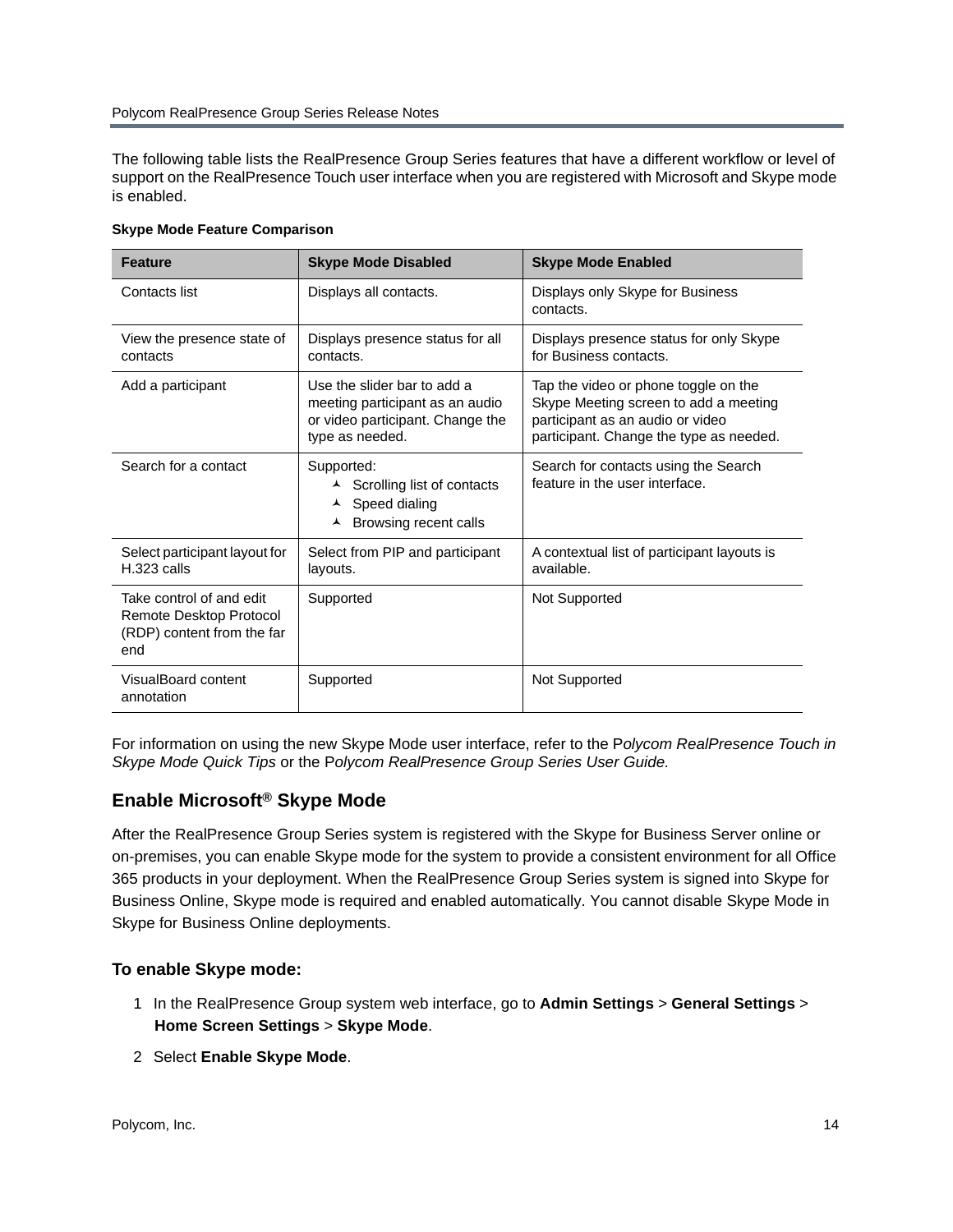3 Click **Save**.

#### **Support for Skype for Business Server Log Upload**

You can upload diagnostic logs to the Skype for Business Server to provide the Skype for Business administrator access to RealPresence Group Series device logs that can help the administrator troubleshooting issues. The Skype for Business administrator can enable or disable support for this option from the Skype for Business Server.

#### **To upload logs to the Skype for Business Server:**

- **1** In the web interface, navigate to **Diagnostics** > **System** > **Logs**.
- **2** Click **Upload system log**.

For information on uploading logs from the RealPresence Touch user interface, refer to the *Polycom RealPresence Group Series User Guide*.

#### **Enhanced Quality of Experience**

The Quality of Experience feature enables RealPresence Group Series systems to contribute audio information into Microsoft diagnostic reports. This provides Skype for Business administrators with additional insight into call quality for regular RealPresence Group Series, Skype for Business, and Lync calls and meetings for SIP calls hosted on the Skype for Business Server. QoE reports contain audio-only metrics, but do not contain video or content-sharing metrics.

For more information on Quality of Experience, refer to the *Polycom Unified Communications Deployment Guide for Microsoft Environments*.

### <span id="page-14-0"></span>**G.719 Audio Codec Support for MusicMode**

With this release, the G.719 audio codec is now supported for SIP and H.323 calls when Polycom MusicMode™ is enabled. When MusicMode is enabled, G.719 audio codec is automatically enabled and is given higher priority regardless of previous MusicMode settings.

G.719 is also available for Polycom StereoSurround. When StereoSurround is enabled, the system uses two-channel G.719. When disabled, the system uses mono-channel G.719.

### <span id="page-14-1"></span>**Support for Audio-Only Calls**

You can now place SIP or H.323 audio-only calls on RealPresence Group systems through the web interface, local interface, a RealPresence Touch device, API, or a Polycom**®** SoundStation**®** IP 7000 conference phone. Keep the following in mind when placing audio-only calls:

- You can place audio and video calls in any order at any time during a conference call.
- You cannot view video or share content as an audio-only participant during a conference call.

For information on configuring the Audio Call settings, refer to the *Polycom RealPresence Group Series Administrator Guide.* For information on placing audio-only calls, refer to the *Polycom RealPresence Group Series User Guide.*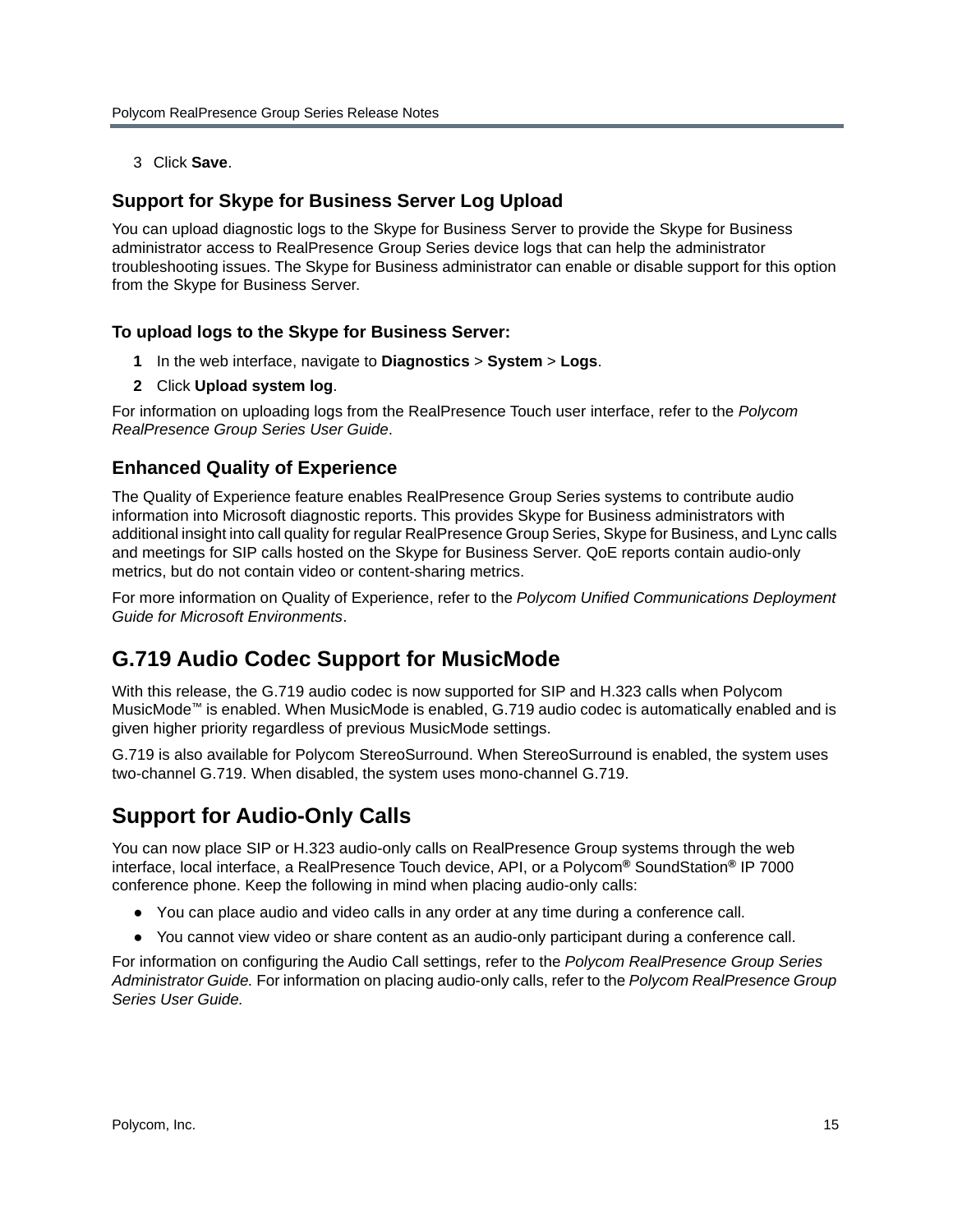### <span id="page-15-0"></span>**Enhanced Support for Generating Touch Tones**

When you connect to a conference call, the RealPresence Touch device now offers a shortcut to a dual-tone multi-frequency (DTMF) dial pad. To access password-protected calls or to generate touch tones for other uses, use this dial pad.

### <span id="page-15-1"></span>**Additional EagleEye Producer Tracking Modes**

Two new tracking modes are introduced in EagleEye Producer version 1.2: Frame Speaker and Frame Group. During a conference, the Frame Speaker mode frames the active speaker, and when someone else starts speaking, the camera view will change to frame the new speaker. The Frame Group mode frames the group without displaying the camera motion between frames.

The **Group Framing** feature name has been changed to **Frame Group with Transition** in EagleEye Producer version 1.2.

For more information about EagleEye Producer tracking settings, refer to the *Polycom RealPresence Group Series Administrator Guide*.

### <span id="page-15-2"></span>**Enhanced RealPresence Media Suite System Integration**

RealPresence Group Series now supports recording and controlling the recordings of video calls using the Polycom® RealPresence® Media Suite recording controls on the room system. You can directly initiate a recording of a video call and pause and resume the recording from the room system. This feature is supported with RealPresence Media Suite version 2.5 or later. This feature is not supported in Microsoft environments.

You can perform the following tasks using RealPresence Media Suite on the system:

- Record the following types of video and media streams:
	- $\triangleright$  Point-to-point video calls
	- $\triangleright$  Internal server hosted conference calls
	- ▶ RealPresence Collaboration Server hosted conference calls
- Record a meeting when not in a call.
- Control a recording using the touch user interface or the remote control.

To browse and playback previous recordings, you must log into your RealPresence Media Suite user portal. You cannot browse or playback recordings from the room system.

To enable RealPresence Media Suite for a room system, you must enter the credentials of the user in the organization who has administrative rights to start recordings.

### <span id="page-15-3"></span>**Persistent Video Layout Views**

In previous releases, the RealPresence system remembered the user's last layout view selection, then used that same layout view in later calls. In this release, the system remembers layouts for two conditions, one with Content on, and one with Content off.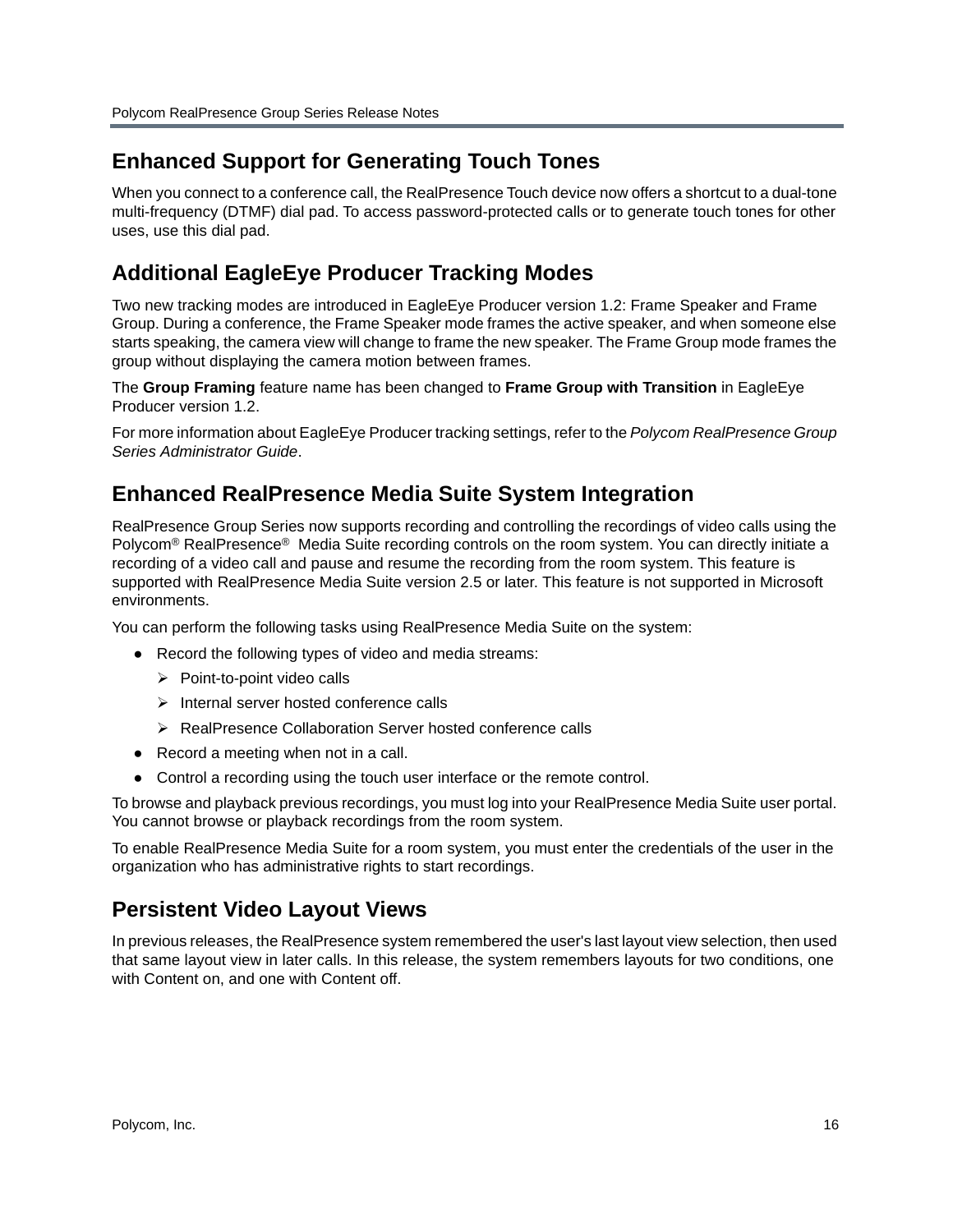### <span id="page-16-0"></span>**Support for Custom Backgrounds on RealPresence Group Series and RealPresence Touch Devices**

The RealPresence Touch device allows you to upload a custom background image separate from the system monitor background. Without a custom image loaded, the image from the primary system monitor displays as the RealPresence Touch device background when paired with the system. When the default option is selected, the system background will display on the RealPresence Touch device.

To use a custom image on the RealPresence Touch device that is separate from the system background, use the following image guidelines:

- Less than 5 MB
- Pixel size of 1920 x 1280 or 1280 x 800 (width by height)
- JPEG file format

For information on enabling custom background, refer to the *Polycom RealPresence Group Series Administrator Guide.*

### <span id="page-16-3"></span>**Control a Polycom® SoundStructure® System with a RealPresence Touch Device**

You can use the RealPresence Touch device to control a Polycom® SoundStructure® system to initiate calls and configure the system settings. TEL1, TEL2, and VoIP interfaces are supported, though some features are not supported using all of the interfaces. With the RealPresence Touch paired to a SoundStructure system, you can do the following tasks:

- Pair and unpair a RealPresence Touch to a SoundStructure system
- Dial an audio call
- Mute and unmute SoundStructure microphones
- Adjust the SoundStructure microphone volume
- Execute a Flash Hook command
- Send DTMF touch tones using the keypad
- End an audio call

For information on administrator tasks, refer to the *Polycom*® *SoundStructure*® *C16, C12, C8, and SR12 Design Guide.*

### <span id="page-16-2"></span>**8-Way Multipoint Layout Support on RealPresence Group 700 Systems**

An 8-way multipoint layout is now supported on RealPresence Group 700 systems. Previously, you could connect up to 8 sites on a Group 700 system, but could only see up to four at once. Now, you can see all sites. For more details, refer to the *Polycom RealPresence Group Series Administrator Guide.*

### <span id="page-16-1"></span>**Video Layout Naming Enhancements**

RealPresence Group Series systems now include renamed video layout views that display in the local interface when the system is in a call.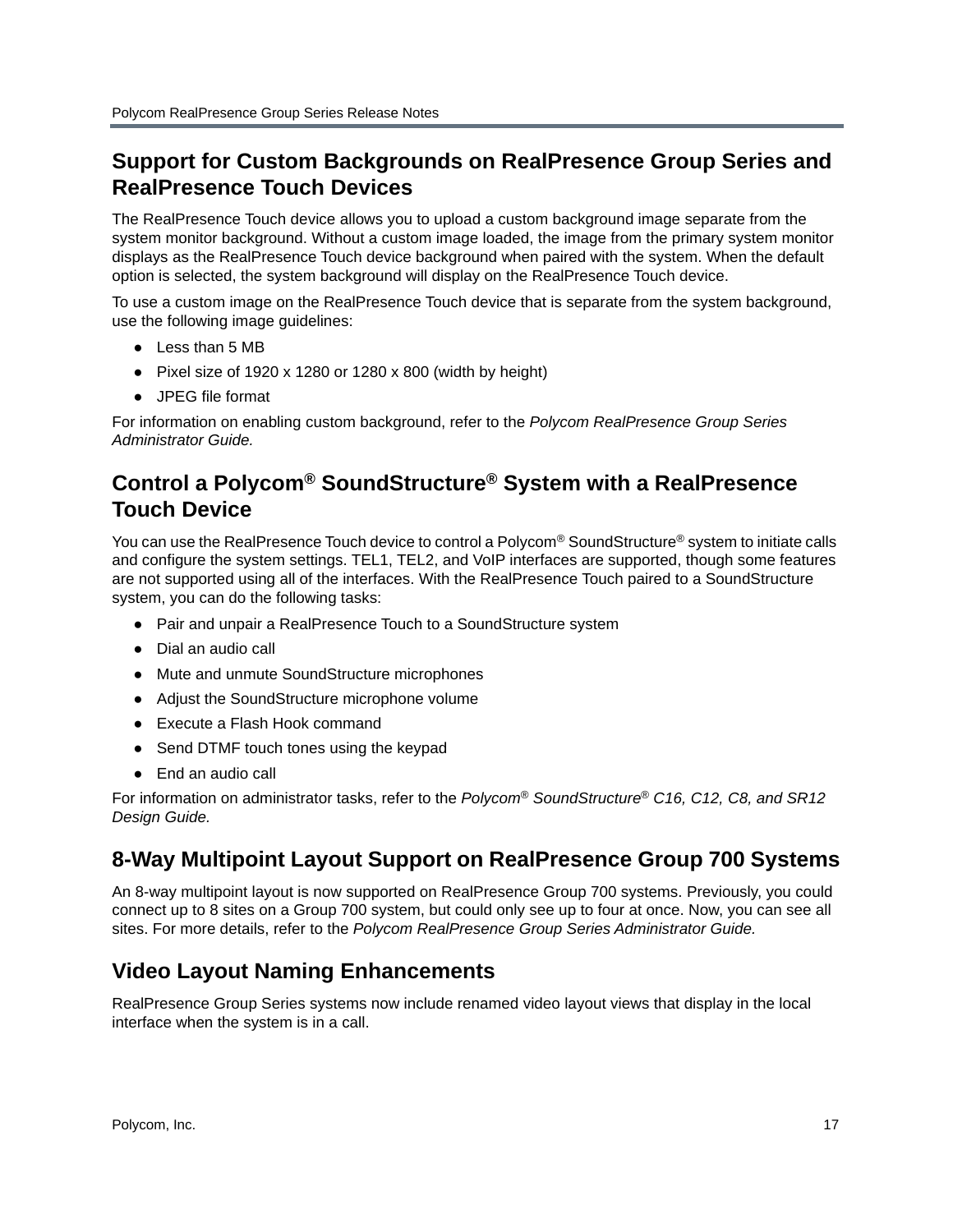### **Layout Terminology**

Layout views are divided into the following basic categories:

- **Far** layout views include the remote speaker at the far-end site. These views do not include the local near-end camera.
- **Near** layout views include the local speaker and the local camera at the near-end site. These views do not include the remote far-end camera. Another name for this view is Self View. This local camera is impacted by whether Self View is set to **Self View on** or **Self View off**.
- **Content** layout views include content shown from the near-end or far-end site. Content can include content shared from a participant's computer, VisualBoard application, HDMI content, such as video, and other content sources.
- **Record** layout views (with or without Content), display the layout that is used by the system in a conference call recording.

#### **Layout View Names for Supported Monitor Scenarios**

The layout view names provide hints on the priority of the panels. So, for example in the **Content, then Far, then Near** layout view, the system displays the panels in this order: Content first, then any remote speakers (Far), then the local camera (Near). The panel that is listed first is the largest panel. In this example, the Content panel is larger than the far or the near panels.

The available options for Monitor 1, Monitor 2, and Monitor 3 are listed in the following table.

| <b>Layout View</b>                        | <b>Monitor 1</b> | <b>Monitor 2</b> | <b>Monitor 3 (RealPresence</b><br>Group 700 only) |
|-------------------------------------------|------------------|------------------|---------------------------------------------------|
| <b>Far Only</b>                           | Yes              | Yes              | Yes                                               |
| Far, then Near                            | Yes              | Yes              | No.                                               |
| Content, then Far, then<br>Near           | Yes              | Yes              | No.                                               |
| <b>Content, then Near</b>                 | No.              | Yes              | No.                                               |
| Content, then Far                         | Yes              | Yes              | No.                                               |
| <b>Content Only</b>                       | No.              | Yes              | Yes                                               |
| <b>Near Only</b>                          | No.              | Yes              | Yes                                               |
| <b>Record Mode</b>                        | No.              | No.              | Yes                                               |
| <b>Record Mode With</b><br><b>Content</b> | No.              | No.              | Yes                                               |

#### **Available Layout Views**

### <span id="page-17-0"></span>**Interoperability with Polycom® RealPresence® Cloud Service**

The Polycom**®** RealPresence**®** Cloud service enables service providers to configure RealPresence Group Series systems with a provisioning service. During the first-time system setup, the RealPresence Cloud service might be automatically configured and provisioned according to the service provider's parameters. If needed, you can enable and configure RealPresence Cloud mode in the system web interface.

For configuration information, refer to the *Polycom RealPresence Group Series Administrator Guide.*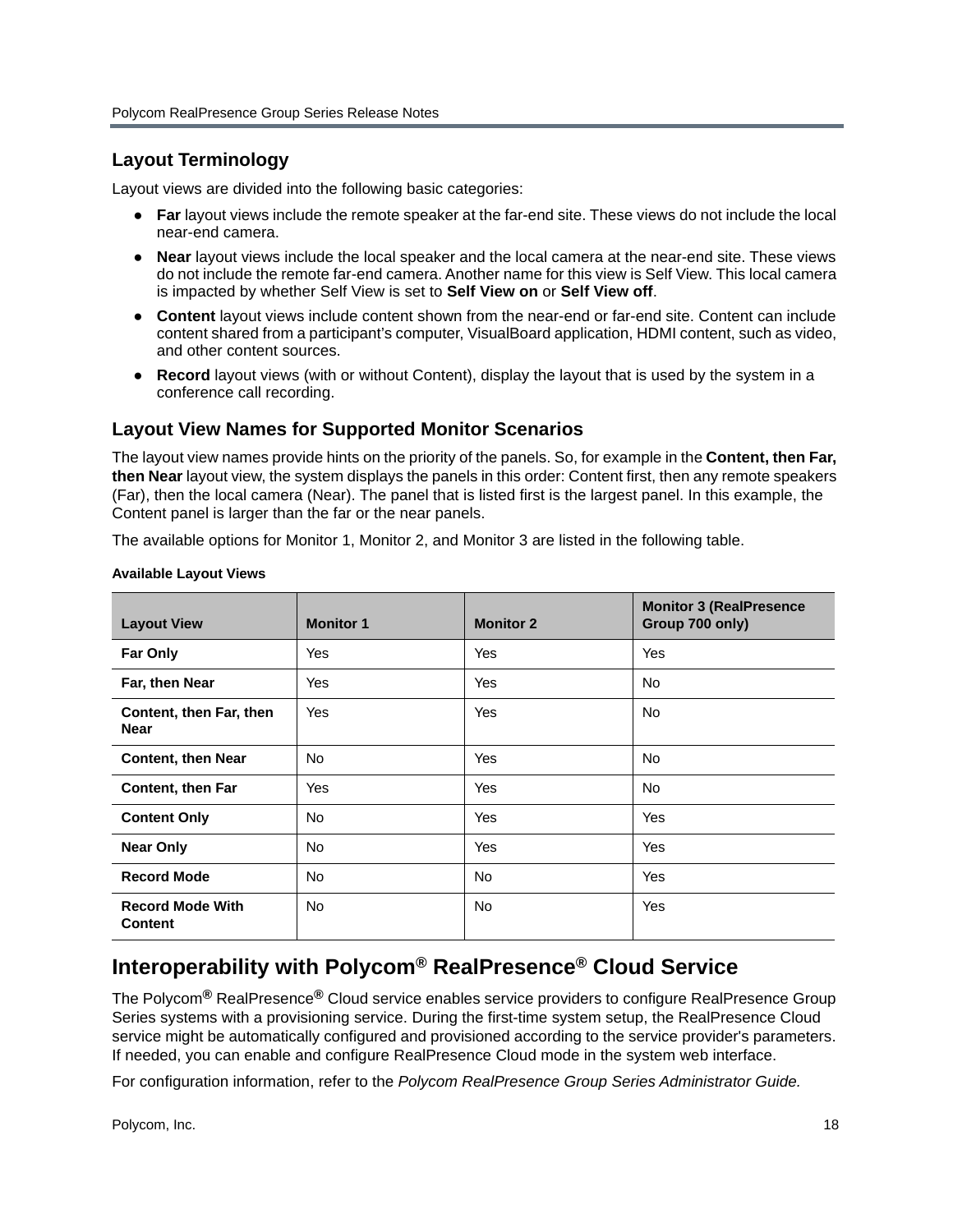### <span id="page-18-0"></span>**Support for USB Headsets**

USB headsets, referred to as Bluetooth headsets with USB adapters, are supported as audio input/output devices with RealPresence Group Series systems. The headset functions automatically without any required configuration or intervention. After verifying the headset hardware and software is supported, plug in the headset to an available USB port on the system, or enable pairing mode and plug in the USB adapter.

You can hear and control audio on your device while your headset is connected to the system. The USB headset audio controls do not change the RealPresence Group Series system audio functions such as mute or volume control.

Only a single headset can connect to the system at one time. Once connected, the headset is used as the primary audio input and output device for the system. Headsets with these sampling rates are supported: 8 kHz, 16 kHz, 24 kHz, 32 kHz or 48 kHz.



**Note:** RealPresence Group Series 700 systems include a USB 3.0 port, which does not support USB headsets.

The following headsets are supported.

#### **Supported Headsets**

| <b>Type</b> | <b>Vendor/Model Number</b>    | <b>Minimum Required Firmware Version</b>                             |
|-------------|-------------------------------|----------------------------------------------------------------------|
| Wireless    | Plantronics Voyager Focus UC  | BT600 (USB adapter): v.1156<br>Headset: v.40                         |
| Wireless    | Plantronics Voyager Legend UC | BT300 (USB adapter): 107<br>Headset: 107                             |
| Wired USB   | Microsoft LifeChat LX-3000    | Not Applicable                                                       |
| Wireless    | Plantronics Voyager PRO UC    | BT300M (USB adapter):<br>Base: v.6108<br>USB: v.861<br>Headset: v.97 |

#### **Update the Firmware on the Headset and USB Adapter**

The Plantronics headsets and USB adapters require a firmware update. You can get the updates and instructions for updating at [http://www.plantronics.com/us/support/myheadset/updater/.](http://www.plantronics.com/us/support/myheadset/updater/)

### <span id="page-18-1"></span>**Documentation Update**

As of this release, the content in the *Polycom RealPresence Group Series Software, Options, and Accessories Installation Guide* has been moved to the *Polycom RealPresence Group Series Administrator Guide.* There will be no future updates to the installation guide.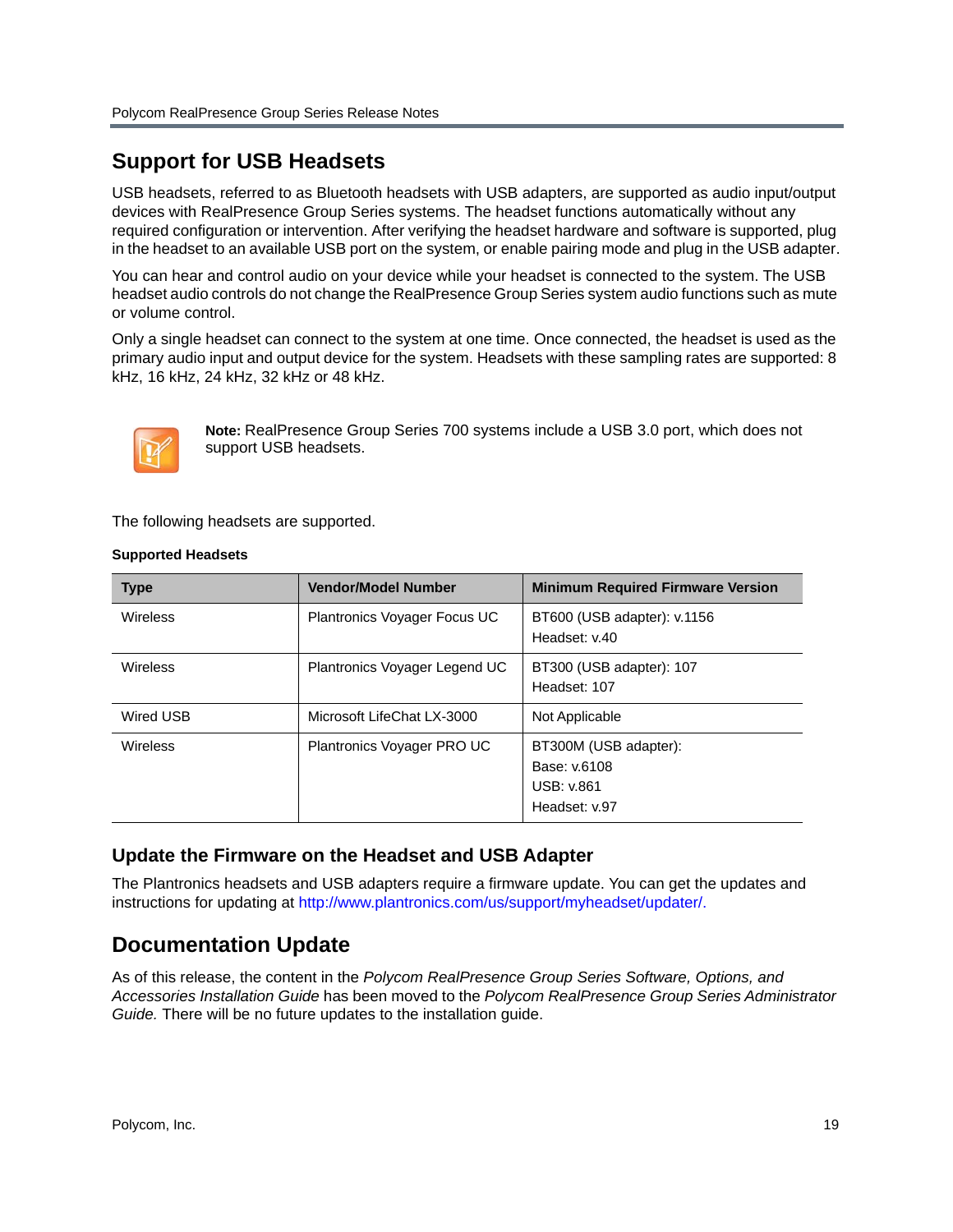### <span id="page-19-0"></span>**New and Changed API Commands**

The following commands have been added for this release:

- calendarprotocol
- echo
- enableacousticfence
- enableaudioadd
- enablesipka
- enablevisualsecurity
- gdsdirectory
- gdspassword
- gdsserverip
- h323authenticate enable
- h323authenticate name
- h323authenticate password
- localdir
- lyncdirectory
- ntpmode
- ntpsecondaryserver
- ntpserver
- provisionserveraddress
- provisionserverdomain
- provisionserverenable
- provisionserverpassword
- provisionserverstats
- provisionservertype
- provisionserverupdate
- provisionserveruser
- recentcalls
- rs232login
- snmpnotification legacy
- snmpnotification new
- status
- systemsetting siptransportprotocol
- visualboard
- visualboardppt
- visualboardswipe
- visualboardzoom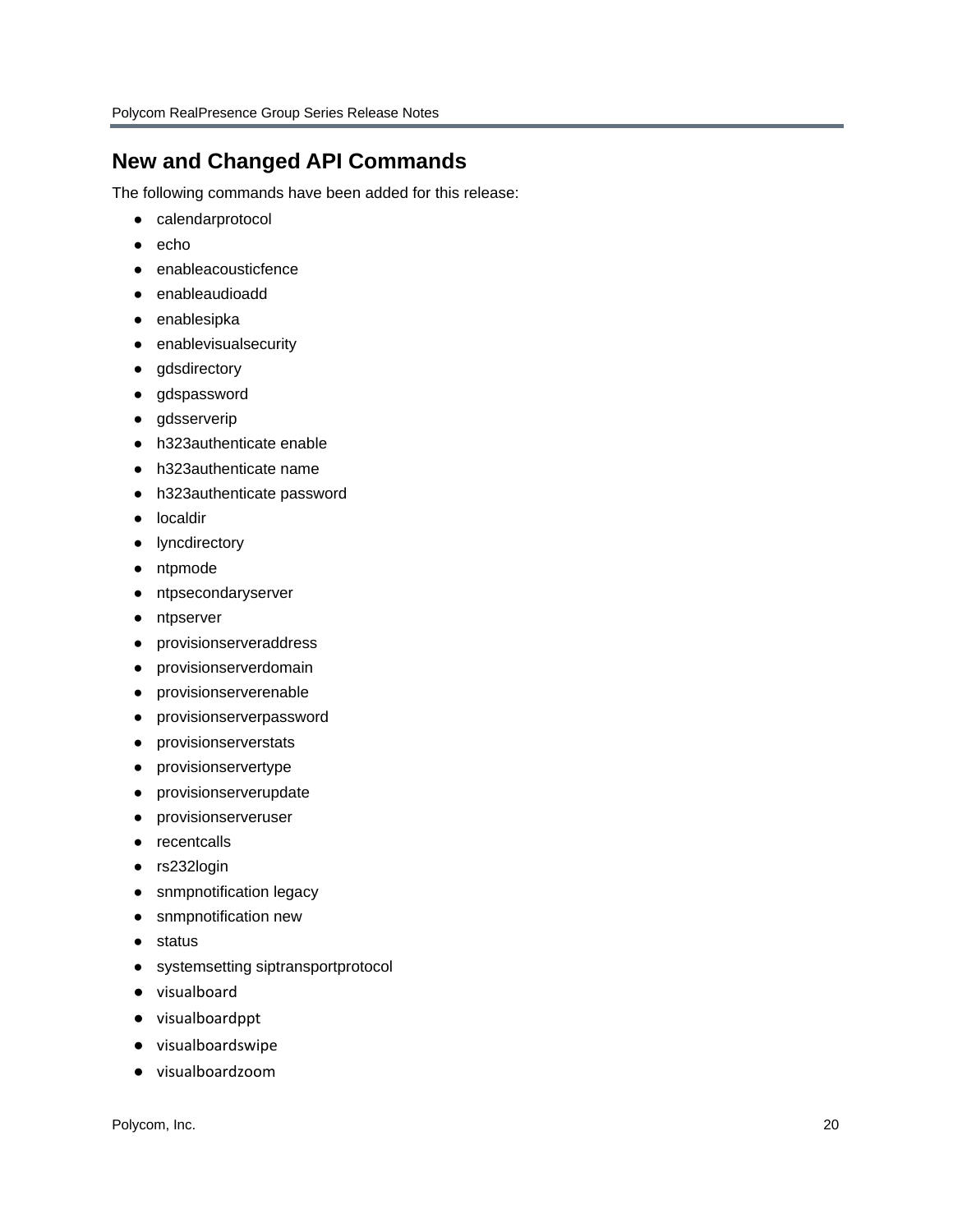The following commands have been modified for this release:

- advnetstats
- button
- button help (removed)
- camera near
- camera near tracking
- configdisplay
- configpresentation
- dial
- netstats
- sleep

For detailed information regarding the new and changed commands, refer to the *Polycom RealPresence Group Series Integrator Reference Guide*.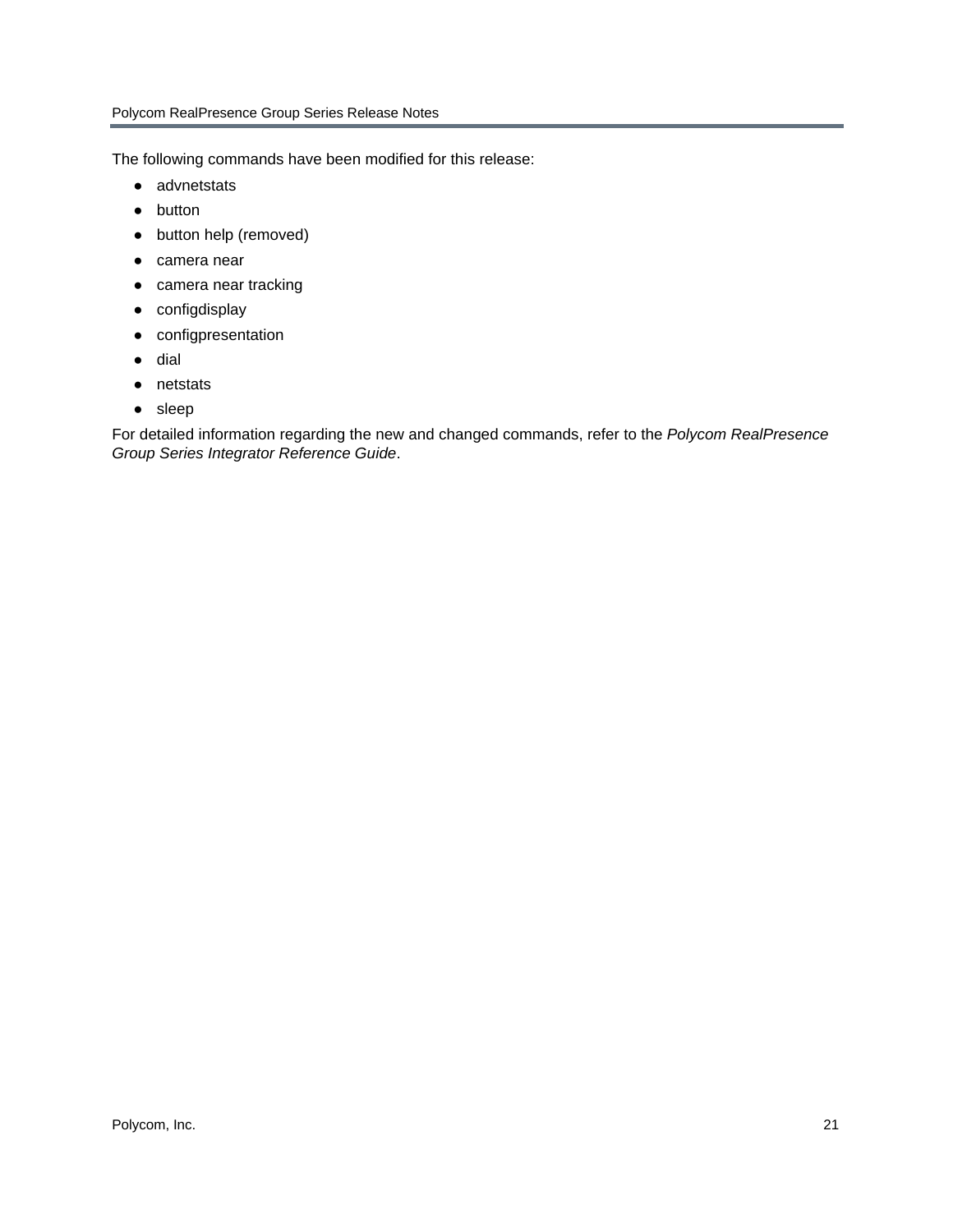## <span id="page-21-0"></span>**Polycom Solution Support**

Polycom Implementation and Maintenance services provide support for Polycom solution components only. Additional services for supported third-party Unified Communications (UC) environments integrated with Polycom solutions are available from Polycom Global Services, and its certified Partners, to help customers successfully design, deploy, optimize, and manage Polycom visual communication within their third-party UC environments. UC Professional Services for Microsoft® Integration is mandatory for Polycom Conferencing for Microsoft Outlook and Microsoft Office Communications Server or Microsoft Lync™ Server integrations.

For additional information and details, refer to [professional\\_services/index.html](http://www.polycom.com/services/professional_services/index.html) or contact your local Polycom representative.

## <span id="page-21-1"></span>**Hardware and Software Compatibility**

The following table lists RealPresence Group system software versions that are compatible with RealPresence Group system hardware.



**Note:** Polycom recommends that you upgrade all of your Polycom systems with the latest software versions. Any compatibility issues may already have been addressed by software updates. Go to [PolycomService/support/us/support/service\\_policies.html](http://support.polycom.com/PolycomService/support/us/support/service_policies.html) to see the Current Polycom Interoperability Matrix.

| <b>Hardware Model</b>  | <b>Part Number (or</b><br><b>Serial Number)</b> | <b>Designation in User</b><br><b>Interfaces</b>                                                                       | <b>Compatible Software</b><br><b>Versions</b>                                                    |
|------------------------|-------------------------------------------------|-----------------------------------------------------------------------------------------------------------------------|--------------------------------------------------------------------------------------------------|
| RealPresence Group 700 | 2201-08090-xxx                                  | Hardware version 7<br>Hardware version 8                                                                              | 4.1.3 and higher<br>4.1.3 and higher                                                             |
| RealPresence Group 700 | 2201-09770-xxx                                  | Hardware version 6<br>Hardware version 7                                                                              | 4.0.2 and higher<br>4.1.3 and higher                                                             |
| RealPresence Group 500 | 2201-68113-xxx                                  | Hardware version 16<br>Hardware version 18                                                                            | 4.2.0 and higher<br>4.2.0 and higher                                                             |
| RealPresence Group 500 | 2201-09790-xxx                                  | Hardware version 9<br>Hardware version 10<br>Hardware version 12<br>Hardware version 15<br>Hardware Version 17        | 4.0.0 and higher<br>4.1.3 and higher<br>4.1.3 and higher<br>4.1.3 and higher<br>4.2.0 and higher |
| RealPresence Group 310 | 2201-68113-xxx                                  | Hardware version 16<br>Hardware version 18                                                                            | 4.3.0 and higher<br>4.3.0 and higher                                                             |
| RealPresence Group 300 | 2201-68108-xxx                                  | Hardware version 16<br>Hardware version 18                                                                            | 4.2.0 and higher<br>4.2.0 and higher                                                             |
| RealPresence Group 300 | 2201-64752-xxx                                  | Hardware version 9<br>Hardware version 10<br>Hardware version 12<br>Hardware version 15<br><b>Hardware Version 17</b> | 4.0.0 and higher<br>4.1.3 and higher<br>4.1.3 and higher<br>4.1.3 and higher<br>4.2.0 and higher |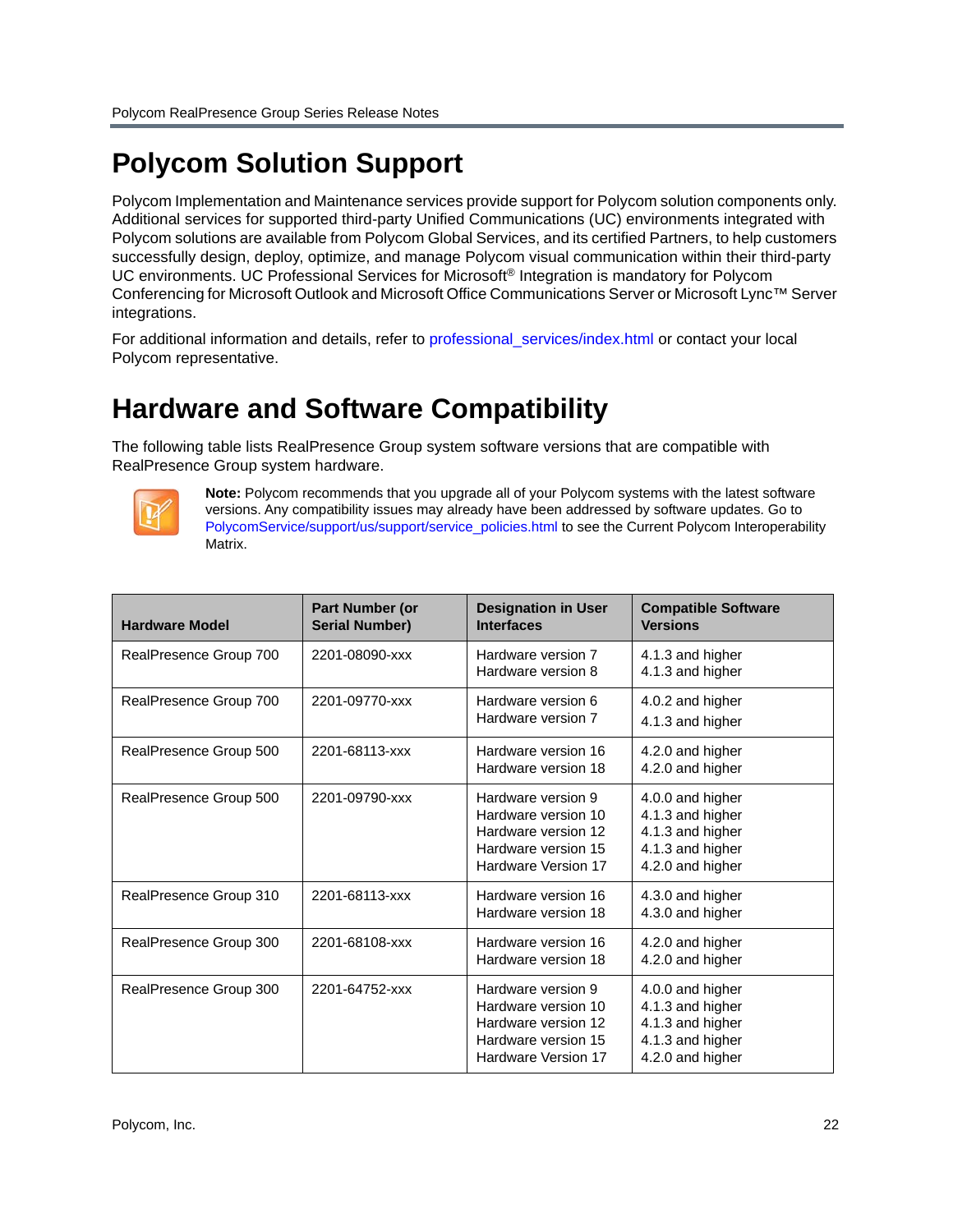### **Supported Operating Systems, Web Browsers, and Peripherals**

The RealPresence Group system web interface requires Windows® Internet Explorer 10 or 11 on Windows 8, Apple<sup>®</sup> Safari<sup>®</sup> 9.0.3 on Mac OS<sup>®</sup> X (Yosemite), or Mozilla Firefox 44 on Windows 8.

RealPresence Group systems support the following components:

- Polycom EagleEye Producer
- Polycom EagleEye Director
- Polycom RealPresence Touch
- Polycom Touch Control
- Polycom EagleEye Acoustic, EagleEye III, EagleEye II, EagleEye 1080, EagleEye View, EagleEye HD, and EagleEye IV cameras
- Polycom RealPresence Group Microphone Array
- Polycom<sup>®</sup> HDX<sup>®</sup> system table microphone arrays and ceiling microphone arrays
- Polycom<sup>®</sup> SoundStructure<sup>®</sup>
- Polycom Stereo Speaker Kit
- Polycom<sup>®</sup> SoundStation<sup>®</sup> IP 7000 phone

For specific version support information, see [Products Tested in this Release.](#page-49-1)

### **Supported Touch-Capable Monitors**

The touch-enabled user interface and VisualBoard are compatible with the following touch-capable monitors.

| <b>Brand</b> | <b>Model</b>                                           | <b>Size</b> |
|--------------|--------------------------------------------------------|-------------|
| Acer         | <b>T232HL</b>                                          | 23"         |
| Acer         | T272HL                                                 | 27"         |
| HP Compag    | L2206tm                                                | 22"         |
| LG           | LG KT-T430 overlay on<br>LG-43SL5B<br>LG-43SE3B        | 43"         |
| LG.          | LG KT-T490 overlay on<br>LG-49SL5B<br>LG-49SE3B        | 49"         |
| LG           | LG KT-T550 overlay on<br><b>LG 55SL5B</b><br>LG-55SE3B | 55"         |
| LG.          | LG KT-T650 overlay on<br>LG 65LS33A                    | 65"         |
| <b>NEC</b>   | V552TM                                                 | 55"         |
| Orion        | Orion OLS-7010T6                                       | 70"         |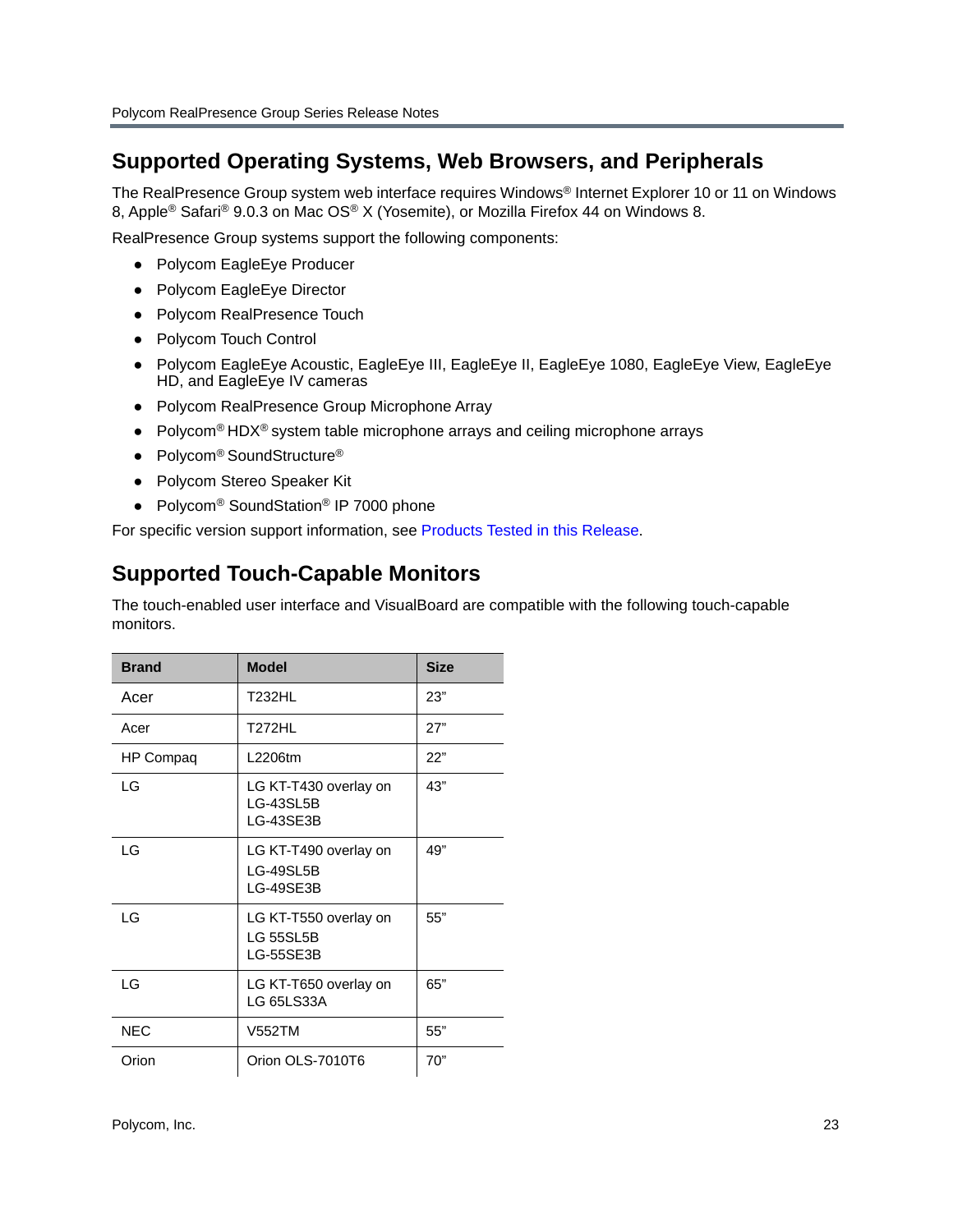| <b>Brand</b> | <b>Model</b>                       | <b>Size</b> |
|--------------|------------------------------------|-------------|
| Planar       | PCT2785                            | 27"         |
| Sharp        | <b>PN-L702B</b><br><b>PN-L703B</b> | 70"         |

## <span id="page-23-0"></span>**Security Updates**

For information about known and resolved security vulnerabilities, refer to the [Polycom Security Center](http://support.polycom.com/PolycomService/support/us/support/documentation/security_center.html).

## <span id="page-23-1"></span>**Resolved Issues in Version 6.0.0**

| The following table lists issues resolved in version 6.0.0. |  |  |  |  |
|-------------------------------------------------------------|--|--|--|--|
|                                                             |  |  |  |  |

| <b>Category</b> | <b>Key</b> | <b>Description</b>                                                                                                                                                                                                                           |  |
|-----------------|------------|----------------------------------------------------------------------------------------------------------------------------------------------------------------------------------------------------------------------------------------------|--|
| <b>API</b>      | GS-28080   | Calendar events passed without any API notification although the notify<br>calendarmeetings API command was set. This issue has been resolved.                                                                                               |  |
| API             | GS-30224   | The basicmode off API command did not disable Diagnostic Mode on a<br>RealPresence Group system. This issue has been resolved.                                                                                                               |  |
| <b>API</b>      | GS-30295   | Using the API button command followed by an asterisk or period gave<br>incorrect results. This issue has been resolved.                                                                                                                      |  |
| API             | GS-31844   | If a RealPresence Group system is registered with Microsoft Exchange<br>Server, the calendarmeetings info API command didn't return the<br>Conference ID information for RealConnect meetings. This issue has been<br>resolved.              |  |
| Audio           | GS-30085   | No audio was heard from an EagleEye Acoustic camera when a<br>RealPresence VideoProtect 500 system was in hands-free mode. This issue<br>has been resolved.                                                                                  |  |
| Calendar        | GS-26175   | Attempts to dial into a Skype for Business conference call by selecting Join on<br>the calendar failed on a RealPresence Group system. This issue has been<br>resolved.                                                                      |  |
| Calendar        | GS-28319   | Occasionally, a RealPresence Group Series system could not join a meeting<br>from the Calendar. This issue has been resolved.                                                                                                                |  |
| Calendar        | GS-29673   | The API command calendarmeetings info didn't return a Skype for<br>Business 2016 conference ID for Skype conferences. This issue has been<br>resolved.                                                                                       |  |
| Calendar        | GS-30029   | When the RealPresence Desktop application is paired with a RealPresence<br>Group system, the calendar list might have displayed invalid details for the<br>RealPresence Group system's current call. This issue has been resolved.           |  |
| Calling         | GS-24638   | In a UNIFY environment, content sharing and Far End Camera Control<br>(FECC) sometimes would not be transmitted in a RealPresence Group<br>system to a DMA VMR call if the Fixed Ports setting was enabled. This issue<br>has been resolved. |  |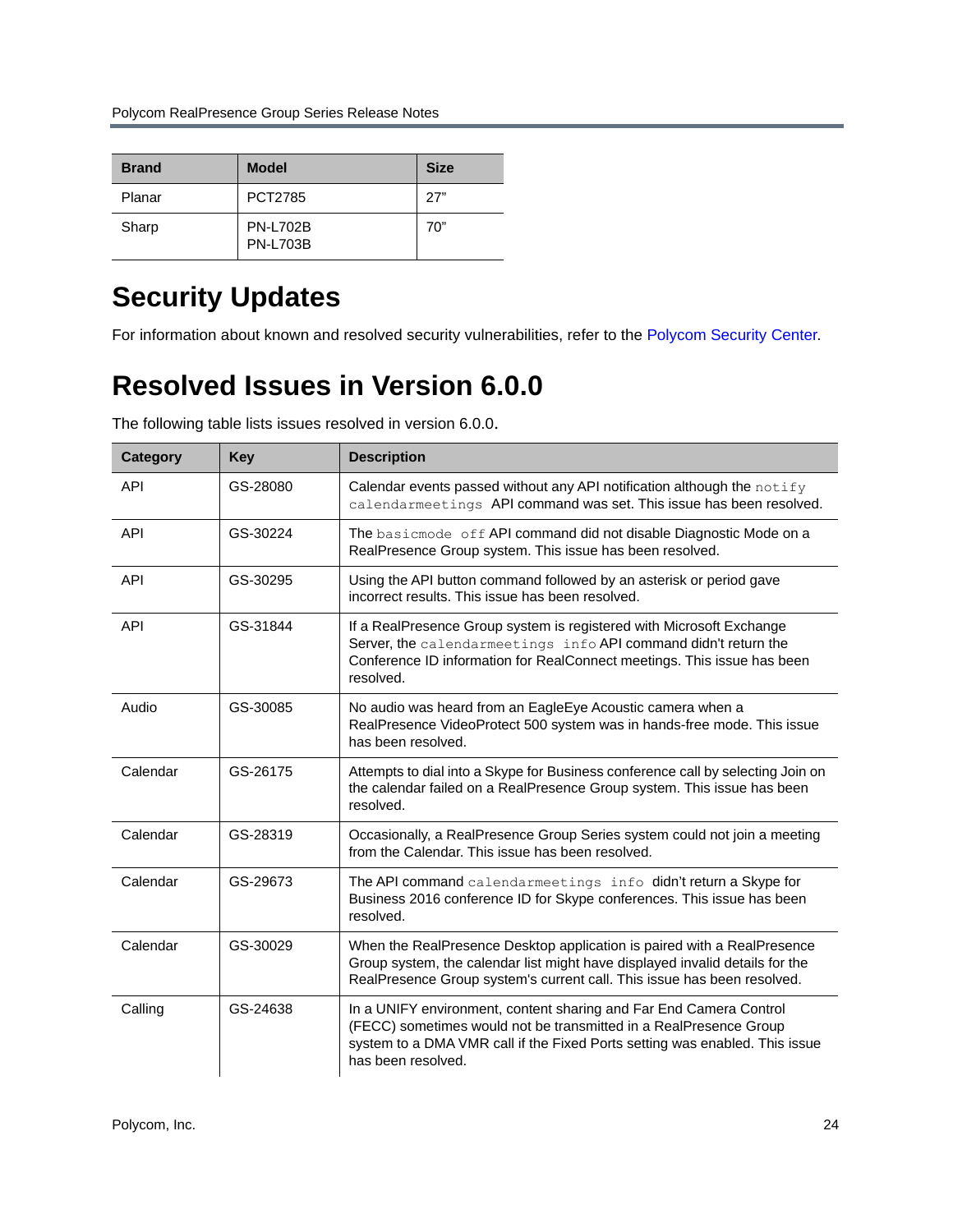| <b>Category</b> | <b>Key</b> | <b>Description</b>                                                                                                                                                                                                                        |  |
|-----------------|------------|-------------------------------------------------------------------------------------------------------------------------------------------------------------------------------------------------------------------------------------------|--|
| Calling         | GS-25208   | In a UNIFY OpenScape Video (OSV) environment, audio and video<br>sometimes would not work on a RealPresence Group system after resuming a<br>call that was on hold for more than two and a half minutes. This issue has<br>been resolved. |  |
| Calling         | GS-26035   | Sometimes, RealPresence Group Series systems would show a black home<br>screen after startup and could not place or receive calls. This issue has been<br>resolved.                                                                       |  |
| Calling         | GS-26053   | If a SIP audio call was placed first and then an H.323 video call, the H.323 call<br>connected audio only. This issue has been resolved.                                                                                                  |  |
| Calling         | GS-26154   | After unplugging or plugging a LAN cable from a RealPresence Group Series<br>system, the first call may have taken over a minute to connect. This issue has<br>been resolved.                                                             |  |
| Calling         | GS-26545   | If a RealPresence Group system booted up without a LAN cable attached,<br>after a LAN cable was inserted, calls could not be placed for about 60<br>seconds. This issue has been resolved.                                                |  |
| Calling         | GS-28295   | When placing a SIP call from a RealPresence Group system, a portion of the<br>SIP URI was stripped. This issue has been resolved.                                                                                                         |  |
| Calling         | GS-28429   | RealPresence Group Series systems were unable to add a public switched<br>telephone network (PSTN) gateway call to an existing conference on<br>Microsoft Lync Server. This issue has been resolved.                                      |  |
| Calling         | GS-28478   | RealPresence Group Series systems sent meeting invitations with Session<br>Expires timers of 90, which was too small. It has been modified to 1800. This<br>issue has been resolved.                                                      |  |
| Calling         | GS-28823   | When a RealPresence Group system is in a call with a Cisco 8710 and an<br>audio-only call, the video and audio dropped from the video call after the<br>audio-only call disconnected. This issue has been resolved.                       |  |
| Calling         | GS-28984   | A RealPresence Group system connected at 64kbps to DMA VMR calls when<br>the call rate was equal to the endpoints preferred speed. This issue has been<br>resolved.                                                                       |  |
| Calling         | GS-29851   | Occasionally, RealPresence Group Series systems would not dial out SIP<br>calls but could accept SIP calls after a reboot. This issue has been resolved.                                                                                  |  |
| Calling         | GS-30373   | When placing a multi-point call from the RealPresence Touch directory, there<br>was no option to cancel a call that was in the process of being connected. This<br>issue has been resolved.                                               |  |
| Camera          | GS-27192   | A RealPresence Group system might have incorrectly shown multiple camera<br>statuses when controlling remote endpoint cameras. This has been resolved.                                                                                    |  |
| Camera          | GS-27678   | RealPresence OTX Studio cameras would take nearly 8-16 seconds before<br>they adjusted into proper zoomed in mode when awakening. This issue has<br>been resolved.                                                                        |  |
| Camera          | GS-29112   | An HDMI preset on camera 2 could not be recalled after a reboot. This issue<br>has been resolved.                                                                                                                                         |  |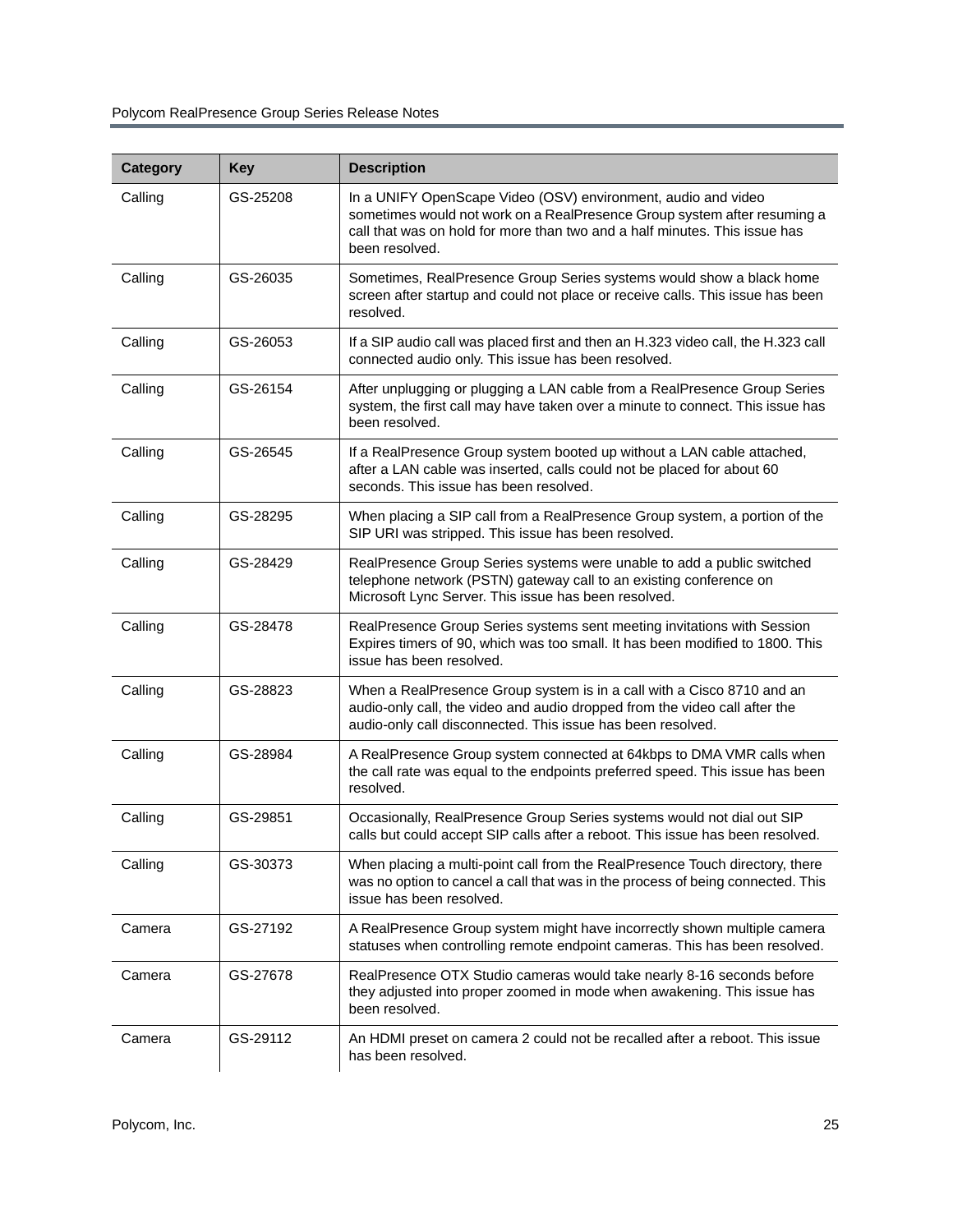| <b>Category</b> | <b>Key</b> | <b>Description</b>                                                                                                                                                                                                                                                                                                                                                            |  |
|-----------------|------------|-------------------------------------------------------------------------------------------------------------------------------------------------------------------------------------------------------------------------------------------------------------------------------------------------------------------------------------------------------------------------------|--|
| Camera          | GS-30760   | The EagleEye IV camera orientation setting was not stored in system profiles.<br>This issue has been resolved.                                                                                                                                                                                                                                                                |  |
| Content         | GS-26688   | If a RealPresence Group Series system hosted an internal multipoint<br>conference with a Sony XG80 or VSX7000, the content shared by a<br>participant extended horizontally on the monitor. This issue has been<br>resolved.                                                                                                                                                  |  |
| Content         | GS-27832   | RealPresence Group Series systems did not receive content in SIP calls with<br>a Webex participant. This issue has been resolved.                                                                                                                                                                                                                                             |  |
| Content         | GS-28120   | When a RealPresence Group system was paired to a RealPresence Touch<br>device and sent content, the welcome and analog clock image overlaid the<br>video if the Camera menu was accessed from the RealPresence Touch. This<br>issue has been resolved.                                                                                                                        |  |
| Content         | GS-32296   | In a multipoint call hosted by a RealPresence Group Series codec while<br>sharing content, the Call Statistics screen may take up to 20-second to<br>refresh.                                                                                                                                                                                                                 |  |
| Directory       | GS-25512   | A RealPresence Group Series system LDAP address book showed only one<br>device per user even when a user had several devices registered. This issue<br>has been resolved.                                                                                                                                                                                                     |  |
| Directory       | GS-26740   | A RealPresence Group Series system directory was still grayed out even after<br>the directory was no longer provisioned by RealPresence Resource Manager.<br>This issue has been resolved.                                                                                                                                                                                    |  |
| Directory       | GS-30298   | Polycom Touch Control might have incorrectly displayed multi-tier directory<br>(MTD) entries from RealPresence Resource Manager. This issue has been<br>resolved.                                                                                                                                                                                                             |  |
| Gatekeepers     | GS-28371   | A RealPresence system stopped attempting to register to a gatekeeper after<br>rejecting an unregistration request received from a gatekeeper to which it was<br>not registered. This issue has been resolved.                                                                                                                                                                 |  |
| Gatekeepers     | GS-30092   | A RealPresence Group Series system would not display the gatekeeper down<br>alert when it lost connection to the gatekeeper. This issue has been resolved.                                                                                                                                                                                                                    |  |
| General         | GS-27432   | Occasionally, a RealPresence Group system unexpectedly rebooted in the<br>middle of a call. This issue has been resolved.                                                                                                                                                                                                                                                     |  |
| General         | GS-29911   | Sometimes, a RealPresence Group 310 system showed a black Home screen<br>and no near video after it was restarted. This issue has been resolved.                                                                                                                                                                                                                              |  |
| Interop Cisco   | GS-23624   | When a RealPresence Group system was registered on OpenScape Video<br>(OSV) and a Cisco C60 system was registered on a Cisco Video<br>Communications Server (VCS), a call from the RealPresence Group system<br>to the Cisco C60 system established successfully, and then in five seconds<br>the video on the Cisco C60 system disappeared. This issue has been<br>resolved. |  |
| Interop Cisco   | GS-25097   | When TIP is enabled, calls between a RealPresence Group system and a<br>Cisco endpoint might have failed the first time. This issue has been resolved.                                                                                                                                                                                                                        |  |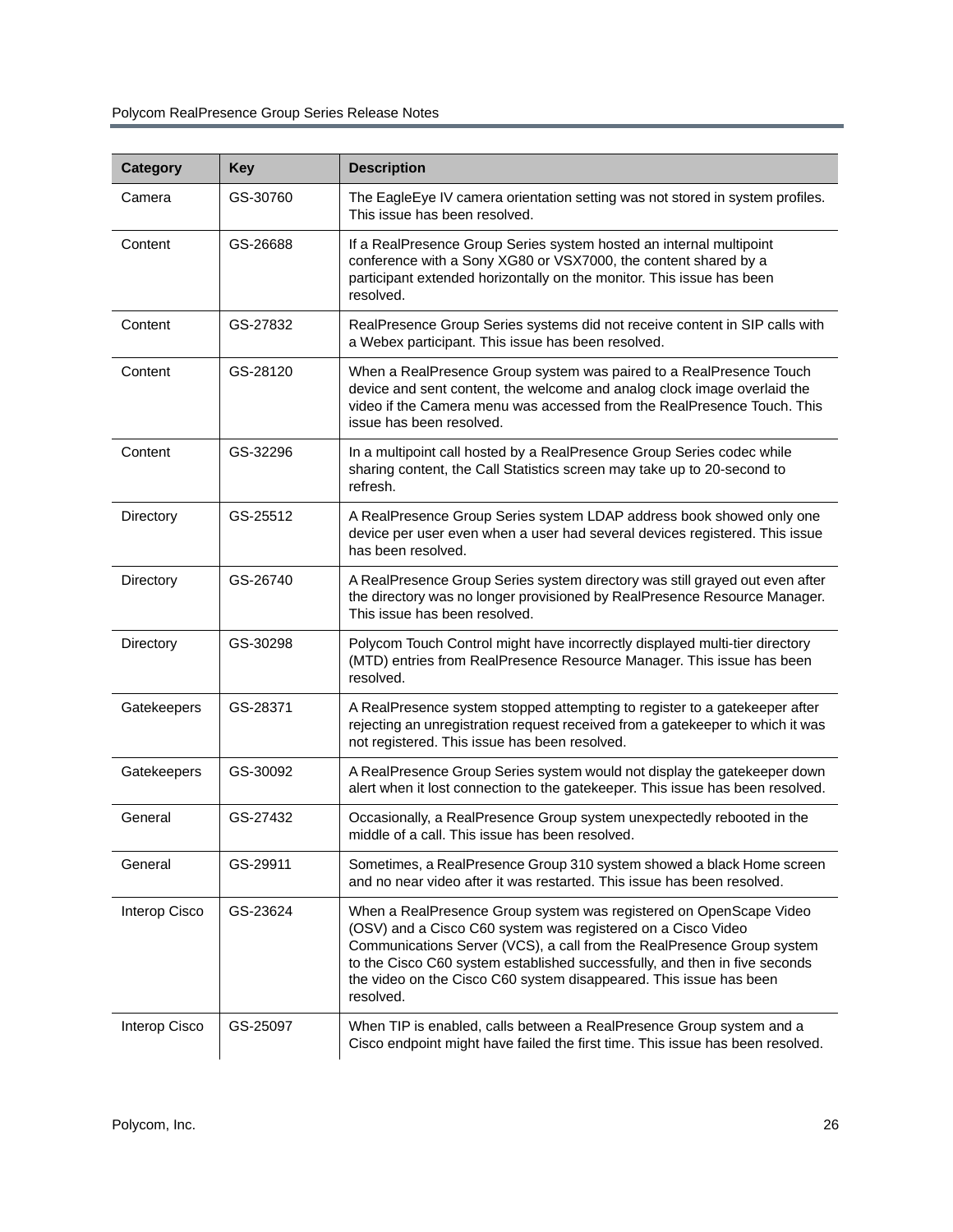| Category                                      | <b>Key</b> | <b>Description</b>                                                                                                                                                                                                                                                                                                     |  |
|-----------------------------------------------|------------|------------------------------------------------------------------------------------------------------------------------------------------------------------------------------------------------------------------------------------------------------------------------------------------------------------------------|--|
| Interop Cisco                                 | GS-28430   | Sometimes, a RealPresence Group system didn't change call bandwidth<br>when it received a re-invite from a Cisco MCU. This issue has been resolved.                                                                                                                                                                    |  |
| Interop<br>Microsoft                          | GS-24602   | RealPresence Group systems may have disconnected a remote desktop call<br>when an external user on Lync 2013 shared content. This issue has been<br>resolved.                                                                                                                                                          |  |
| Interop<br>Microsoft                          | GS-25431   | A point-to-point call between two RealPresence Group systems that were<br>registered with Lync may not have remained active for more than 24 hours.<br>This issue has been resolved.                                                                                                                                   |  |
| Interop<br>Microsoft                          | GS-25692   | A point-to-point call between a RealPresence Group system and Lync may<br>have disconnected when video from a Lync Client with a Polycom CX5500<br>Unified Conference Station was started or stopped. This issues has been<br>resolved.                                                                                |  |
| Interop<br>Microsoft                          | GS-27480   | RealPresence Group systems didn't escalate point-to-point Microsoft Lync<br>Server calls to AVMCU if the invitee had both SIP and H323 addresses in the<br>directory. This issue has been resolved.                                                                                                                    |  |
| Interop<br>Microsoft                          | GS-28060   | If the Directory Server type was set to Microsoft on the system web interface,<br>the list of local contacts, local groups, and the global directory did not appear<br>on the Contacts tab on the RealPresence Touch device. This issues has been<br>resolved.                                                         |  |
| Interop<br>Microsoft                          | GS-29928   | During a point-to-point call between a RealPresence Group system and a<br>Polycom® CX8000 Skype for Business system, the RealPresence Group<br>system might have displayed pixelated, low resolution video, while the video<br>on the Polycom CX8000 system had no resolution issues. This issue has<br>been resolved. |  |
| Interop<br>Microsoft                          | GS-30053   | Calls might not have connected in a TCP-only federated environment when a<br>Lync-registered RealPresence Group system was in one domain and a VMR<br>was in a different domain. This issue has been resolved.                                                                                                         |  |
| Interop<br>Microsoft                          | GS-31089   | RealPresence Group Series systems were unable to make AVMCU calls if the<br>Skype for Business server PSTN callers bypass lobby setting was set to<br>False. This issue has been resolved.                                                                                                                             |  |
| Interop<br>Microsoft                          | GS-31278   | When a RealPresence Group system was in a Skype for Business AVMCU<br>call, active speaker results in screen layout rearrangement causing participant<br>squares to flicker and move around the screen. This issue has been resolved.                                                                                  |  |
| Interop<br>Polycom<br>SoundStation<br>IP 7000 | GS-26394   | Audio-only SIP calls from a Sound Station IP 7000 would wake a connected<br>RealPresence Group system from sleep mode. This issue has been resolved                                                                                                                                                                    |  |
| Interop<br>Polycom<br><b>Touch Control</b>    | GS-23726   | Rarely, if a RealPresence Group system was paired with a Polycom Touch<br>Control and a remote control with a low battery was used, a message that the<br>battery power was low displayed and would not go away. This issue has been<br>resolved.                                                                      |  |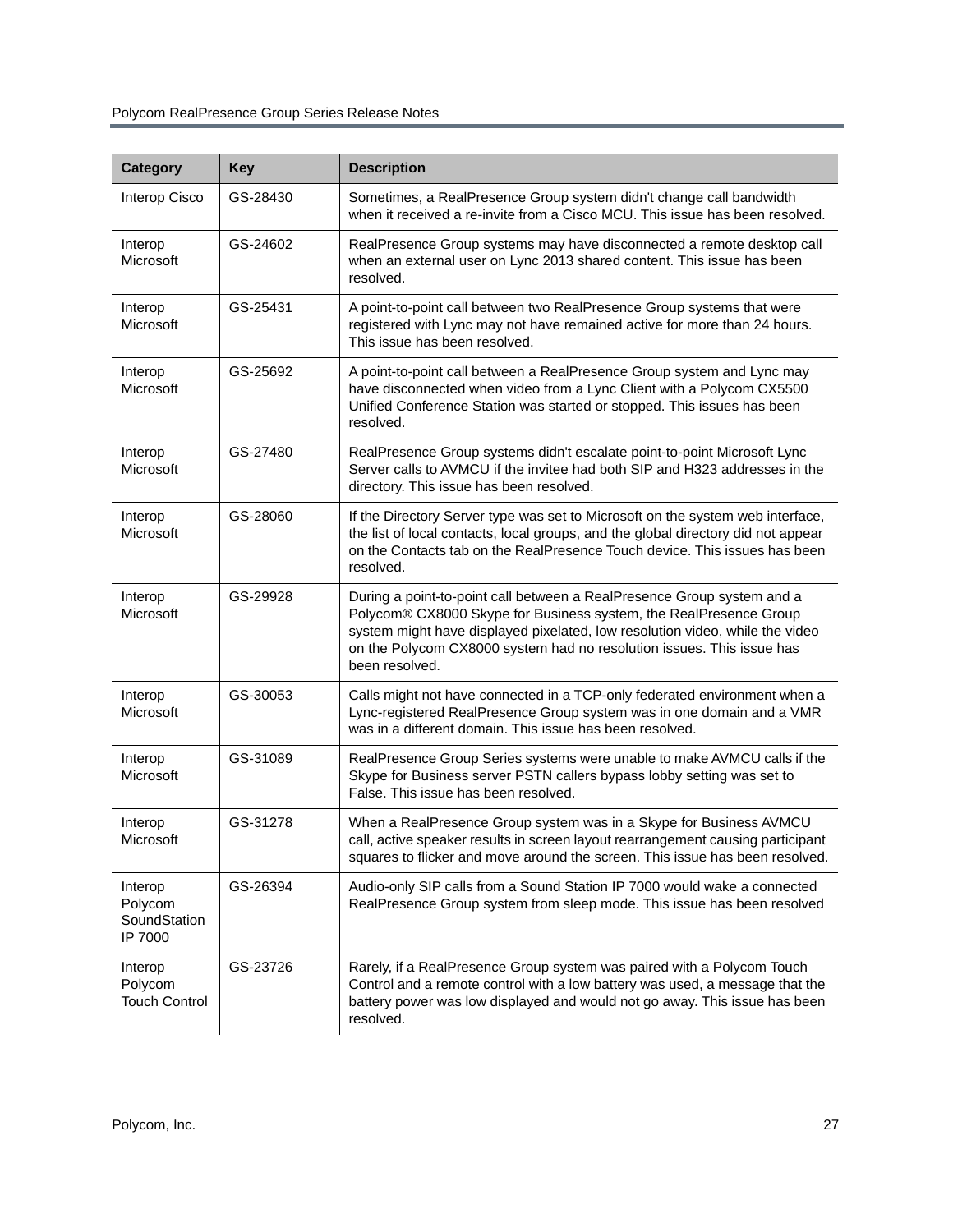| Category                                                 | <b>Key</b> | <b>Description</b>                                                                                                                                                                                                                                               |  |
|----------------------------------------------------------|------------|------------------------------------------------------------------------------------------------------------------------------------------------------------------------------------------------------------------------------------------------------------------|--|
| Interop<br>Polycom<br>VisualBoard                        | GS-28837   | When creating a new whiteboard or blackboard in the Polycom VisualBoard<br>application, annotations were not automatically saved. This issue has been<br>resolved.                                                                                               |  |
| Interop RP<br>Collaboration<br>Server (RMX)              | GS-29031   | Occasionally, a RealPresence Group system crashed and rebooted while in a<br>RMX-hosted conference. This issue has been resolved.                                                                                                                                |  |
| Interop RP<br>Collaboration<br>Server (RMX)              | GS-29987   | Occasionally, a RealPresence Group 700 system crashed during an<br>RMX-hosted call. This issue has been resolved.                                                                                                                                                |  |
| Interop RP<br><b>Distributed</b><br>Media<br>Application | GS-30025   | A RealPresence Group system didn't register to a secondary DMA if the<br>primary DMA of a supercluster failed while the RealPresence Group system<br>was powered off. This issue has been resolved.                                                              |  |
| Interop RP<br>Resource<br>Manager                        | GS-29401   | The language displayed for a RealPresence Group system didn't reflect the<br>language configured in RealPresence Resource Manager provisioning<br>profiles. This issue has been resolved.                                                                        |  |
| Interop RP<br>Resource<br>Manager                        | GS-29850   | Software upgrades through RealPresence Resource Manager caused the 3.5<br>mm mic port on a RealPresence Group system to be disabled. This issue has<br>been resolved.                                                                                            |  |
| Interop RP<br>Resource<br>Manager                        | GS-30294   | RealPresence Resource Manager did not receive any Battery low alerts from<br>RealPresence Group systems. This issue has been resolved.                                                                                                                           |  |
| Interop RP<br>Touch                                      | GS-26431   | A Polycom Touch Control device was incorrectly displayed in the web<br>interface of a RealPresence Touch device. This issue has been resolved.                                                                                                                   |  |
| Interop RP<br>Touch                                      | GS-26702   | A RealPresence Touch device always showed Stream Quality with 5 green<br>bars on the Call Statistics page although the actual stream quality is different.<br>This issue has been resolved.                                                                      |  |
| Interop RP<br>Touch                                      | GS-26703   | The Call Statistics page for a RealPresence Touch device did not update as<br>expected. This issue has been resolved.                                                                                                                                            |  |
| Interop RP<br>Touch                                      | GS-26788   | The Place a Call screen on the RealPresence Touch displayed the Keypad<br>sub menu, even when a different sub menu was selected from the Select<br>Preferred Sub Menu list in the web interface. This issue has been resolved.                                   |  |
| Interop RP<br>Touch                                      | GS-26920   | A RealPresence Touch device did not list all participant statistics in an internal<br>multipoint call. This issue has been resolved.                                                                                                                             |  |
| Interop RP<br>Touch                                      | GS-26923   | Selecting Next Stream on the Call Statistics page on a RealPresence Touch<br>device would not always go into the next stream. This issue has been<br>resolved.                                                                                                   |  |
| Interop RP<br>Touch                                      | GS-27311   | If you selected the Admin Settings > Servers > Directory Server Type as<br>Microsoft in the web interface, the RealPresence Touch device might not<br>have displayed all local groups that existed on a corporate Lync account. This<br>issue has been resolved. |  |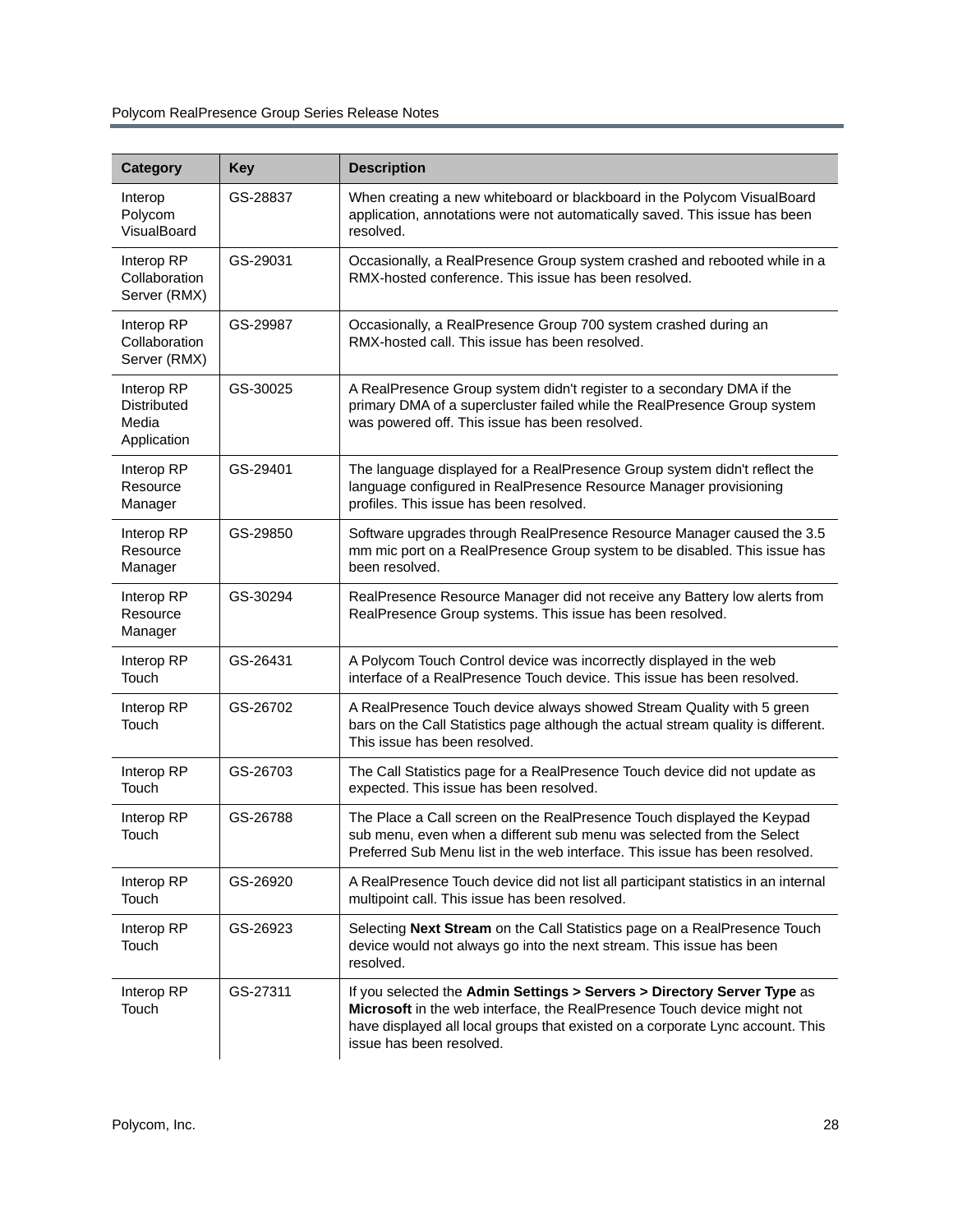| <b>Category</b>     | <b>Key</b> | <b>Description</b>                                                                                                                                                                                                                                                         |  |
|---------------------|------------|----------------------------------------------------------------------------------------------------------------------------------------------------------------------------------------------------------------------------------------------------------------------------|--|
| Interop RP<br>Touch | GS-27549   | A RealPresence Touch device was not able to view XML uploaded Local<br>entries until after a reboot. This issue has been resolved.                                                                                                                                         |  |
| Interop RP<br>Touch | GS-28059   | If you set the Directory Server type to Polycom GDS on the system web<br>interface, the list of local contacts, local groups and the global directory did not<br>appear on the Contacts tab on the RealPresence Touch device. This issue<br>has been resolved.             |  |
| Interop RP<br>Touch | GS-28142   | A RealPresence Touch device did not display more than 20 characters on the<br>Place a Call screen when it arrived at the screen from the dial pad. This issue<br>has been resolved.                                                                                        |  |
| Interop RP<br>Touch | GS-28163   | The RealPresence Touch occasionally stopped working after connecting a<br>call, which required a reboot. This issue has been resolved.                                                                                                                                     |  |
| Interop RP<br>Touch | GS-28188   | The RealPresence Touch device was slow to respond when in a call or right<br>after hanging up a call. This issue has been resolved.                                                                                                                                        |  |
| Interop RP<br>Touch | GS-28290   | A RealPresence Touch device would occasionally be slow to respond and<br>might miss the user pressing the delete button. This issue has been resolved.                                                                                                                     |  |
| Interop RP<br>Touch | GS-28929   | When the RealPresence Touch filter list was created from the Add Participants<br>field, the keyboard remains after a user attempts to scroll through the filter list.<br>This issue has been resolved.                                                                     |  |
| Interop RP<br>Touch | GS-29065   | The RealPresence Touch Add Participants operation would occasionally open<br>the onscreen keyboard. Selecting the keypad would not remove the keyboard,<br>and it would overlap the new keypad. This issue has been resolved.                                              |  |
| Interop RP<br>Touch | GS-29067   | The RealPresence Touch Place a Call screen buttons occasionally did not<br>respond the first time they were pressed. This issue has been resolved.                                                                                                                         |  |
| Interop RP<br>Touch | GS-29068   | The directory entries for a RealPresence Touch might not select, add, or<br>remove participants when the corresponding buttons were pressed. This issue<br>has been resolved.                                                                                              |  |
| Interop RP<br>Touch | GS-29111   | A user was unable to select an HDMI source on camera 2 using a<br>RealPresence Touch device. This issue has been resolved.                                                                                                                                                 |  |
| Interop RP<br>Touch | GS-29176   | HDMI camera 2 input could not be selected on the RealPresence Touch. This<br>issue has been resolved.                                                                                                                                                                      |  |
| Interop RP<br>Touch | GS-29272   | On the RealPresence Touch, the Calendar displayed the Join button when the<br>system was in a meeting. This issue has been resolved.                                                                                                                                       |  |
| Interop RP<br>Touch | GS-29861   | On a RealPresence Touch device, a "No records found" message that<br>displayed on the Contacts screen was not translated correctly in Japanese.<br>This issue has been resolved.                                                                                           |  |
| Interop RP<br>Touch | GS-29970   | A RealPresence Touch screen occasionally froze when placing a call. This<br>issue has been resolved.                                                                                                                                                                       |  |
| Interop RP<br>Touch | GS-30664   | After upgrading a RealPresence Group system and a RealPresence Touch,<br>the RealPresence Group system failed to reconnect to the RealPresence<br>Touch, but the RealPresence Touch retained the RealPresence Group<br>system's information. This issue has been resolved. |  |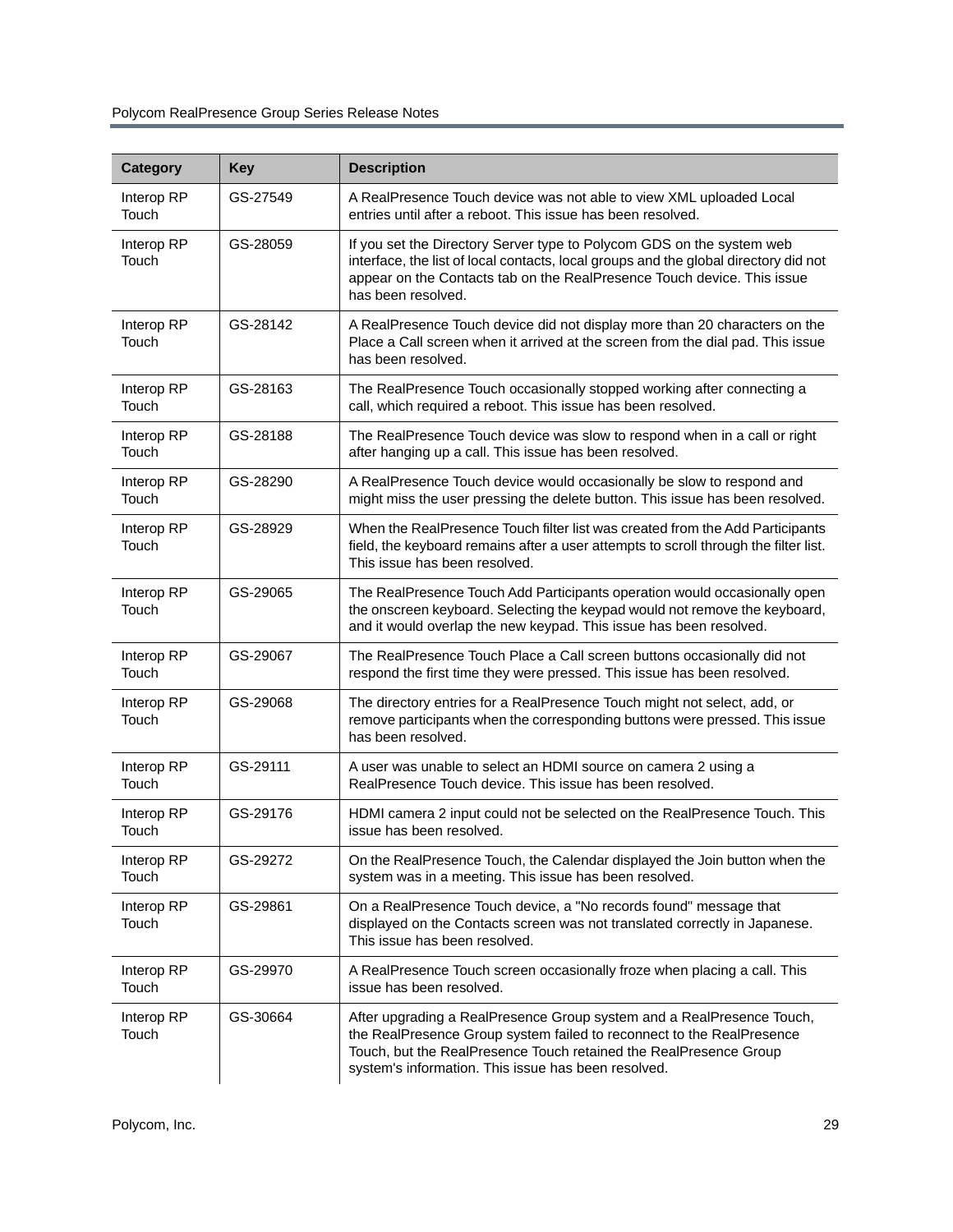| <b>Category</b>     | <b>Key</b> | <b>Description</b>                                                                                                                                                                                                                                                                    |  |
|---------------------|------------|---------------------------------------------------------------------------------------------------------------------------------------------------------------------------------------------------------------------------------------------------------------------------------------|--|
| Interop RP<br>Touch | GS-30999   | Occasionally during a call, the RealPresence Touch becomes unresponsive<br>but the codec, web interface, and RealPresence Touch web interface were<br>functional. This issue has been resolved.                                                                                       |  |
| Interop RP<br>Touch | GS-31103   | When a meeting invite is forwarded, three dots are displayed instead of a Join<br>button on the RealPresence Touch. This issue has been resolved.                                                                                                                                     |  |
| Interop RP<br>Touch | GS-31279   | RealPresence Touch would not dynamically update contact presence status.<br>This issue has been resolved.                                                                                                                                                                             |  |
| Interop RP<br>Touch | GS-31371   | Occasionally, a RealPresence Touch froze when it dialed or shared content.<br>This issue has been resolved.                                                                                                                                                                           |  |
| Localization        | GS-26411   | The "Free Until" calendar message translation in Japanese did not match the<br>local interface of the RealPresence Touch. This issue has been resolved.                                                                                                                               |  |
| Localization        | GS-28816   | Self View On and Self View Off on the local interface of a RealPresence<br>Group system were missing a character when displayed in Japanese. This<br>issue has been resolved.                                                                                                         |  |
| Localization        | GS-29302   | The error message for a call failure was not correctly translated in Japanese<br>on RealPresence Group systems. This issue has been resolved.                                                                                                                                         |  |
| Localization        | GS-29350   | The RealPresence Group system home screen showed a dot instead of an<br>expected comma in the date/time field when set to German. This issue has<br>been resolved.                                                                                                                    |  |
| Localization        | GS-31682   | When using the Wildcard tool to install languages on a RealPresence Group<br>system, some strings in the local interface did not update correctly, which<br>resulted in a mix of English strings and the new language being displayed on<br>the system. This issue has been resolved. |  |
| Multipoint          | GS-30712   | In a 4-way multipoint call, a RealPresence Group 700 system could not show<br>content when Multipoint Mode was set to Full Screen and the 1080p option<br>was enabled. This issue has been resolved.                                                                                  |  |
| Network             | GS-24166   | After a failed registration attempt due to an invalid DNS, SIP registration might<br>have failed when you entered the correct DNS address. This issue has been<br>resolved.                                                                                                           |  |
| <b>Network</b>      | GS-30564   | A RealPresence Group system displayed its WAN address when configured<br>for NAT even when the Address Displayed in Global Directory option is set to<br>Private. This issue has been resolved.                                                                                       |  |
| Remote<br>Control   | GS-30849   | Occasionally, the local time on RealPresence Group systems change to 1970<br>and the system did not respond to an IR remote until it was rebooted. This<br>issue has been resolved.                                                                                                   |  |
| Security            | GS-29609   | The provisioning service password displayed in RealPresence Group system<br>logs as clear text. This issue has been resolved.                                                                                                                                                         |  |
| <b>SIP</b>          | GS-27571   | A RealPresence Group system sent a 404 not found message after receiving<br>OPTIONS from the Blue Jeans Network (BJN). This issue has been resolved.                                                                                                                                  |  |
| <b>SNMP</b>         | GS-28635   | SNMP version 3 was not working on RealPresence Group systems. This<br>issue has been resolved.                                                                                                                                                                                        |  |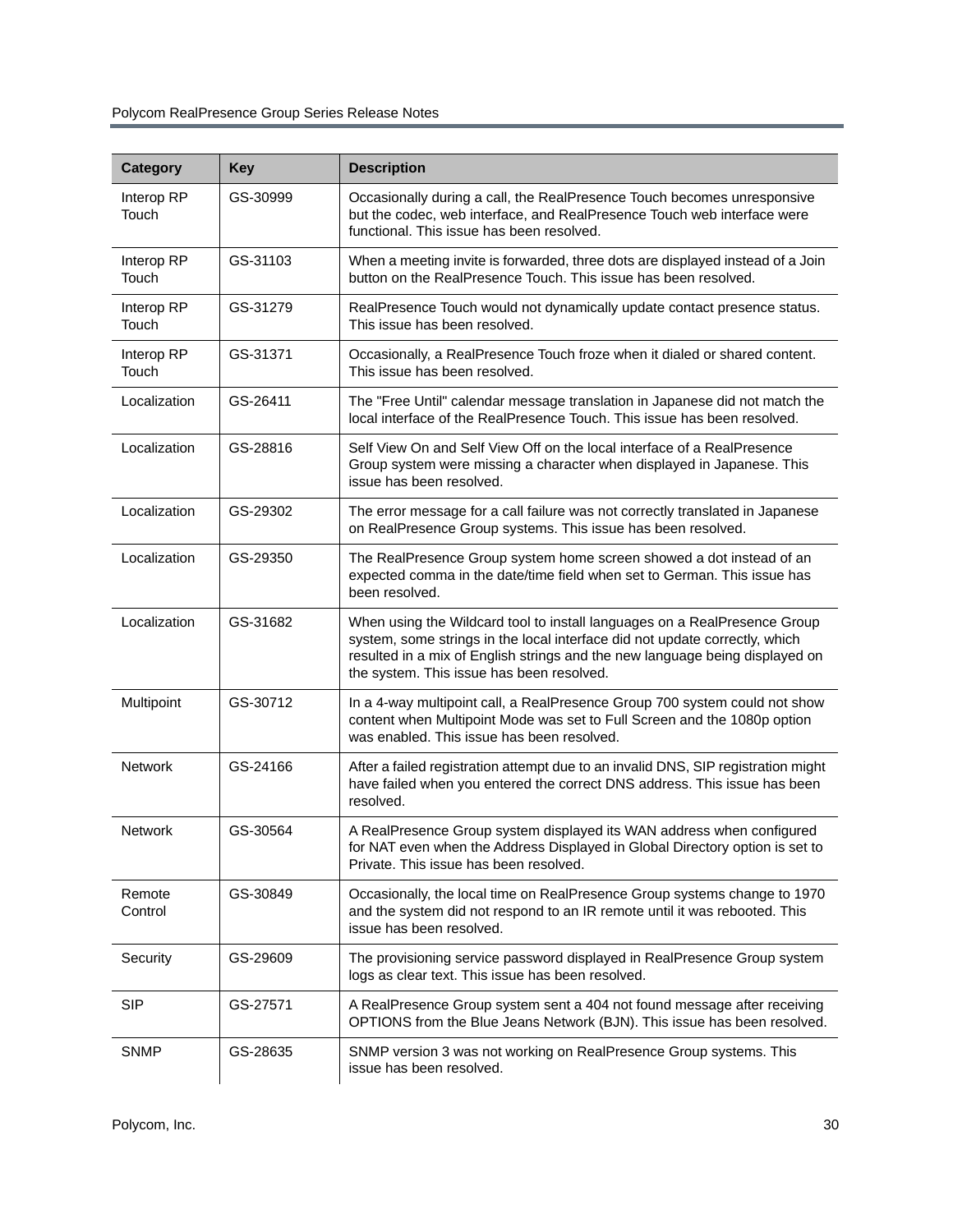| <b>Category</b> | <b>Key</b> | <b>Description</b>                                                                                                                                                                                                                                                                                                          |  |
|-----------------|------------|-----------------------------------------------------------------------------------------------------------------------------------------------------------------------------------------------------------------------------------------------------------------------------------------------------------------------------|--|
| SNMP            | GS-29113   | A RealPresence Group system reported its software version instead of system<br>name from SNMP. This issue has been resolved.                                                                                                                                                                                                |  |
| <b>SNMP</b>     | GS-29281   | RealPresence Group systems reported incorrect packet loss values from<br>SNMP. This issue has been resolved.                                                                                                                                                                                                                |  |
| <b>USB</b>      | GS-25054   | When in MSM mode, the remote control might have sometimes stopped<br>working when you attached and then disconnected a USB keyboard. This<br>issue has been resolved.                                                                                                                                                       |  |
| User Interface  | GS-25482   | Occasionally, a RealPresence Group system stopped responding to control<br>from an AMX controller, remote, or web interface after it was idle for several<br>hours. This issue has been resolved.                                                                                                                           |  |
| User Interface  | GS-26435   | If a composite video source was used on Camera Port 4 of a RealPresence<br>Group 700 system, black borders were seen on the left and bottom of the<br>display. This issue has been resolved.                                                                                                                                |  |
| User Interface  | GS-26555   | When RealPresence Touch lost connection to a RealPresence Group system,<br>an error message mistakenly displayed regarding the Polycom Touch Control.<br>This issue has been resolved.                                                                                                                                      |  |
| User Interface  | GS-28033   | RealPresence Group systems showed a distorted layout when in an AVMCU<br>call with other endpoints. This issue has been resolved.                                                                                                                                                                                           |  |
| User Interface  | GS-28139   | If a RealPresence Group system requested you reset an expired administrator<br>password, and Reject Previous Passwords was set to 1 or more, when you<br>entered the existing password using the touch user interface or a mouse, no<br>error message displayed requesting a new password. This issue has been<br>resolved. |  |
| User Interface  | GS-28262   | RealPresence Group systems displayed the wrong time zone settings for<br>GMT +5 (Ekaterinburg). This issue has been resolved.                                                                                                                                                                                               |  |
| User Interface  | GS-28469   | Occasionally RealPresence Group systems crashed while idle. This issue has<br>been resolved.                                                                                                                                                                                                                                |  |
| User Interface  | GS-28795   | A RealPresence Group system occasionally displayed a clock on the home<br>screen when Calendaring was enabled and paired with the RealPresence<br>Touch. This issue has been resolved.                                                                                                                                      |  |
| User Interface  | GS-28899   | When a RealPresence Group system's time server was set to Auto or Manual<br>mode, it would use an incorrect time zone for Moscow. This issue has been<br>resolved.                                                                                                                                                          |  |
| User Interface  | GS-28934   | The default highlighted icon was not consistent on the local interface. This<br>issue has been resolved.                                                                                                                                                                                                                    |  |
| User Interface  | GS-29299   | After a software upgrade, an administrator was unable to disable gatekeeper<br>settings, load system status on the Diagnostics page, or place or receive calls.<br>This issue has been resolved.                                                                                                                            |  |
| User Interface  | GS-29670   | A user was unable to access the RealPresence Group system web user<br>interface when using an IP address supported by 128/28 in the RealPresence<br>Group system whitelist. This issue has been resolved.                                                                                                                   |  |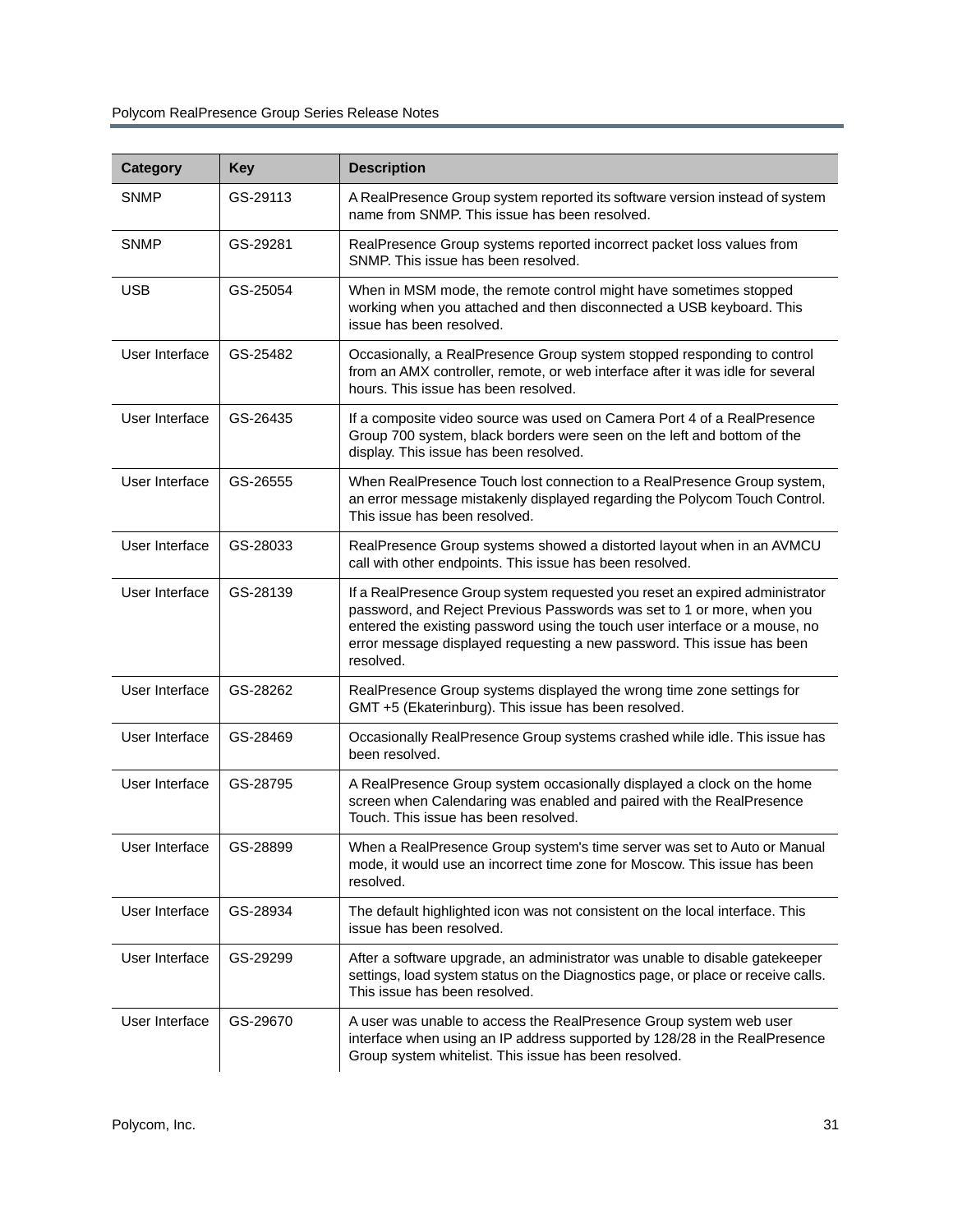| <b>Category</b> | <b>Key</b> | <b>Description</b>                                                                                                                                                                                                                           |  |
|-----------------|------------|----------------------------------------------------------------------------------------------------------------------------------------------------------------------------------------------------------------------------------------------|--|
| User Interface  | GS-29927   | The System Status for a RealPresence Group system incorrectly reported that<br>the IP Network was down and displayed 0.0.0.0 as the IP address on the<br>home screen although everything was functional. This issue has been<br>resolved.    |  |
| User Interface  | GS-30394   | Occasionally, RealPresence Group 700 systems rebooted during a<br>conference. This issue has been resolved.                                                                                                                                  |  |
| User Interface  | GS-30291   | On a RealPresence Group system, if the H.323 Name setting is blank, the<br>H323 ID defaults to Polycom GroupSeries instead of the system name. This<br>issue has been resolved.                                                              |  |
| User Interface  | GS-30637   | If a user attempted to change from Obtain IP address automatically to enter<br>manually for IP address and Subnet Mask settings, a RealPresence Group<br>system showed a 'not authorized' error. This issue has been resolved.               |  |
| User Interface  | GS-30723   | A RealPresence Group system defaulted to Host Name and the system serial<br>number if it was configured with System Name and the value included a space<br>when it was setup during out-of-box (OOB). This issue has been resolved.          |  |
| User Interface  | GS-30752   | Occasionally, RealPresence Group 700 systems rebooted in out-of-box<br>(OOB) mode. This issue has been resolved.                                                                                                                             |  |
| User Interface  | GS-30797   | Occasionally, RealPresence Group 700 systems rebooted. This issue has<br>been resolved.                                                                                                                                                      |  |
| User Interface  | GS-30997   | Occasionally, a RealPresence Group system stopped responding after<br>booting up. This issue has been resolved.                                                                                                                              |  |
| User Interface  | GS-31006   | A user was unable to access a RealPresence Group system web user<br>interface when using an IP address supported by 128/16 in the RealPresence<br>Group system whitelist. This issue has been resolved.                                      |  |
| Video           | GS-28261   | If Monitor Profile was set to Speaker Only and Automatic Self View was<br>enabled, local video was not displayed when 4+ sites were hosted in a<br>multipoint call on a RealPresence Group system. This issue has been<br>resolved.          |  |
| Video           | GS-29170   | Occasionally, far end video from a RealPresence Group system would freeze.<br>This issue has been resolved.                                                                                                                                  |  |
| Video           | GS-29802   | A RealPresence Group system's PIP (local video) position differed from the<br>PIP layout template in a RealPresence Group system's multipoint conference.<br>This issue has been resolved.                                                   |  |
| Video           | GS-30211   | When the VisualBoard/RDP setting was disabled on the web interface, after<br>you upgraded from version 5.1.0 to 5.1.1 on a RealPresence Group 550<br>system, the HDMI monitor 2 displayed only black video. This issue has been<br>resolved. |  |
| Video           | GS-30554   | When calling into a RealPresence Collaboration Server, a RealPresence<br>Group system would sometimes only obtain standard definition (SD) video in<br>a 720 call. This issue has been resolved.                                             |  |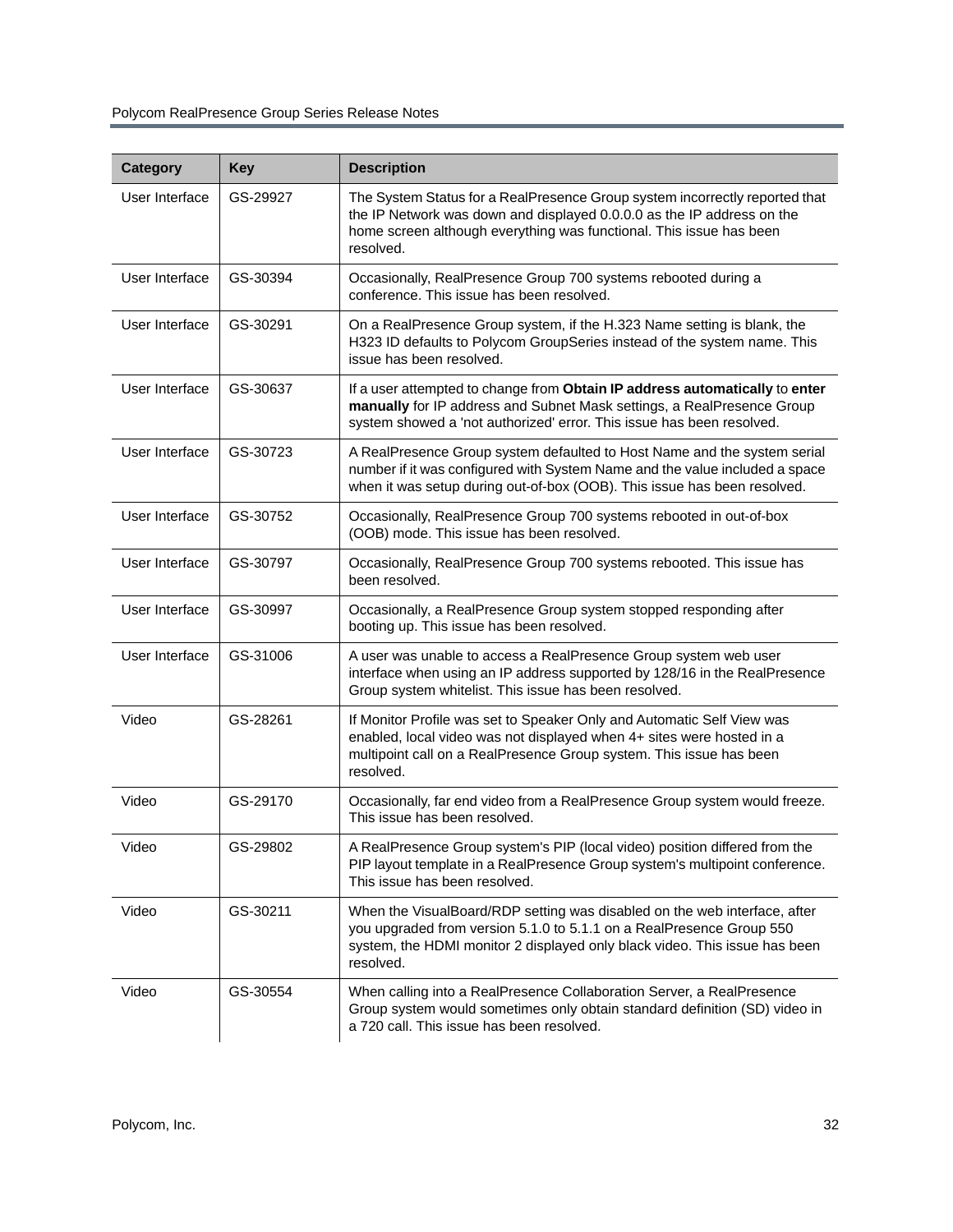| Category      | Key      | <b>Description</b>                                                                                                                                                                                                    |
|---------------|----------|-----------------------------------------------------------------------------------------------------------------------------------------------------------------------------------------------------------------------|
| Video         | GS-31076 | Occasionally, video resolution between a RealPresence Debut system and a<br>RealPresence Group system was not 720p when the call rate was 512kbps.<br>This issue has been resolved.                                   |
| Web Interface | GS-24432 | If content was repeatedly started and stopped between multiple call<br>participants, the call statistics might not have accurately reflected the number<br>of participants in the call. This issue has been resolved. |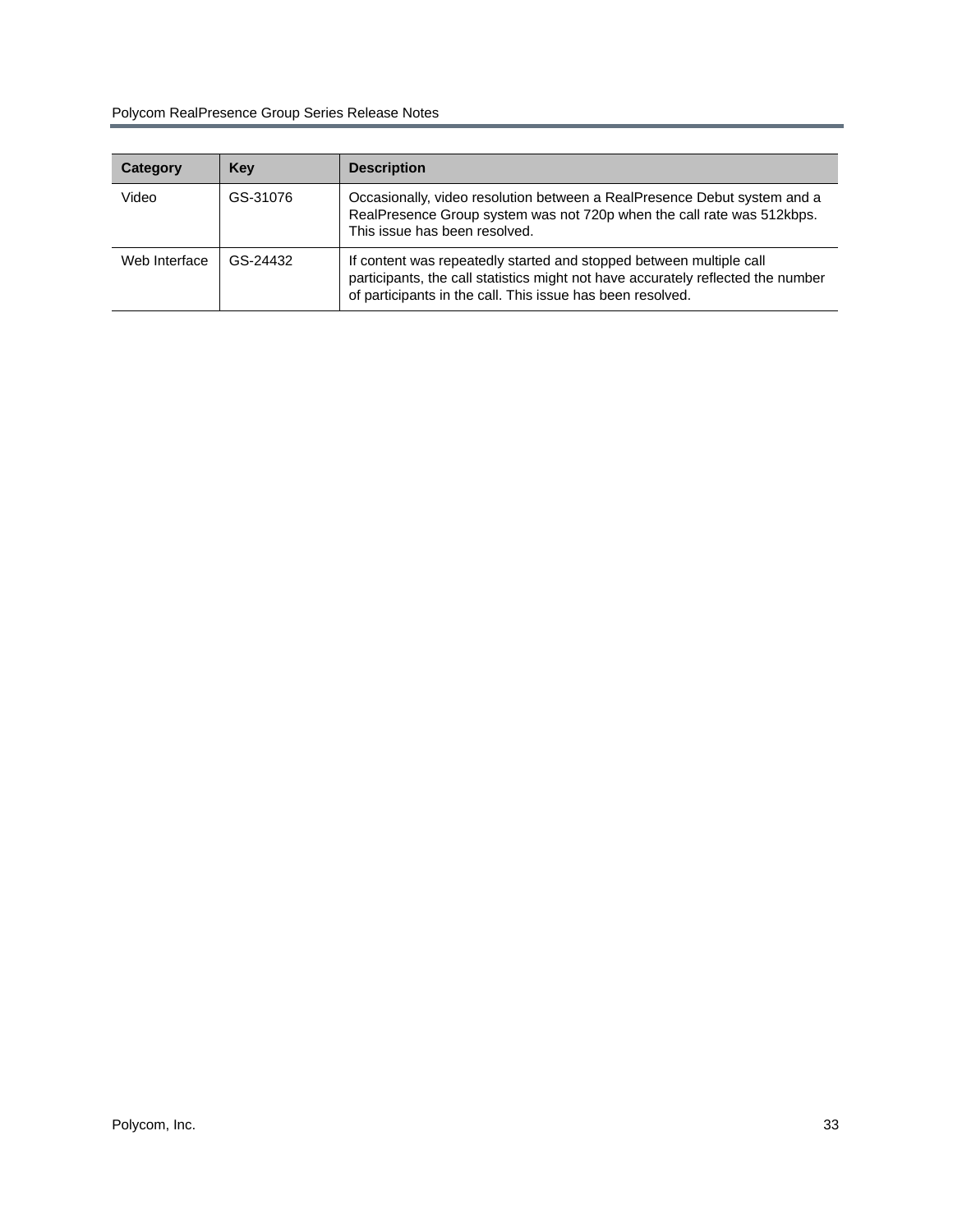## <span id="page-33-0"></span>**Known Issues in Version 6.0.0**

The following table lists the known issues for the version 6.0.0 release. If a workaround is available, it is noted in the table.

| <b>Category</b> | <b>Issue ID</b> | <b>Description</b>                                                                                                                                                                                                                                 | Workaround                                                                                                                                               |
|-----------------|-----------------|----------------------------------------------------------------------------------------------------------------------------------------------------------------------------------------------------------------------------------------------------|----------------------------------------------------------------------------------------------------------------------------------------------------------|
| <b>API</b>      | GS-25980        | The API calendarmeetings<br>command might not send notifications.                                                                                                                                                                                  |                                                                                                                                                          |
| Calling         | GS-9293         | When placing calls through an ISDN<br>gateway, the system cannot dial line<br>rates that are multiples of 56 kbps.<br>RealPresence Group systems only<br>support call rates that are multiples of 64<br>kbps.                                      |                                                                                                                                                          |
| Calling         | GS-13144        | If the call rate is high when placing a call<br>to a remote endpoint through a FW/NAT<br>device, the video might become<br>degraded due to reduced video rate.                                                                                     |                                                                                                                                                          |
| Calling         | GS-16896        | If a RealPresence Group system is in an<br>SVC conference and the downlink<br>bandwidth is 256k or less, the SVC call<br>might be disconnected after a few<br>minutes.                                                                             |                                                                                                                                                          |
| Calling         | GS-24637        | If two RealPresence Group systems are<br>registered with OpenScape Video<br>(OSV), and encrypted calls are made<br>through the UNIFY session border<br>controller (SBC), calls might sometimes<br>connect over audio.                              |                                                                                                                                                          |
| Cameras         | GS-7098         | When a RealPresence Group system is<br>not in a call, the Mute button cannot be<br>used to enable or disable EagleEye<br>Director tracking.                                                                                                        | Enable or disable camera tracking<br>from the Menu screen in the local<br>interface.                                                                     |
| Cameras         | GS-8418         | When changing the Country setting from<br>a PAL to NTSC country, or vice versa, on<br>a RealPresence Group system that is<br>attached to an EagleEye 1080 camera,<br>the system must be restarted before the<br>change takes effect on the camera. |                                                                                                                                                          |
| Cameras         | GS-9822         | If you replace one of the cameras in the<br>EagleEye Director automatic camera<br>positioning system while it is in use, the<br>RealPresence Group system might not<br>be able to detect the EagleEye Director.                                    | Power off the EagleEye Director,<br>then power it back on and ensure<br>that the RealPresence Group<br>system properly detects the<br>EagleEye Director. |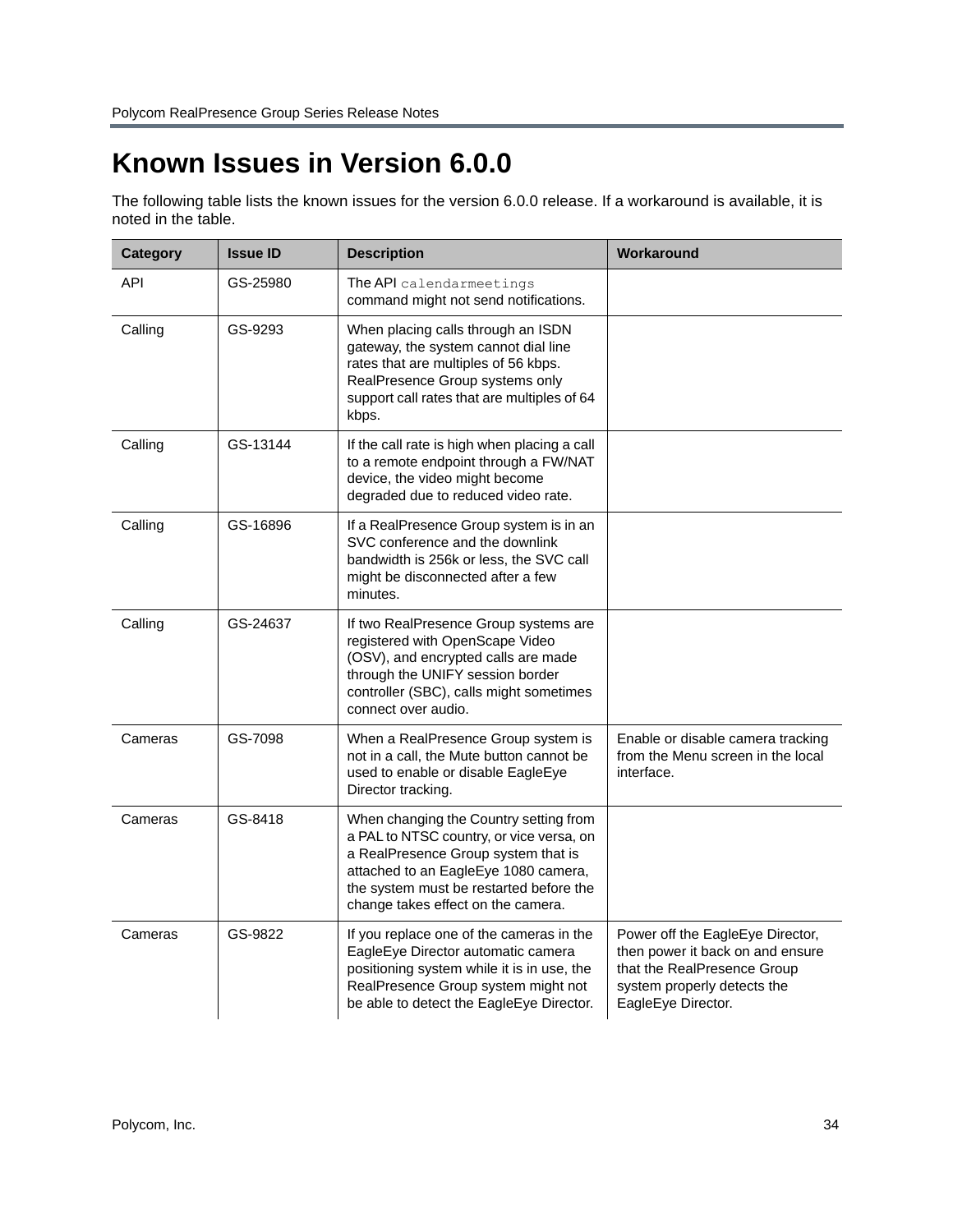| <b>Category</b> | <b>Issue ID</b> | <b>Description</b>                                                                                                                                                                                                                                                             | Workaround                                                                                                                       |
|-----------------|-----------------|--------------------------------------------------------------------------------------------------------------------------------------------------------------------------------------------------------------------------------------------------------------------------------|----------------------------------------------------------------------------------------------------------------------------------|
| Cameras         | GS-12308        | If the name of a camera connected to a<br>RealPresence Group system is longer<br>than 32 characters, the following error<br>message displays in the web interface:<br>One or more errors occurred. Please try<br>again.                                                        | Make sure the camera name is no<br>longer than 32 characters.                                                                    |
| Cameras         | GS-17535        | If a RealPresence Group system is<br>running a software version earlier than<br>4.1.3 and is connected to an EagleEye<br>IV camera, the system might<br>continuously restart.                                                                                                  | Before connecting an EagleEye IV<br>camera, update the RealPresence<br>Group system to version 4.1.3 or<br>later.                |
| Cameras         | GS-25946        | RealPresence OTX Studio only: After<br>you calibrate the cameras, each camera<br>will independently adjust based on<br>objects in the camera's field of view.                                                                                                                  | Refer to the OTX Studio<br>Installation Guide for more<br>information.                                                           |
| Cameras         | GS-30625        | The PTZ camera control functions for<br>the Near-End Loop diagnostic test no<br>longer work.                                                                                                                                                                                   |                                                                                                                                  |
| Cameras         | <b>VHD-1509</b> | On rare occasions, an EagleEye IV<br>camera or EagleEye Acoustic camera<br>connected to a RealPresence Group<br>310 or 500 system with hardware<br>version 18 and above will not display<br>video when booting up.                                                             | Power off the RealPresence Group<br>system and then power it back on.                                                            |
| Content         | GS-9043         | Sharing content on a RealPresence<br>Group system by using a 1280 x 1024<br>resolution with a 85 Hz refresh rate is not<br>supported.                                                                                                                                          | Use a refresh rate of 60 Hz or 75<br>Hz.                                                                                         |
| Content         | GS-10151        | The RealPresence Group series does<br>not support HDCP (high-bandwidth<br>digital content protection). If you connect<br>a content source that sends<br>HDCP-encrypted content, the content is<br>not shown (on the local or far side) and<br>the screen displays black video. | When sending content, do not use<br>a content source using HDCP. See<br>the note about HDCP earlier in this<br>document.         |
| Content         | GS-15020        | When a RealPresence Group Series<br>system is configured with TIP enabled<br>and joins a TIP-aware RealPresence<br>Collaboration Server conference,<br>content sent from the RealPresence<br>Group system is played on the People<br>channel.                                  | On the web interface, go to Admin<br>Settings > Network > Dialing<br>Preference > Dialing Option and<br>disable the TIP setting. |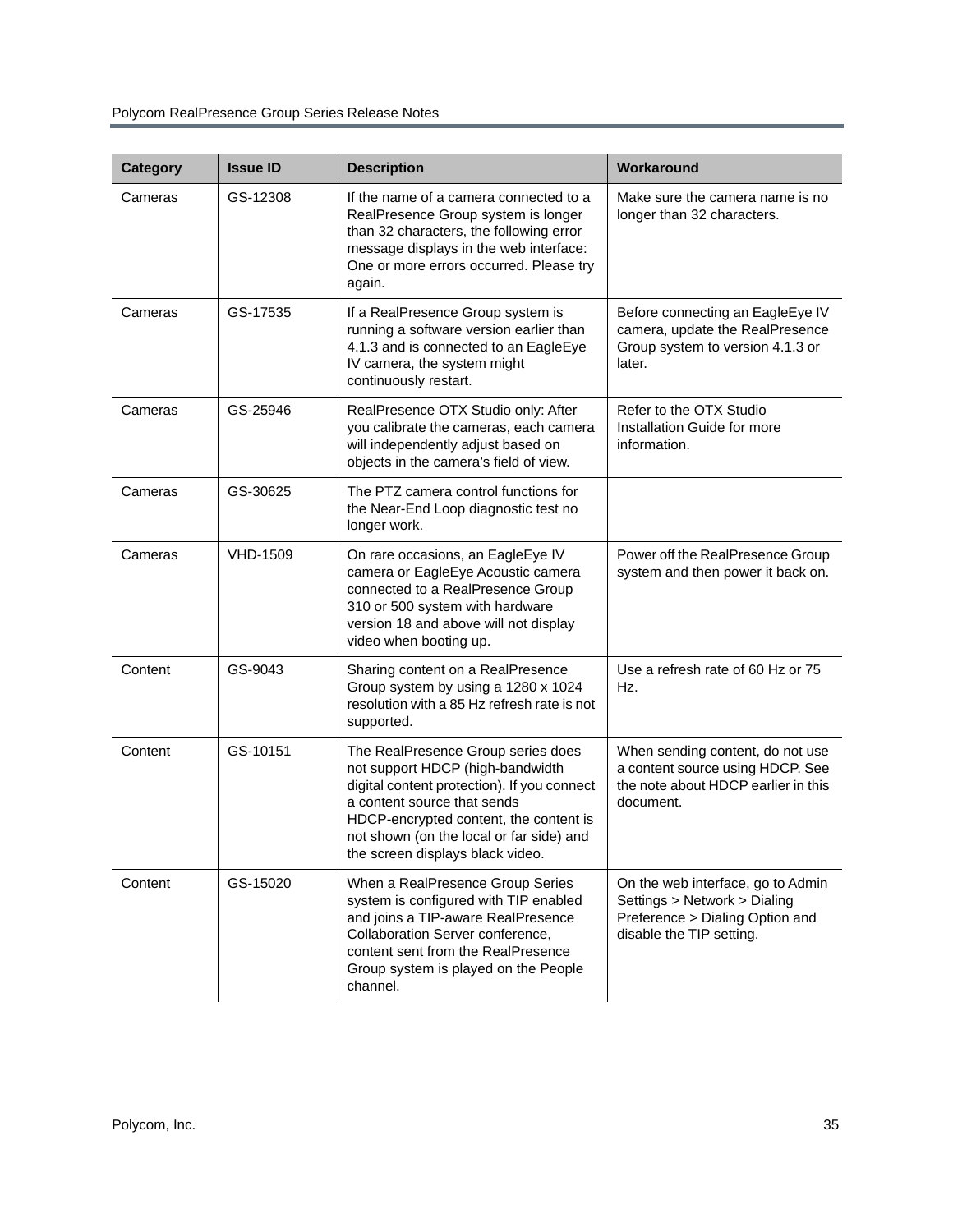| Category    | <b>Issue ID</b> | <b>Description</b>                                                                                                                                                                                                                       | Workaround                                                                                                              |
|-------------|-----------------|------------------------------------------------------------------------------------------------------------------------------------------------------------------------------------------------------------------------------------------|-------------------------------------------------------------------------------------------------------------------------|
| Content     | GS-15320        | On a RealPresence Group 700 system,<br>VGA content might take a few seconds<br>to start. During this time, the system<br>might intermittently display Sending<br>Content. When the content begins, the<br>resolution might be incorrect. |                                                                                                                         |
| Content     | GS-23968        | In an RMX call, if you switch content<br>from People+Content IP to VisualBoard,<br>content might not launch on the first try.                                                                                                            | Relaunch VisualBoard to show<br>content.                                                                                |
| Content     | GS-24508        | RealPresence Group systems do not<br>support reloading shared content when<br>a VMR call with multiple participants is<br>placed on hold and then resumed.                                                                               |                                                                                                                         |
| Content     | GS-28276        | When a RealPresence Group system<br>shares content in a long duration,<br>multi-point call, the content may be sent<br>over the people channel instead of the<br>video channel.                                                          | Hang up the call, re-establish the<br>connection, and restart the<br>content.                                           |
| Content     | GS-31807        | Sending content from a RealPresence<br>Debut system to a RealPresence Group<br>system with BFCP set to TCP may fail if<br>the RealPresence Debut system initiates<br>the call.                                                           | Initiate the call from the<br>RealPresence Group system.                                                                |
| Content     | GS-32296        | In a multipoint call hosted by a<br>RealPresence Group Series codec while<br>sharing content, the Call Statistics<br>screen may take up to 20-second to<br>refresh.                                                                      |                                                                                                                         |
| Directory   | GS-20379        | Directory entries imported from<br>RealPresence HDX systems to<br>RealPresence Group systems using the<br>Directory Import/Export feature do not<br>maintain the RealPresence HDX<br>Directory grouping structure.                       |                                                                                                                         |
| Directory   | GS-25910        | The focus may disappear when you add<br>a contact to favorites by searching the<br>directory on the local interface.                                                                                                                     |                                                                                                                         |
| Gatekeepers | GS-11469        | Polycom RealPresence Group systems<br>cannot be configured to use Avaya<br>gatekeepers.                                                                                                                                                  |                                                                                                                         |
| Hardware    | GS-22016        | Factory restore might not work correctly<br>when you unplug the power cord, press<br>the factory restore button, and plug the<br>power cable back in.                                                                                    | For the correct factory restore<br>procedure, refer to the Polycom<br>RealPresence Group Series<br>Administrator Guide. |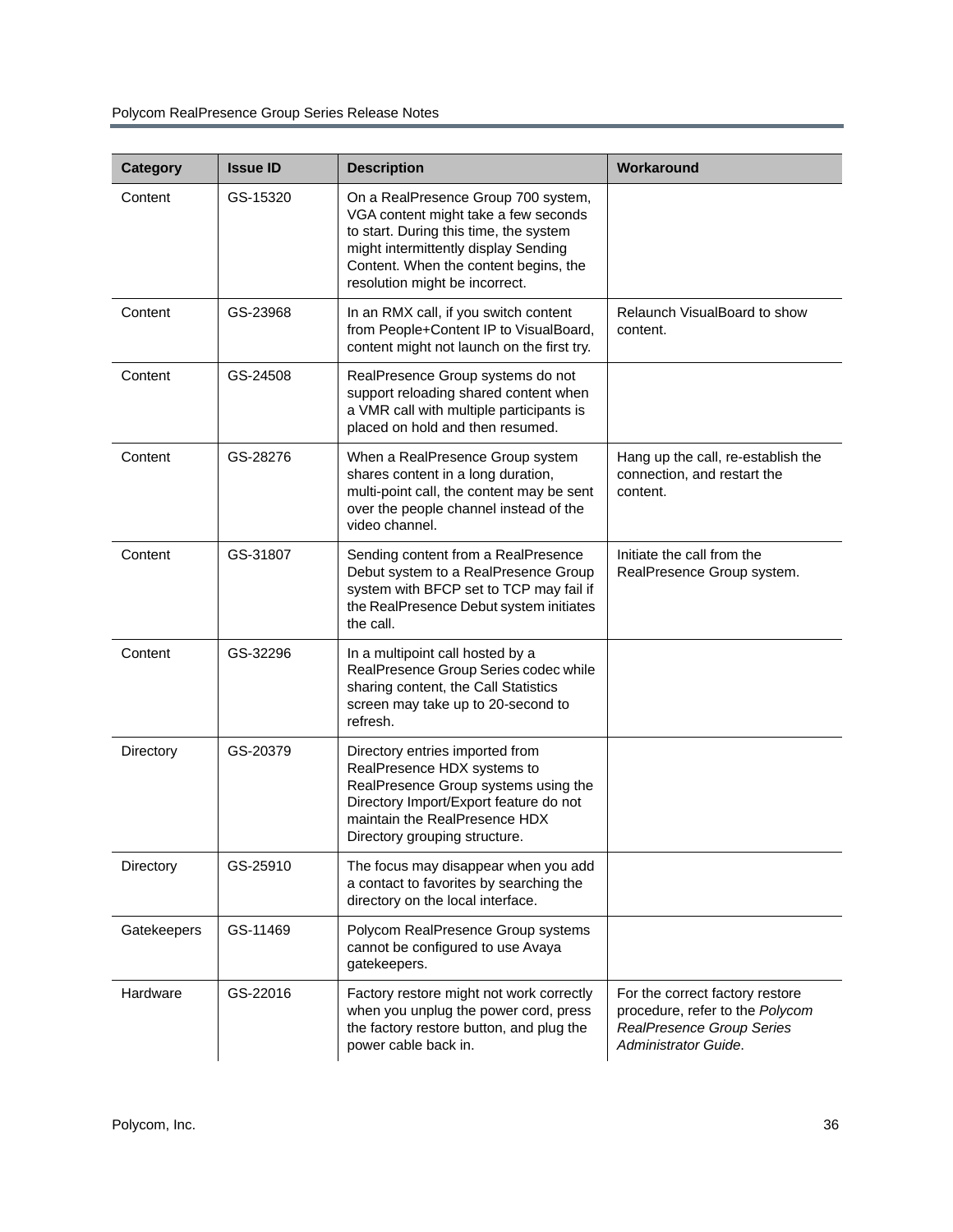| <b>Category</b>                 | <b>Issue ID</b> | <b>Description</b>                                                                                                                                                                                                                                                                                                                                       | Workaround                                                                                                                                                                                                                                                                        |
|---------------------------------|-----------------|----------------------------------------------------------------------------------------------------------------------------------------------------------------------------------------------------------------------------------------------------------------------------------------------------------------------------------------------------------|-----------------------------------------------------------------------------------------------------------------------------------------------------------------------------------------------------------------------------------------------------------------------------------|
| Interop<br><b>Broadsoft</b>     | GS-24812        | When a RealPresence Group system is<br>registered to Broadsoft BroadWorks<br>using Sonus SBC with the TLS transport<br>protocol, and a call is made from the<br>RealPresence Group system to a<br>RealPresence Distributed Media<br>Application (DMA) VMR, the call might<br>disconnect if after 30 minutes into the<br>call the call is placed on hold. |                                                                                                                                                                                                                                                                                   |
| Interop Cisco                   | GS-21507        | When Immersive Studio systems,<br>registered to CUCM, are in a<br>point-to-point SIP call, call statistics<br>show the call connecting at lower than<br>set preferred speeds and do not match<br>between SUT and EP1.                                                                                                                                    | Register to Polycom DMA trunked<br>to CUCM.                                                                                                                                                                                                                                       |
| Interop Cisco                   | GS-21963        | When a RealPresence Group 500 or 550<br>system is in an encrypted SIP call<br>registered over TLS to a Cisco VCS, and<br>the system places a SIP call to a<br>RealPresence Group 700 system, the<br>RealPresence Group 700 system may<br>not receive video from the RealPresence<br>Group 500 or 550 system.                                             | On the web interface of the<br>RealPresence Group 500 or 550<br>system, go to Admin Settings ><br>Network > IP Network > SIP and<br>enable the Force Connection<br><b>Reuse</b> setting.                                                                                          |
| Interop Cisco                   | GS-24645        | When a RealPresence Group system<br>connects to a Cisco C-Series system in<br>a H.323 encrypted conference call, loud<br>screeching audio may be heard when<br>the Cisco C-series encryption KeySize is<br>set to Min1024bit.                                                                                                                            | On the Cisco C-series system, set<br>Encryption KeySize to Max1024bit<br>(the default).                                                                                                                                                                                           |
| Interop<br>EagleEye<br>Producer | EEP-376         | When an EagleEye Producer hardware<br>version E camera with an EagleEye IV<br>camera is connected to a RealPresence<br>Group system and the cameras and the<br>system are in sleep mode for less than<br>five seconds, sometimes the EagleEye<br>Producer camera does not wake up.                                                                       | Reboot the EagleEye Producer or<br>place the RealPresence Group<br>system in sleep mode, wait five<br>seconds or longer, then wake the<br>system up using the remote<br>control. Both EagleEye Producer<br>and the RealPresence Group<br>system will wake up at the same<br>time. |
| Interop<br>LifeSize             | GS-12496        | If a LifeSize Team 220 system is the first<br>system called in a SIP conference call,<br>video is not received from the LifeSize<br>system.                                                                                                                                                                                                              | Either do not dial the LifeSize<br>system first, or dial the system at a<br>very low call rate, such as 384<br>kbps.                                                                                                                                                              |
| Interop<br>LifeSize             | GS-13316        | A call between a RealPresence Group<br>system and a LifeSize desktop client that<br>uses an unregistered IP address might<br>not have video.                                                                                                                                                                                                             | Register both systems to a SIP<br>proxy.                                                                                                                                                                                                                                          |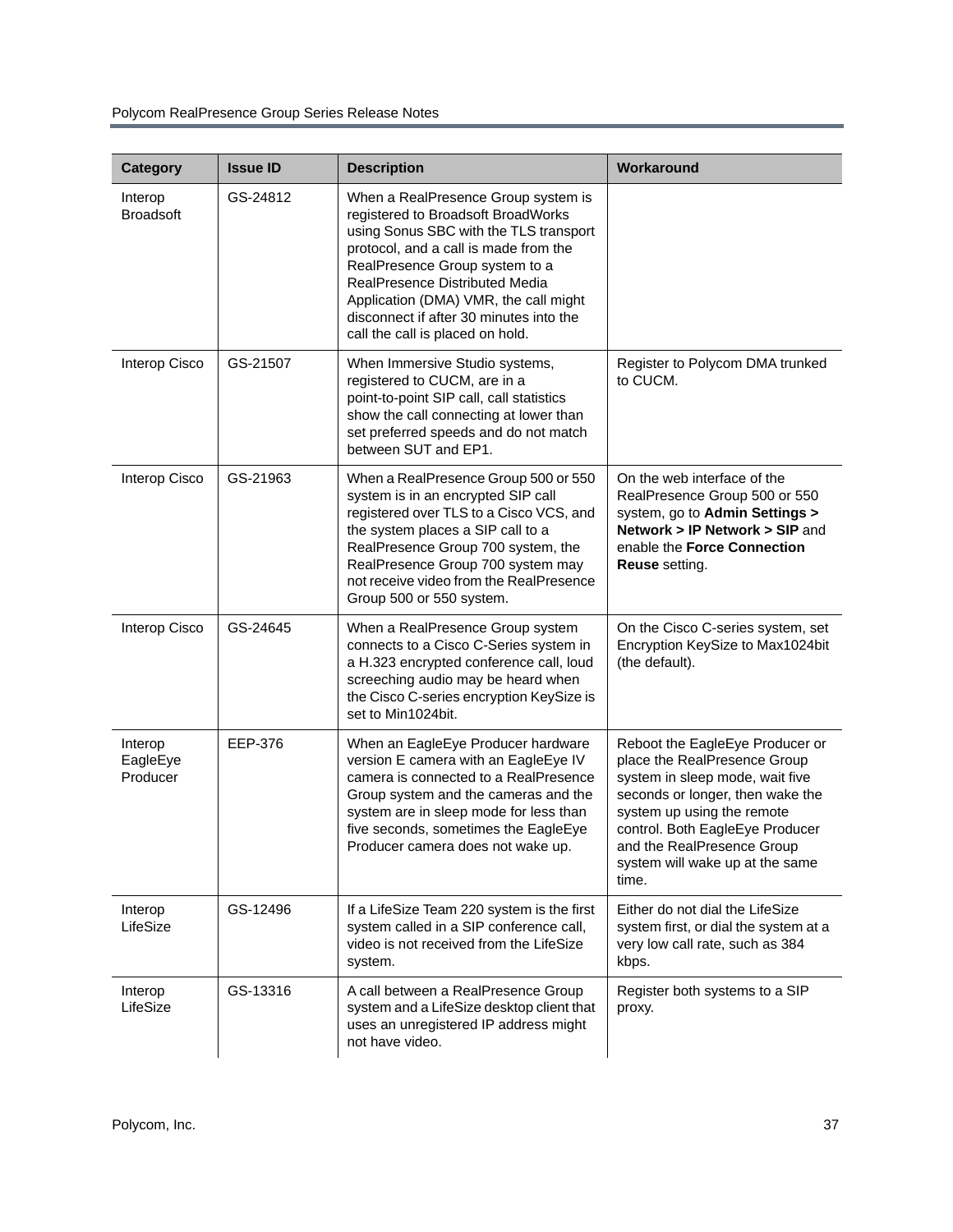| <b>Category</b>      | <b>Issue ID</b> | <b>Description</b>                                                                                                                                                                                                                                                                  | Workaround                                |
|----------------------|-----------------|-------------------------------------------------------------------------------------------------------------------------------------------------------------------------------------------------------------------------------------------------------------------------------------|-------------------------------------------|
| Interop<br>LifeSize  | GS-20717        | When a RealPresence Group system is<br>in a multipoint call with a LifeSize ICON<br>600 endpoint using SIP protocol at a<br>1920k rate, the RealPresence Group<br>system does not receive content.                                                                                  |                                           |
| Interop<br>Microsoft | GS-12982        | When a RealPresence Group system is<br>in a multipoint call hosted by a Microsoft<br>Lync AV MCU, the RealPresence Group<br>system participant name, number, and<br>system values on the Settings ><br><b>System Information &gt; Call Statistics</b><br>screen might be incorrect. |                                           |
| Interop<br>Microsoft | GS-16065        | When recording is paused on a Lync<br>2013 client, the red recording icon still<br>displays in the local interface.                                                                                                                                                                 |                                           |
| Interop<br>Microsoft | GS-18630        | RealPresence Group systems currently<br>do not support Lync mobility clients.                                                                                                                                                                                                       |                                           |
| Interop<br>Microsoft | GS-21208        | A RealPresence Group system cannot<br>join a consultative transfer from the Lync<br><b>Client 2013.</b>                                                                                                                                                                             |                                           |
| Interop<br>Microsoft | GS-21207        | Blind transfers from an internal<br>RealPresence Group Series system to a<br>federated external RealPresence Group<br>Series system over Lync Attendant<br>Console do not work.                                                                                                     |                                           |
| Interop<br>Microsoft | GS-21088        | RealPresence Group systems do not<br>register with the SIP protocol to the<br>backup Lync server in failover tests.                                                                                                                                                                 |                                           |
| Interop<br>Microsoft | GS-20919        | RealPresence Group Series endpoints<br>might take more than 30 seconds to<br>connect to a federated Lync online<br>meeting that requires media over TCP.                                                                                                                            |                                           |
| Interop<br>Microsoft | GS-21450        | When a RealPresence Group Series<br>system becomes the active speaker in<br>conference calls with a Lync client and<br>an HDX system, the RealPresence<br>Group Series system video delays and<br>freezes on the HDX.                                                               |                                           |
| Interop<br>Microsoft | GS-23632        | If the presenter in a MeetNow call mutes<br>the conference and the RealPresence<br>Group system participant tries to<br>unmute, the RealPresence Group<br>system participant will not receive a<br>notification that they cannot unmute the<br>call.                                | Request the presenter unmute the<br>call. |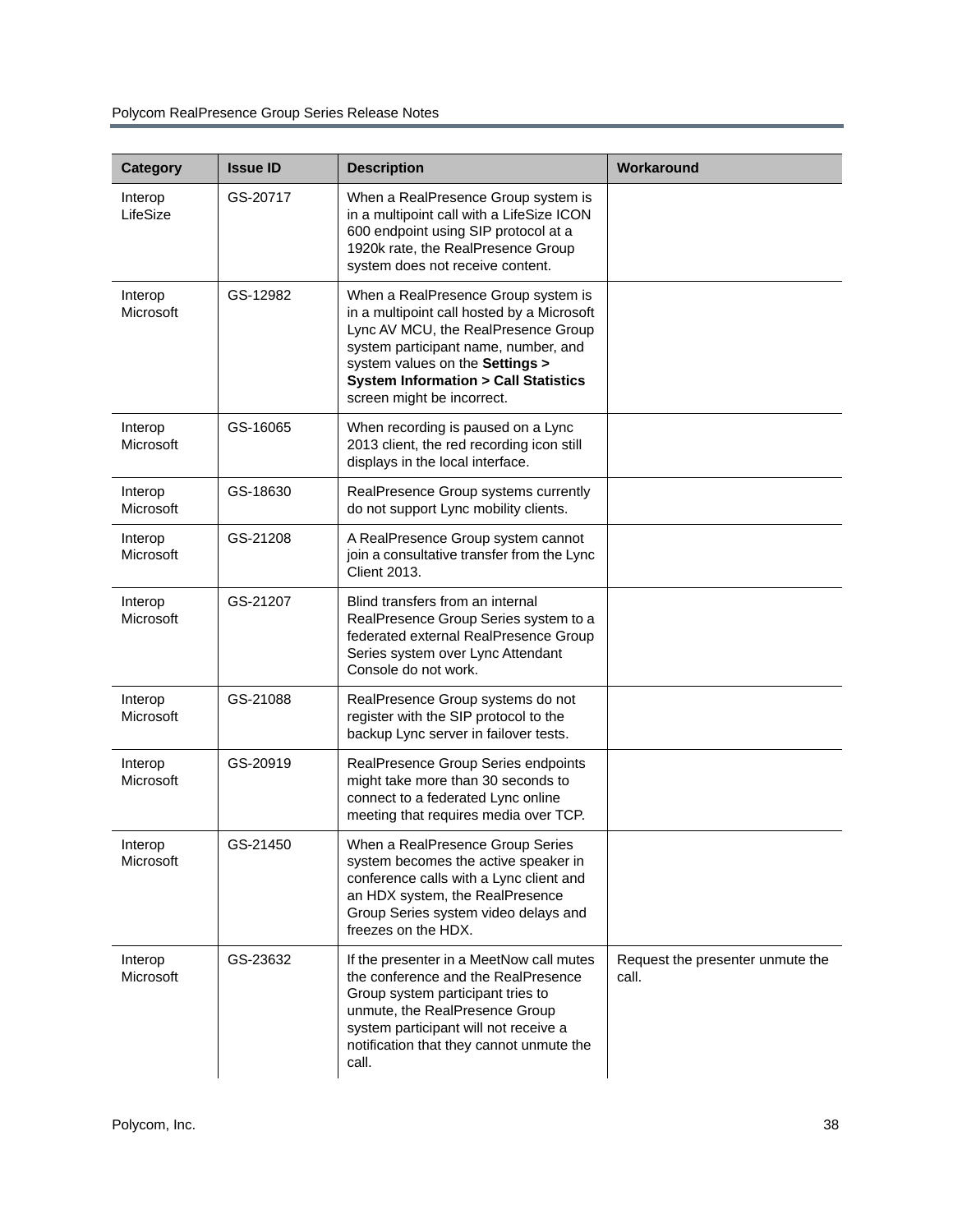| <b>Category</b>                               | <b>Issue ID</b> | <b>Description</b>                                                                                                                                                                                                                                                                                                          | Workaround                                                                                                                   |
|-----------------------------------------------|-----------------|-----------------------------------------------------------------------------------------------------------------------------------------------------------------------------------------------------------------------------------------------------------------------------------------------------------------------------|------------------------------------------------------------------------------------------------------------------------------|
| Interop<br>Microsoft                          | GS-24545        | RealPresence Group systems do not<br>display scroll bars when scrolling<br>through Microsoft Lync or Skype for<br>Business content.                                                                                                                                                                                         |                                                                                                                              |
| Interop<br>Microsoft                          | GS-26430        | The RealPresence Group system does<br>not register with the SIP protocol to the<br>backup Lync server in failover tests.                                                                                                                                                                                                    |                                                                                                                              |
| Interop<br>Polycom<br>SoundStation<br>IP 7000 | GS-12543        | If a SoundStation IP 7000 conference<br>phone is disconnected and then<br>reconnected to a RealPresence Group<br>system during a multipoint mixed-mode<br>call, the video from the system might<br>freeze.                                                                                                                  | Restart the RealPresence Group<br>system.                                                                                    |
| Interop<br>Polycom<br>SoundStation<br>IP 7000 | GS-13406        | When using a SoundStation IP 7000<br>conference phone attached to a<br>RealPresence Group system for an<br>audio call, an incoming video call to the<br>RealPresence Group system might<br>result in the audio call being put on hold<br>with no way of retrieving or hanging up<br>the call.                               |                                                                                                                              |
| Interop<br>Polycom<br>SoundStation<br>IP 7000 | GS-21059        | When a RealPresence Group system is<br>in a call with a SoundStation IP 7000<br>conference phone and places the call on<br>hold, only the video is held. The audio is<br>still active.                                                                                                                                      |                                                                                                                              |
| Interop<br>Polycom<br>SoundStation<br>IP 7000 | GS-25764        | When using a SoundStation IP 7000<br>conference phone connected to a<br>RealPresence Group system to make a<br>video call and an then audio call, if the<br>video call is disconnected, the local<br>interface shows no active calls. You<br>must disconnect the active audio call<br>using the SoundStation IP 7000 phone. |                                                                                                                              |
| Interop<br>Polycom<br><b>Touch Control</b>    | GS-14978        | If you attempt to pair a Polycom Touch<br>Control and a RealPresence Group<br>system before finishing the setup wizard,<br>a login failed error message might<br>display on the Polycom Touch Control.                                                                                                                      | Finish the setup wizard on the<br>RealPresence Group system<br>before attempting to pair it with a<br>Polycom Touch Control. |
| Interop<br>Polycom<br><b>Touch Control</b>    | GS-15219        | A Polycom Touch Control might not<br>automatically get a new IP address<br>when switching to a different DHCP<br>server.                                                                                                                                                                                                    | Turn the Polycom Touch Control<br>off and back on.                                                                           |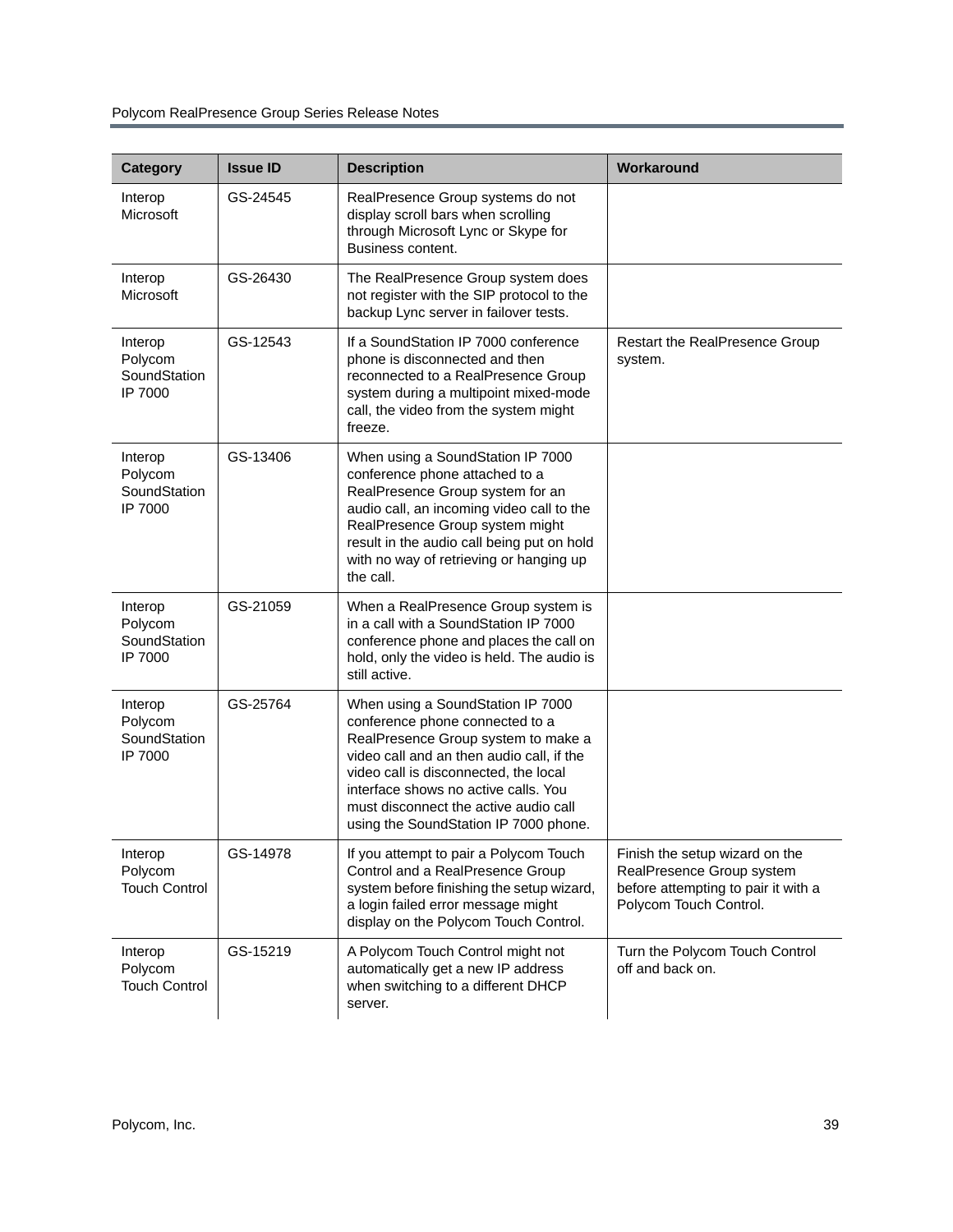| <b>Category</b>                            | <b>Issue ID</b> | <b>Description</b>                                                                                                                                                                                                                                                                                                                                            | Workaround                                                                                                                             |
|--------------------------------------------|-----------------|---------------------------------------------------------------------------------------------------------------------------------------------------------------------------------------------------------------------------------------------------------------------------------------------------------------------------------------------------------------|----------------------------------------------------------------------------------------------------------------------------------------|
| Interop<br>Polycom<br><b>Touch Control</b> | GS-25908        | The Download and Install Software<br>button on the Polycom Touch Control<br>web interface might be grayed out and<br>cannot be selected.                                                                                                                                                                                                                      | On the Polycom Touch Control<br>screen, touch the Download and<br>Install Software button.                                             |
| Interop<br>Polycom<br><b>Touch Control</b> | GS-25992        | If during the setup wizard for Polycom<br>Touch Control you skip the pairing<br>screen, you receive an error message<br>about a failure in Directory Provider. You<br>can dismiss the message and continue<br>the setup process, but you will continue<br>to see the error message after each<br>system restart until the Polycom Touch<br>Control is paired. | Do not skip the pairing screen or<br>dismiss the error message. Pair<br>the Polycom Touch Control with a<br>RealPresence Group system. |
| Interop<br>Polycom<br>VisualBoard          | GS-14553        | When using the VisualBoard application,<br>monitor 2 shows black video if the<br>resolution is set to 1080i60.                                                                                                                                                                                                                                                | Configure monitor 2 to use<br>1080p60.                                                                                                 |
| Interop<br>Polycom<br>VisualBoard          | GS-15621        | NTFS formatted USB flash drives are<br>not supported with VisualBoard.                                                                                                                                                                                                                                                                                        | Use FAT or FAT32 formatted USB<br>flash drives.                                                                                        |
| Interop<br>Polycom<br>VisualBoard          | GS-15734        | When VisualBoard content is shared<br>between endpoints in a call and one<br>endpoint is using a 1080p monitor while<br>the other endpoint is using a 720p<br>monitor, the border around the content<br>window will display multiple times.                                                                                                                   | Ensure both endpoints are using a<br>1080p monitor.                                                                                    |
| Interop<br>Polycom<br>VisualBoard          | GS-23505        | While using the VisualBoard application,<br>you may occasionally see an<br>unexpected Save icon in the toolbar<br>area.                                                                                                                                                                                                                                       |                                                                                                                                        |
| Interop<br>Polycom<br>VisualBoard          | GS-23510        | You may occasionally see arrows on the<br>right-bottom corner of the VisualBoard<br>application toolbar.                                                                                                                                                                                                                                                      | Reconnect the USB storage<br>device.                                                                                                   |
| Interop<br>Polycom<br>VisualBoard          | GS-22879        | Tapping a single point while the<br>VisualBoard application is calibrating<br>may occasionally end the calibration<br>process.                                                                                                                                                                                                                                | Restart the calibration process.                                                                                                       |
| Interop<br>Radvision                       | GS-2160         | When in a mixed H.323/SIP call with a<br>Radvision Scopia XT1000 as the MCU,<br>the RealPresence Group system that<br>connected as a H.323 endpoint does not<br>transmit video.                                                                                                                                                                               | Make the call using either H.323 or<br>SIP.                                                                                            |
| Interop<br>Radvision                       | GS-13522        | The RealPresence Group Series<br>systems do not receive video from the<br>Radvision Scopia 100 P10 gateway.                                                                                                                                                                                                                                                   |                                                                                                                                        |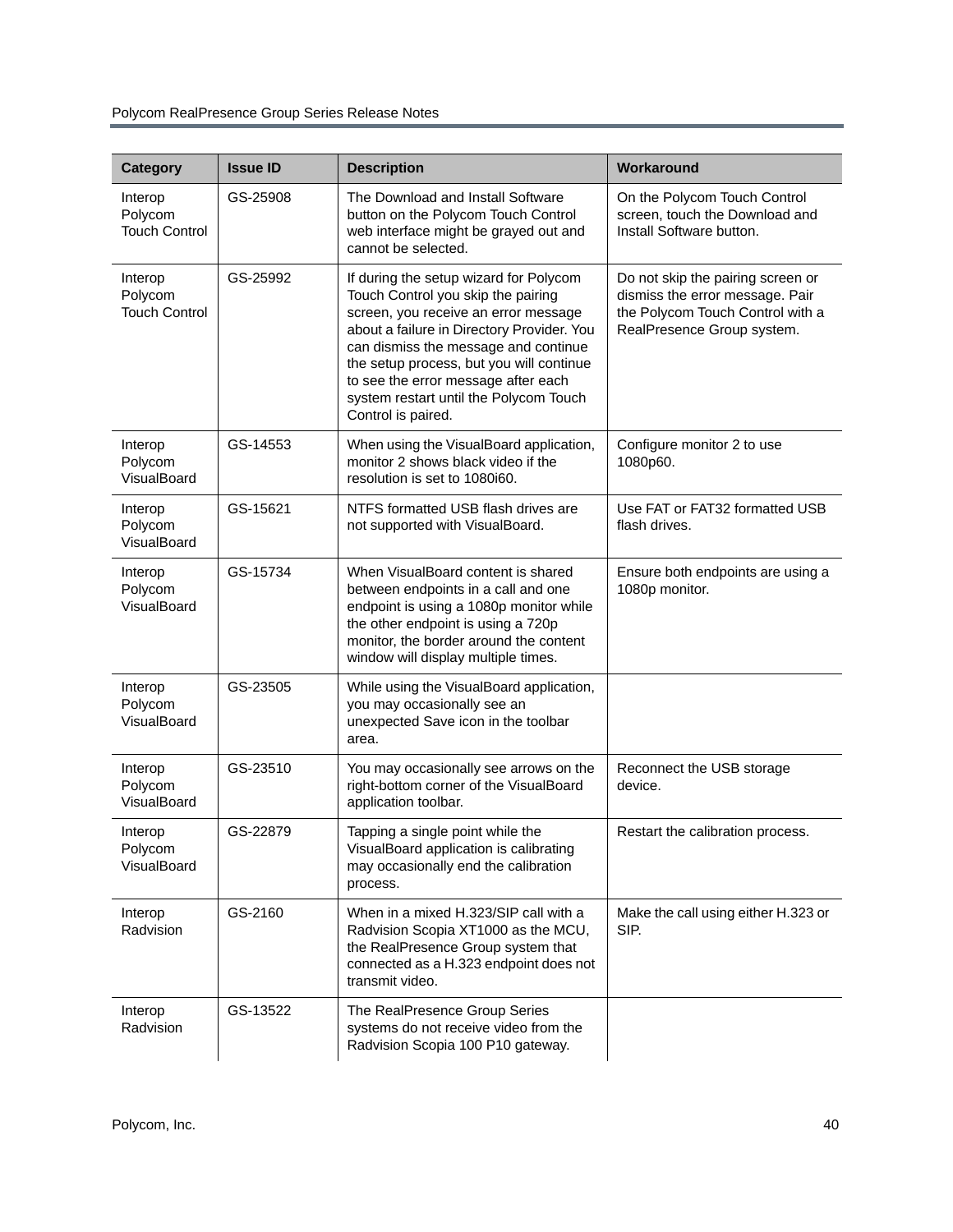| <b>Category</b>                   | <b>Issue ID</b> | <b>Description</b>                                                                                                                                                                                                                                                                                                                  | Workaround                                                                                                                                                                                                                             |
|-----------------------------------|-----------------|-------------------------------------------------------------------------------------------------------------------------------------------------------------------------------------------------------------------------------------------------------------------------------------------------------------------------------------|----------------------------------------------------------------------------------------------------------------------------------------------------------------------------------------------------------------------------------------|
| Interop<br>Radvision              | GS-13892        | When a RealPresence Group Series<br>system is configured for UDP/BFCP and<br>dials into a Radvision Scopia Elite<br>bridge, the content stream is not always<br>negotiated. Instead, content is sent over<br>the people channel.                                                                                                    | Use TCP/BFCP in this<br>environment.                                                                                                                                                                                                   |
| Interop<br>Radvision              | GS-17405        | When a RealPresence Group system<br>and a Radvision Scopia XT1000 are<br>registered to a DMA, and the<br>RealPresence Group system starts<br>sending content before the Radvision<br>system does, the Radvision system<br>cannot send content.                                                                                      | Stop sending content from the<br>RealPresence Group system, and<br>then start sending content from the<br>Radvision Scopia XT1000 system.                                                                                              |
| Interop RP<br>Resource<br>Manager | GS-24332        | If a RealPresence Group system is<br>dynamically managed by RealPresence<br>Resource Manager and the host name<br>of the RealPresence Group system is<br>longer that 64 bytes, logging in through<br>the web interface may fail.                                                                                                    | Make sure the host name of the<br>RealPresence Group system,<br>including the domain, is less than<br>64 bytes.                                                                                                                        |
| Interop RP<br>Touch               | GS-24738        | An error message is not displayed when<br>a USB storage device is removed from a<br>RealPresence Touch before logs are<br>completely transferred to the USB<br>storage device. However, when the USB<br>storage device is removed, the<br>RealPresence Touch displays a<br>message that log transfer was<br>successfully completed. | Wait until the "Log transferred<br>successfully" message is<br>displayed on the RealPresence<br>Touch screen before removing the<br>USB storage device.                                                                                |
| Interop RP<br>Touch               | GS-24781        | A RealPresence Touch paired with a<br>RealPresence Group system sometimes<br>becomes unpaired and is unable to<br>automatically repair.                                                                                                                                                                                             | On the system web interface, go to<br><b>Admin Settings &gt; General</b><br><b>Settings &gt; Pairing &gt; Polycom</b><br>Touch Device and click Forget<br>this Device. Then on the<br>RealPresence Touch device, repair<br>the system. |
| Interop RP<br>Touch               | GS-22650        | Logging out of the RealPresence Touch<br>web interface does not function properly<br>in a Firefox or Chrome browser.                                                                                                                                                                                                                | Clear the browser cache or use a<br>different browser, such as Internet<br>Explorer.                                                                                                                                                   |
| Interop RP<br>Touch               | GS-23570        | You cannot download RealPresence<br>Group system logs from the embedded<br>RealPresence Touch administration<br>page.                                                                                                                                                                                                               | Open a web browser and navigate<br>to the RealPresence Group<br>system web interface to download<br>system logs.                                                                                                                       |
| Interop RP<br>Touch               | GS-29091        | A RealPresence Touch device may not<br>present content status on monitors<br>connected to a RealPresence Group<br>system.                                                                                                                                                                                                           |                                                                                                                                                                                                                                        |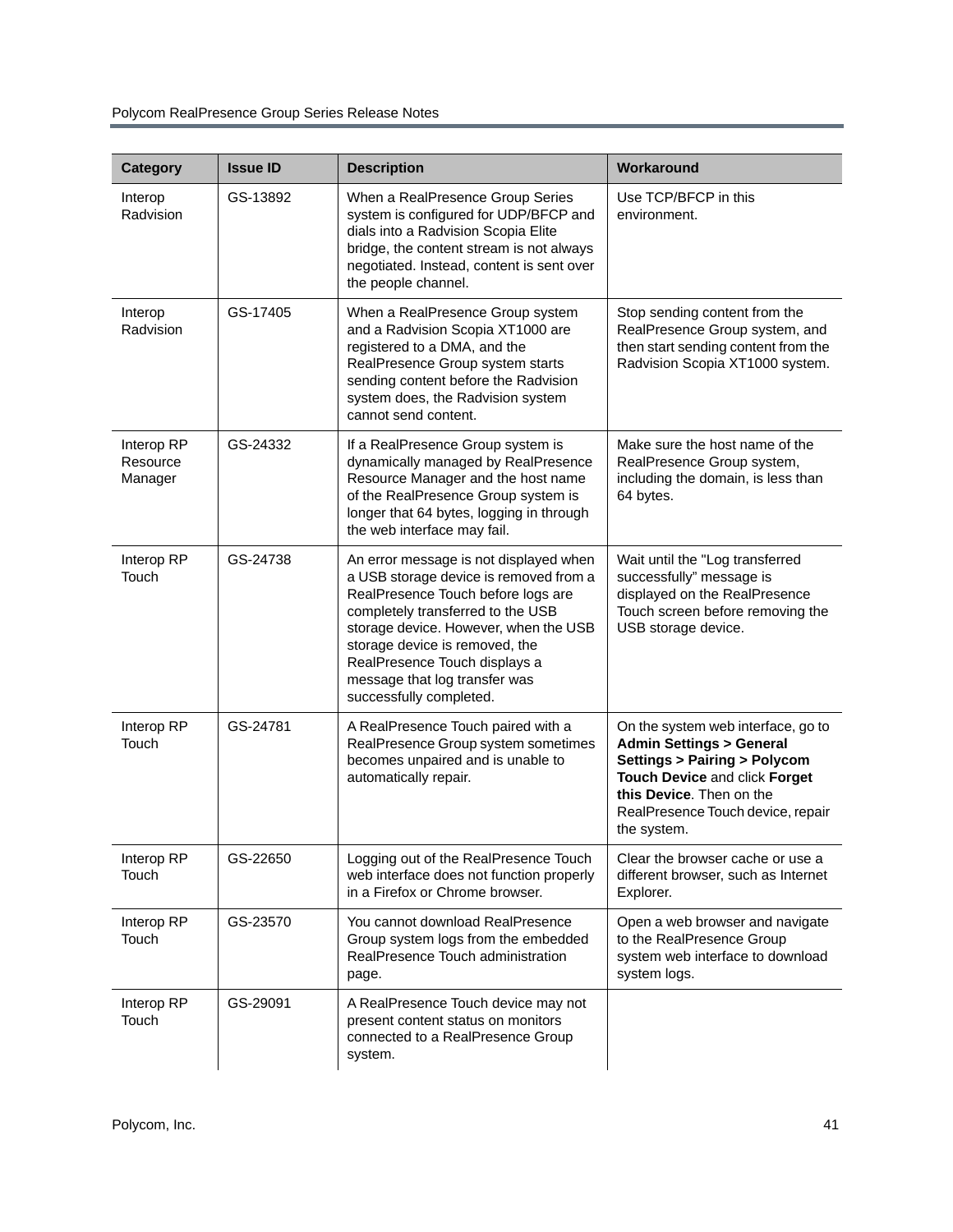| <b>Category</b>            | <b>Issue ID</b> | <b>Description</b>                                                                                                                                                                                                                                                                                                             | Workaround                                                                                                                               |
|----------------------------|-----------------|--------------------------------------------------------------------------------------------------------------------------------------------------------------------------------------------------------------------------------------------------------------------------------------------------------------------------------|------------------------------------------------------------------------------------------------------------------------------------------|
| Interop RP<br>Touch        | GS-30630        | When a RealPresence OTX Studio video<br>call is hung up, but the system is still in<br>an audio call with an RMX bridge, the<br>People and Content Virtual Monitor icon<br>disappears from the RealPresence<br>Touch user interface.                                                                                           |                                                                                                                                          |
| Interop RP<br>Touch        | GS-31873        | After upgrading a RealPresence Group<br>system that has an admin password<br>enabled, a RealPresence Touch device<br>does not automatically pair with the<br>system.                                                                                                                                                           |                                                                                                                                          |
| Interop<br><b>TANDBERG</b> | GS-601          | Content does not work when a<br>RealPresence Group system is in a SIP<br>call with a Tandberg MXP system.                                                                                                                                                                                                                      | Instead of using the SIP protocol,<br>use H.323.                                                                                         |
| Interop Tely<br>Labs       | GS-25617        | BFCP negotiation fails when a<br>RealPresence Group 300 system<br>receives SIP calls from a Tely HD<br>system.                                                                                                                                                                                                                 |                                                                                                                                          |
| Logging                    | GS-21913        | Users can enter special characters into a<br>CSR field and receive no notification of<br>an invalid entry on RealPresence Group<br>systems. This results in a certificate<br>request failure.                                                                                                                                  |                                                                                                                                          |
| <b>Monitors</b>            | GS-8188         | On the RealPresence Group 700<br>system, the output display is always<br>black when Monitor 1 is a VGA monitor<br>with a Sleep setting of No Signal. If<br>Monitor 2 and Monitor 3 are VGA<br>monitors and the Sleep setting is No<br>Signal, the system does not send a<br>signal to those monitors when it goes to<br>sleep. |                                                                                                                                          |
| <b>Monitors</b>            | GS-23998        | Some Philips VGA monitors may display<br>distorted images on RealPresence<br>Group systems.                                                                                                                                                                                                                                    |                                                                                                                                          |
| <b>Monitors</b>            | GS-25845        | After a softupdate, displays might remain<br>on if the sleep timer is set to less than<br>three minutes.                                                                                                                                                                                                                       | Do not set the codec sleep timer to<br>less than three minutes.                                                                          |
| Monitors                   | GS-27260        | After enabling the VGA monitor on the<br>web interface, a connected HDMI<br>monitor might display a black screen.<br>This issue occurs only on RealPresence<br>Group 550 systems with hardware<br>version 3 and later.                                                                                                         | After changing the monitor setting,<br>remove the VGA cable, power off<br>the system, then power it back on.<br>Reconnect the VGA cable. |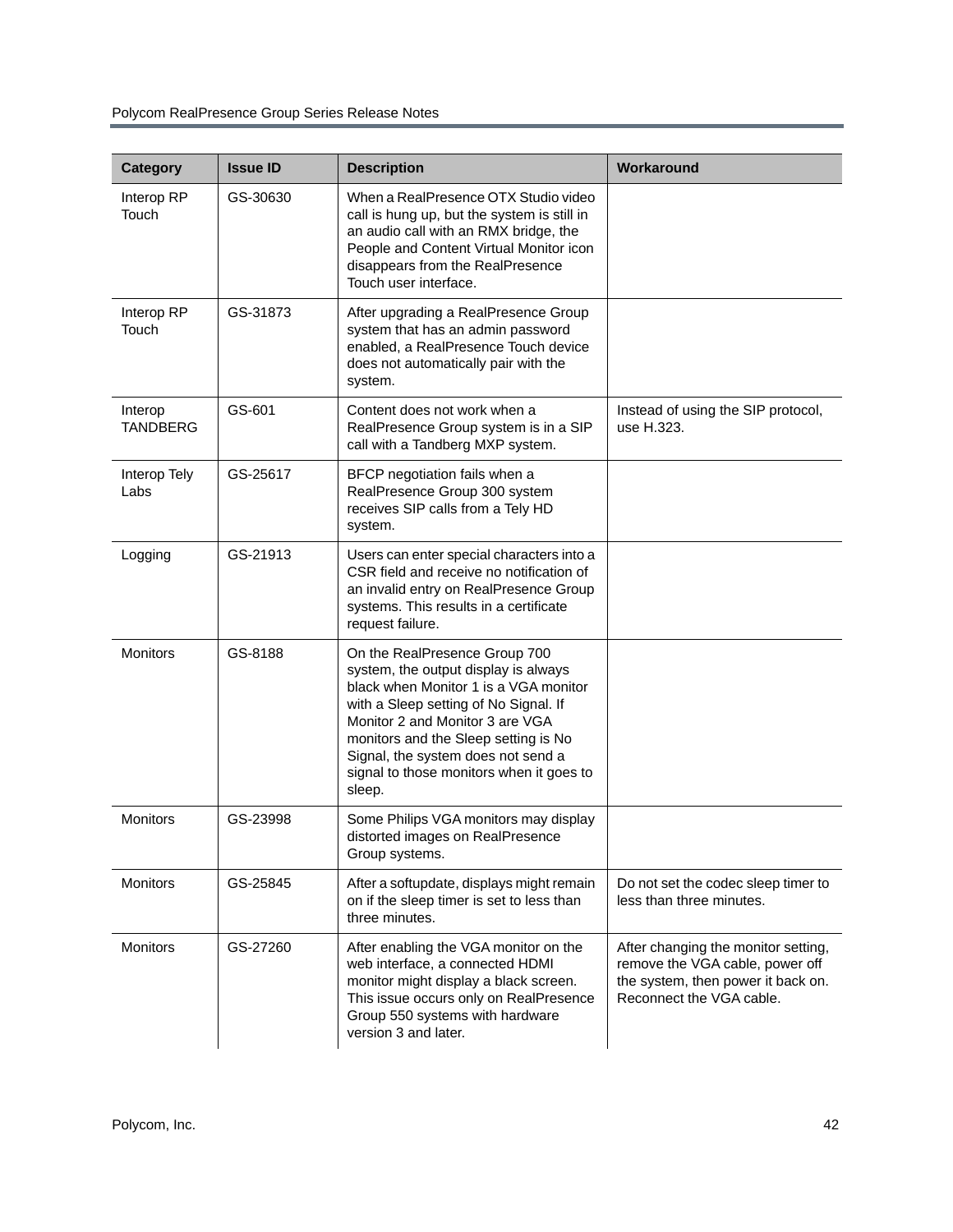| <b>Category</b>   | <b>Issue ID</b> | <b>Description</b>                                                                                                                                                                                                                                                                                                                                                                                                                  | Workaround                                                                      |
|-------------------|-----------------|-------------------------------------------------------------------------------------------------------------------------------------------------------------------------------------------------------------------------------------------------------------------------------------------------------------------------------------------------------------------------------------------------------------------------------------|---------------------------------------------------------------------------------|
| <b>Monitors</b>   | GS-28171        | On RealPresence Group 300 and 310<br>systems, the touch user interface is not<br>enabled by default.                                                                                                                                                                                                                                                                                                                                | In the system's web interface,<br>activate the dual monitor option.             |
| Monitors          | GS-28149        | On some touch monitors, the USB<br>connection is disabled when the display<br>goes into sleep mode. This results in the<br>touch monitor not being recognized by<br>the RealPresence Group system when it<br>comes out of sleep mode, or when it is<br>powered up. To fix this issue, disconnect<br>the monitor from the RealPresence<br>Group system and then reconnect it.<br>Alternately, power off and on the touch<br>monitor. | If possible, deactivate the USB<br>sleep configuration on the touch<br>monitor. |
| Multipoint        | GS-452          | RealPresence Group systems do not<br>support Conference on Demand.                                                                                                                                                                                                                                                                                                                                                                  |                                                                                 |
| <b>Network</b>    | GS-25875        | In a call between two RealPresence<br>Group systems in a UNIFY environment<br>with IPV6, BFCP negotiation might fail if<br>the call exceeds two and a half minutes.                                                                                                                                                                                                                                                                 |                                                                                 |
| Remote<br>Control | GS-15678        | These 6 buttons found on the HDX<br>remote control do not function with a<br>RealPresence Group system:<br>- Play<br>- Stop<br>- Pause<br>- Record<br>- Forward<br>- Rewind                                                                                                                                                                                                                                                         | Use the API button command.                                                     |
| Security          | GS-21618        | When SSH is disabled on the<br>RealPresence Group system,<br>connection is still allowed to enter<br>username and password. This is not<br>consistent with Telnet operation.<br>Entering a password does give the<br>correct Access Denied notification with<br>SSH disabled.                                                                                                                                                       |                                                                                 |
| Setup Wizard      | GS-8140         | When enabling 802.1x authentication<br>using the setup wizard, the only<br>indication that invalid credentials were<br>entered is that the RealPresence Group<br>system has no IP address.                                                                                                                                                                                                                                          | Verify that the credentials you<br>enter are correct.                           |
| Setup Wizard      | GS-13961        | When running the setup wizard on a<br>RealPresence Group system, a VGA<br>component monitor is not detected<br>automatically.                                                                                                                                                                                                                                                                                                       |                                                                                 |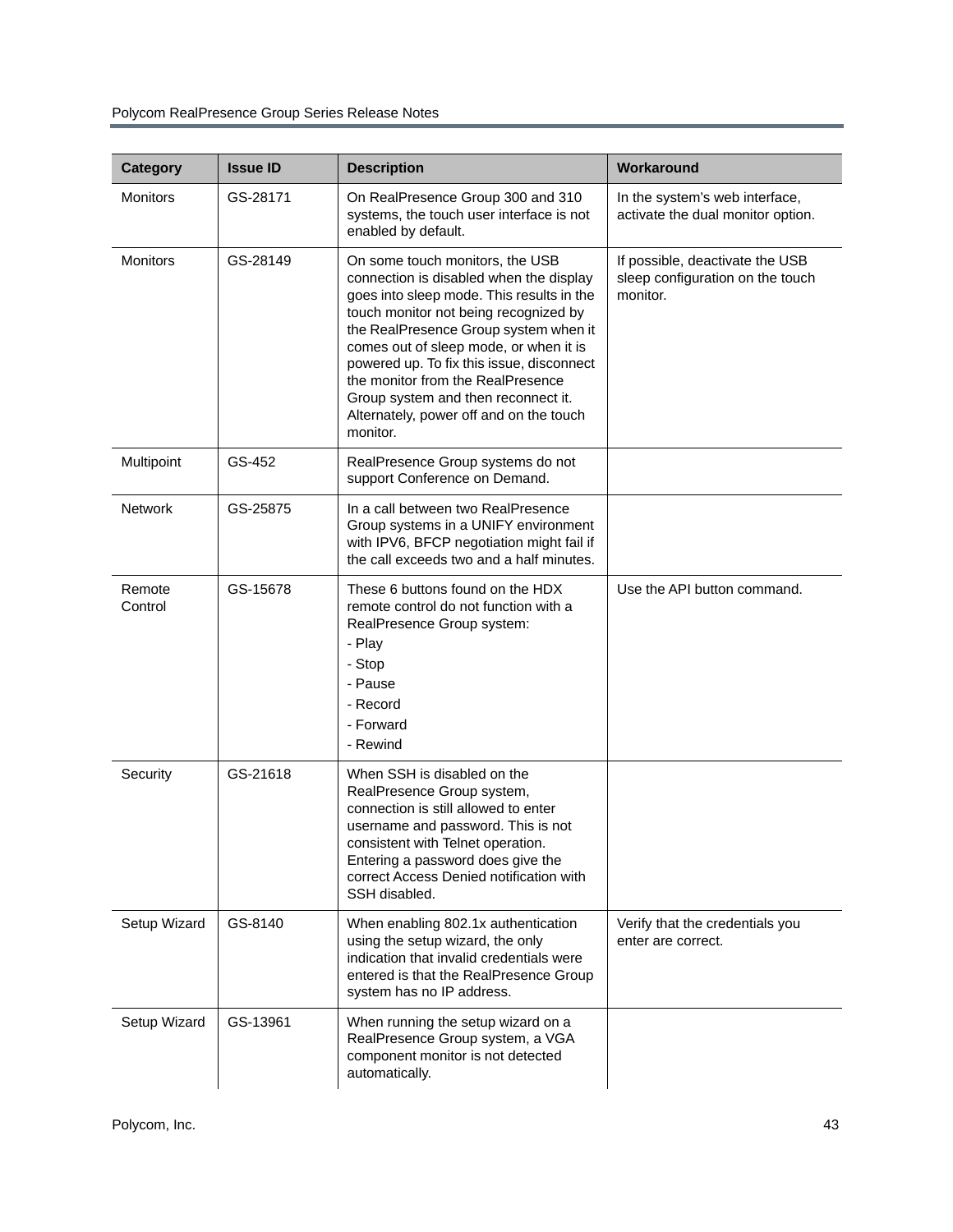| <b>Category</b>    | <b>Issue ID</b> | <b>Description</b>                                                                                                                                                                                                                                                                                   | Workaround                                                                    |
|--------------------|-----------------|------------------------------------------------------------------------------------------------------------------------------------------------------------------------------------------------------------------------------------------------------------------------------------------------------|-------------------------------------------------------------------------------|
| SIP                | GS-11823        | In some multipoint SIP calls, the<br>RealPresence Group system might not<br>display video.                                                                                                                                                                                                           | Make sure H.239 (dual-stream<br>content) is enabled.                          |
| Software<br>Update | GS-16450        | The RealPresence Group 700 system<br>with hardware version 7 supports<br>software versions 4.1.3 and higher.<br>However, if a previous version of<br>software is installed using the factory<br>restore method, the conference link no<br>longer works.                                              | Install software version 4.1.3 or<br>higher.                                  |
| Software<br>Update | GS-25821        | When the RealPresence Touch platform<br>software is downgraded using a USB<br>device or using the Polycom link, the<br>downgraded software version is installed<br>with the factory restore image.                                                                                                   |                                                                               |
| <b>USB</b>         | GS-8186         | The RealPresence Group 700 system<br>only supports USB factory restore or<br>downgrade from the front panel USB.<br>Restoring or downgrading the system<br>from the rear panel USB port is not<br>supported.                                                                                         | Use the front panel USB port to<br>perform a factory restore or<br>downgrade. |
| <b>USB</b>         | GS-24467        | Only one USB storage device can be<br>connected to one host port on a<br>RealPresence Group system, whether it<br>is connected directly or through a hub.                                                                                                                                            |                                                                               |
| <b>USB</b>         | GS-25071        | If you have accessed content from a<br>USB storage device while in MSM mode,<br>and then start a new VisualBoard<br>application session, you may sometimes<br>see the content from the USB storage<br>device from the previous session<br>although the USB storage device is no<br>longer connected. |                                                                               |
| User Interface     | GS-14652        | The Recent Calls list might show<br>multiple entries for a failed call to a<br>directory entry.                                                                                                                                                                                                      |                                                                               |
| User Interface     | GS-15307        | If an admin password entry is added and<br>then removed, the Admin Settings<br>screen in the local interface displays the<br>lock icon and prompts for credentials.                                                                                                                                  | Enter a user name, but leave the<br>password field empty.                     |
| User Interface     | GS-22702        | On a Lync client, you might see incorrect<br>presence information.                                                                                                                                                                                                                                   |                                                                               |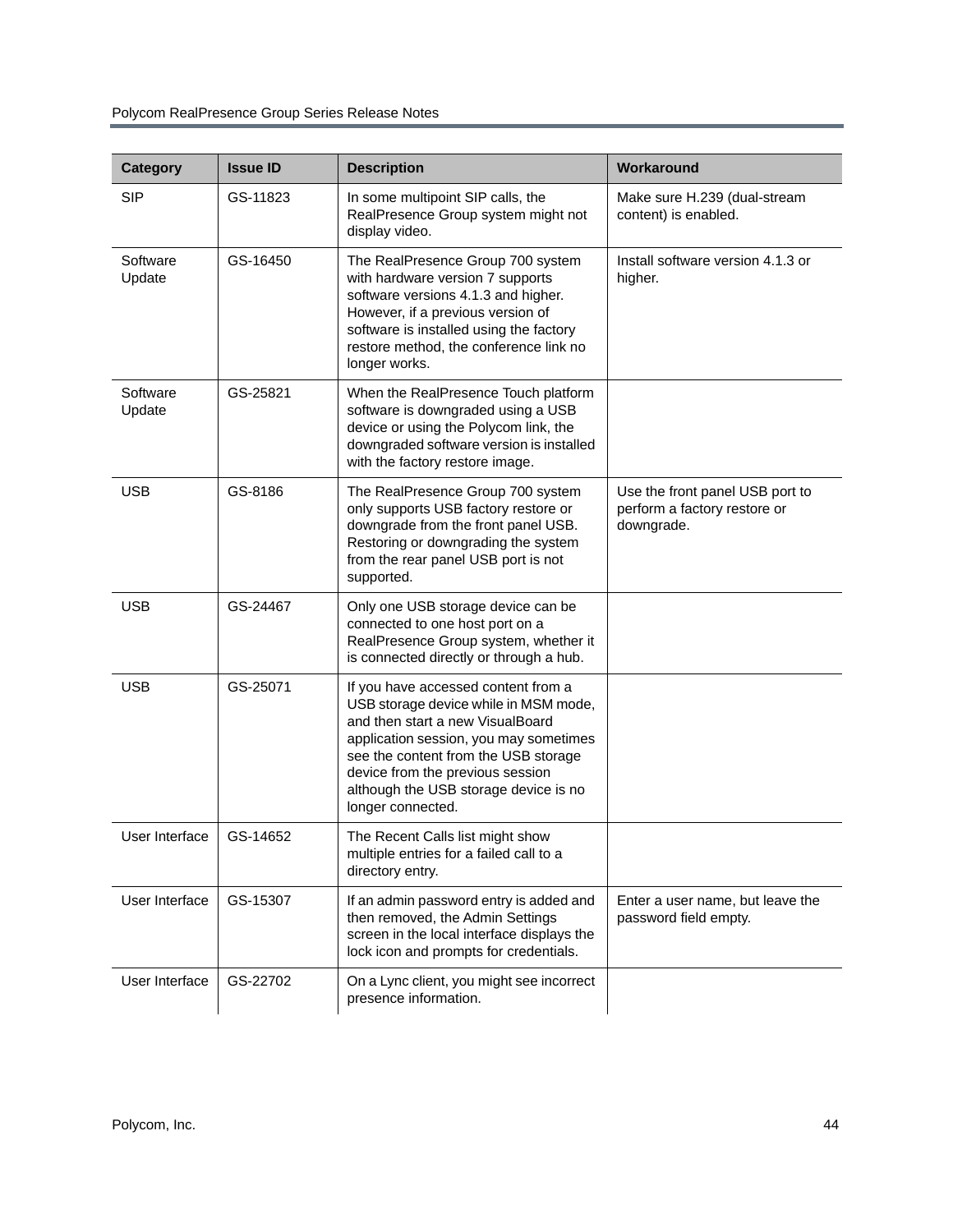| <b>Category</b> | <b>Issue ID</b> | <b>Description</b>                                                                                                                                                                                                                                                                                       | Workaround                                                                                                                                                          |
|-----------------|-----------------|----------------------------------------------------------------------------------------------------------------------------------------------------------------------------------------------------------------------------------------------------------------------------------------------------------|---------------------------------------------------------------------------------------------------------------------------------------------------------------------|
| User Interface  | GS-22730        | After terminating a call that used video<br>mute, you might continue to see the<br>video mute icon on the secondary<br>monitors.                                                                                                                                                                         |                                                                                                                                                                     |
| User Interface  | GS-23231        | The layout screen on the local interface<br>of RealPresence Group systems may<br>take a few seconds to open during a call.                                                                                                                                                                               |                                                                                                                                                                     |
| User Interface  | GS-23744        | After completing the setup wizard, you<br>might see the Hello screen flash with<br>hear sound before the logon screen<br>appears.                                                                                                                                                                        |                                                                                                                                                                     |
| User Interface  | GS-23862        | If the monitor display is set to No Signal<br>and the RealPresence Group system is<br>set to go to sleep by pressing and<br>holding the hangup button, and you<br>manually put the system to sleep using<br>the remote control, you will not see a<br>notification that the system is going to<br>sleep. |                                                                                                                                                                     |
| User Interface  | GS-25718        | When you change the software update<br>server address and then click the Cancel<br>button on the Polycom Touch Control<br>web interface, you may not always<br>receive a response.                                                                                                                       |                                                                                                                                                                     |
| User Interface  | GS-25740        | Occasionally when RealPresence Group<br>500 systems terminate a call, you may<br>see the user's system name and<br>extension as separate headline<br>messages.                                                                                                                                           |                                                                                                                                                                     |
| User Interface  | GS-25816        | Sometimes, a RealPresence Group<br>system microphone may not display a<br>green indicator when the system is in a<br>multipoint call and the call is placed on<br>hold or resumed.                                                                                                                       |                                                                                                                                                                     |
| User Interface  | GS-25894        | You cannot update the Auto Answer<br>Point-to-Point Video and Auto Answer<br>Multipoint Video settings on the Polycom<br>Touch Control web interface.                                                                                                                                                    | Use the RealPresence Group<br>system web interface to update the<br><b>Auto Answer Point-to-Point</b><br><b>Video and Auto Answer Multipoint</b><br>Video settings. |
| User Interface  | GS-25896        | You may sometimes receive an error<br>message about login failure when you<br>try to connect to a RealPresence Group<br>550 system with an administrator<br>account and do not use the correct<br>password.                                                                                              |                                                                                                                                                                     |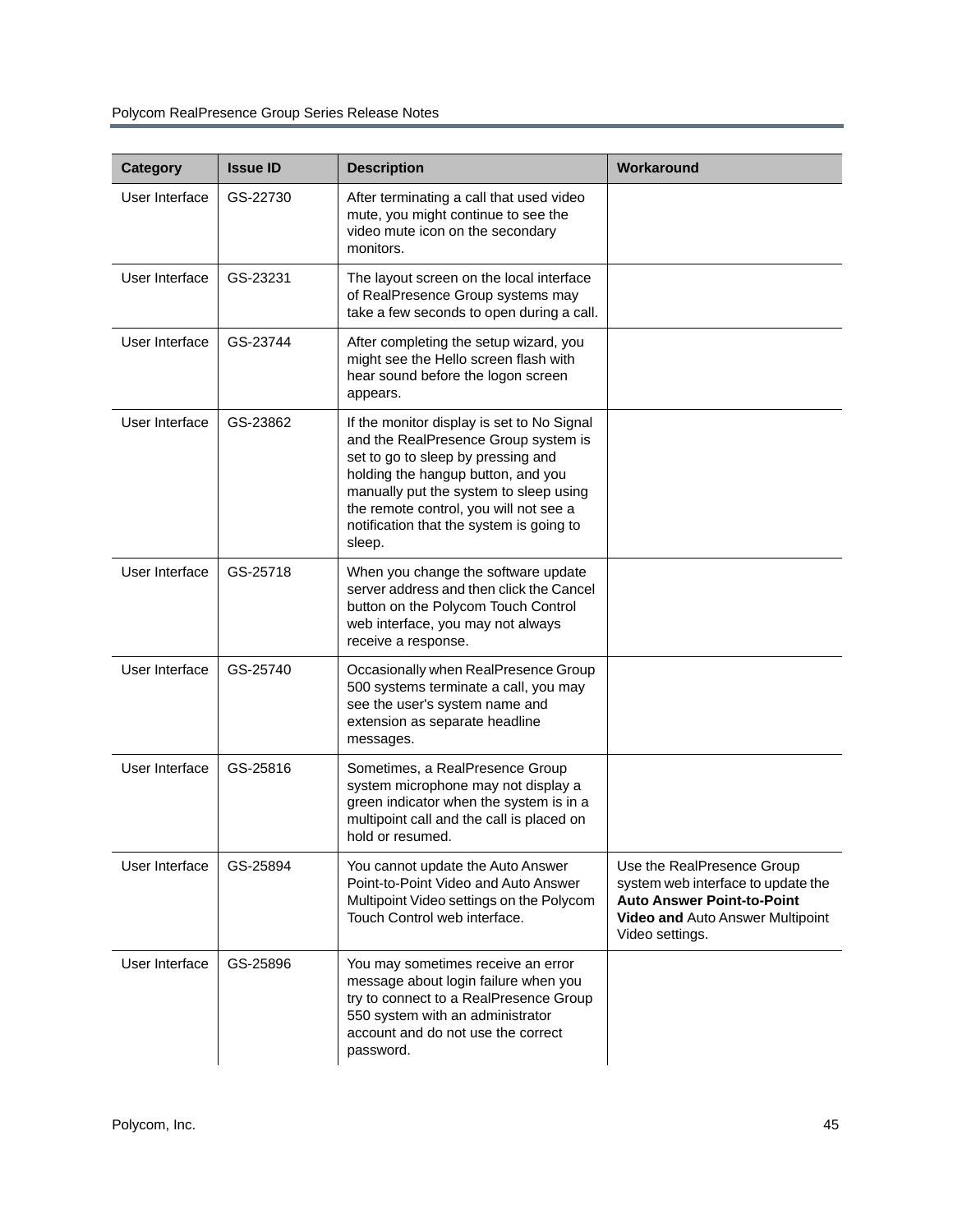| <b>Category</b> | <b>Issue ID</b> | <b>Description</b>                                                                                                                                                                                                                            | Workaround                                                                                                                                                                                                                                                                                       |
|-----------------|-----------------|-----------------------------------------------------------------------------------------------------------------------------------------------------------------------------------------------------------------------------------------------|--------------------------------------------------------------------------------------------------------------------------------------------------------------------------------------------------------------------------------------------------------------------------------------------------|
| User Interface  | GS-28148        | On some touch monitors, the virtual<br>keyboard may not display during a call<br>on RealPresence Group 500and 700<br>systems.                                                                                                                 | Hang up and redial the call.                                                                                                                                                                                                                                                                     |
| Video           | GS-24169        | An EagleEye Producer with an<br>EagleEye III camera and a<br>RealPresence Group 300 or 500 system<br>does not display video after running the<br>setup wizard and changing NTSC to PAL<br>in the RealPresence Group system user<br>interface. | Power down the codec, disconnect<br>and reconnect the EagleEye<br>Producer HDCI cable, and then<br>power up codec up.                                                                                                                                                                            |
| Video           | GS-22113        | When people move around in the room,<br>you may experience stuttering video.                                                                                                                                                                  | On the web interface, go to Admin<br><b>Settings &gt; Network &gt; IP Network</b><br>> Network Quality. Uncheck<br><b>Automatically Adjust</b><br>People/Content Bandwidth and<br>set the Quality Preference to<br>Both.                                                                         |
| Video           | GS-22112        | Jagged diagonal lines might appear on<br>the far end's center and right displays.                                                                                                                                                             | On the web interface, set the<br>Power Frequency to match the<br>regional setting. For example, for<br>countries with power frequency 50,<br>set the Power Frequency to 50. Go<br>to Admin Settings > Audio/Video<br>> Video Inputs > General<br><b>Camera Settings &gt; Power</b><br>Frequency. |
| Video           | GS-22127        | The video aspect ratio for a Polycom<br>HDX system is different from the other<br>participants when a Sony XG80<br>participates in a multipoint call hosted by<br>a RealPresence Group system.                                                |                                                                                                                                                                                                                                                                                                  |
| Video           | GS-22794        | If the network cable is unplugged and<br>the RealPresence Group system is<br>rebooted, you may see black video for<br>about 20 seconds while the<br>RealPresence Group system looks for<br>the network.                                       |                                                                                                                                                                                                                                                                                                  |
| Video           | GS-24574        | If you terminated a just initiated call and<br>promptly dialed another call, the far end<br>system might not see the secondary and<br>tertiary video from the near end system.                                                                |                                                                                                                                                                                                                                                                                                  |
| Video           | GS-25694        | In a UNIFY environment with a<br>RealPresence Group system as MCU<br>and a Polycom VVX phone is one of the<br>participants, the RealPresence Group<br>system may send black and white video.                                                  |                                                                                                                                                                                                                                                                                                  |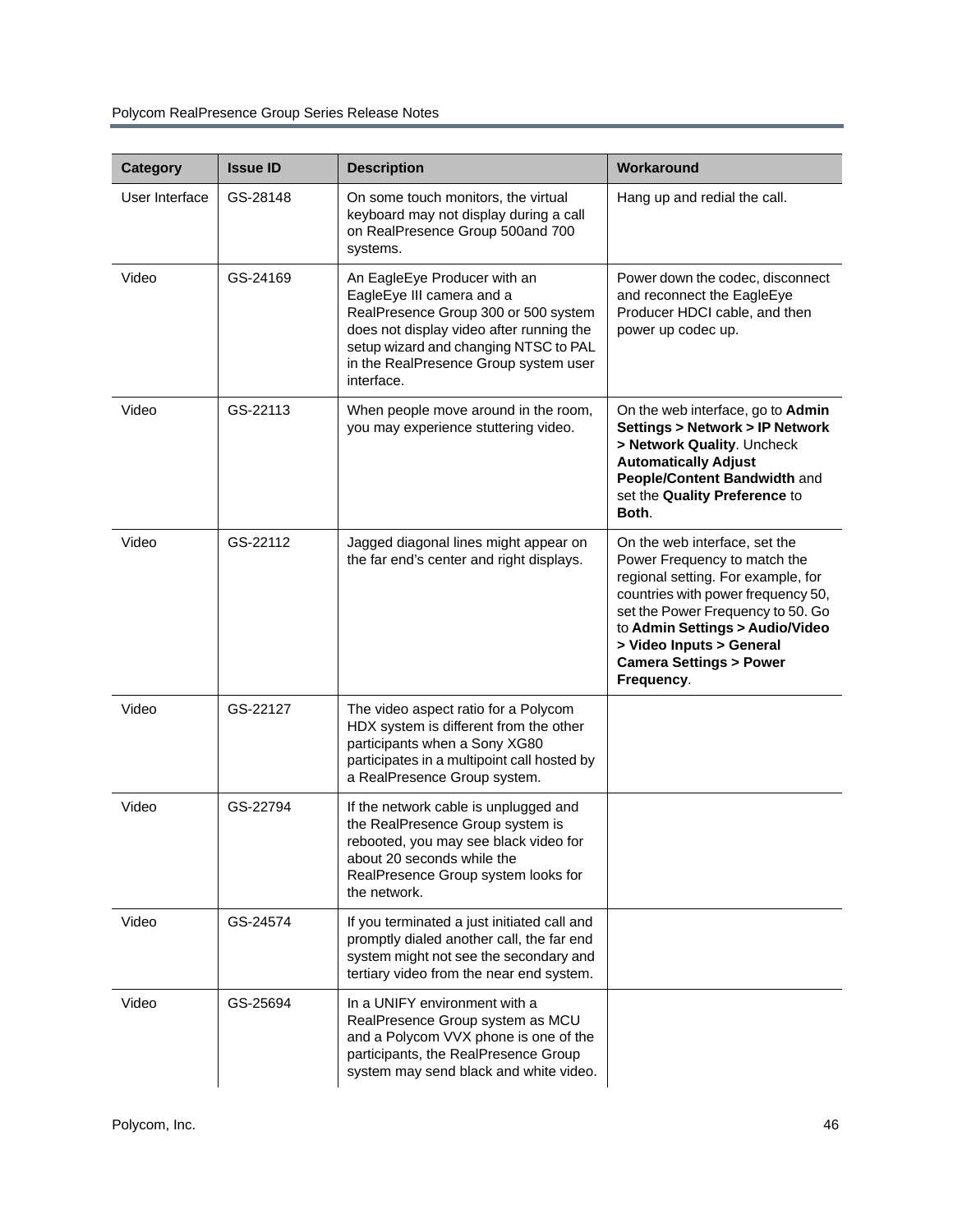| Category      | <b>Issue ID</b> | <b>Description</b>                                                                                                                                                                                                               | Workaround                                                                       |
|---------------|-----------------|----------------------------------------------------------------------------------------------------------------------------------------------------------------------------------------------------------------------------------|----------------------------------------------------------------------------------|
| Video         | GS-25738        | If the RealPresence Group system<br>participant in an internally hosted<br>multipoint call switches between held<br>calls, erratic video behavior may occur.                                                                     |                                                                                  |
| Video         | GS-25899        | In a UNIFY environment, you may<br>sometimes experience pixelated video<br>on RealPresence Group systems when<br>the RealPresence Group system acts as<br>MCU.                                                                   |                                                                                  |
| Web Interface | GS-17048        | When the RealPresence Mobile<br>application is paired with a<br>RealPresence Group system using<br>SmartPairing, the web interface might<br>not connect to the RealPresence Group<br>system.                                     |                                                                                  |
| Web Interface | GS-21047        | After the initial setup, the RealPresence<br>Group Series system does not display<br>the EagleEye Producer camera type on<br>the system status page.                                                                             | Close and re-open the<br><b>RealPresence Group Series</b><br>system status page. |
| Web Interface | GS-21532        | On the RealPresence Group Series web<br>interface status page, the VisualBoard<br>status is still shown as active after the<br>monitor USB connection is removed<br>from the system.                                             |                                                                                  |
| Web Interface | GS-24975        | The list of participants for a mixed<br>endpoint call with an internal MCU may<br>differ from the Hangup list.                                                                                                                   |                                                                                  |
| Web Interface | GS-27829        | If you enter an incorrect system<br>password, then change the Lock Port<br>After Failed Login setting in the web<br>interface, the system is locked out after<br>the third password attempt, regardless<br>of the setting value. |                                                                                  |

This document includes known issues for RealPresence Group systems deployed in Avaya, Broadsoft, IBM, Siemens, Microsoft, and Cisco environments. For more information about those environments, refer to the Polycom release notes for those solutions at

http://support.polycom.com/PolycomService/support/us/support/strategic\_partner\_solutions/index.html.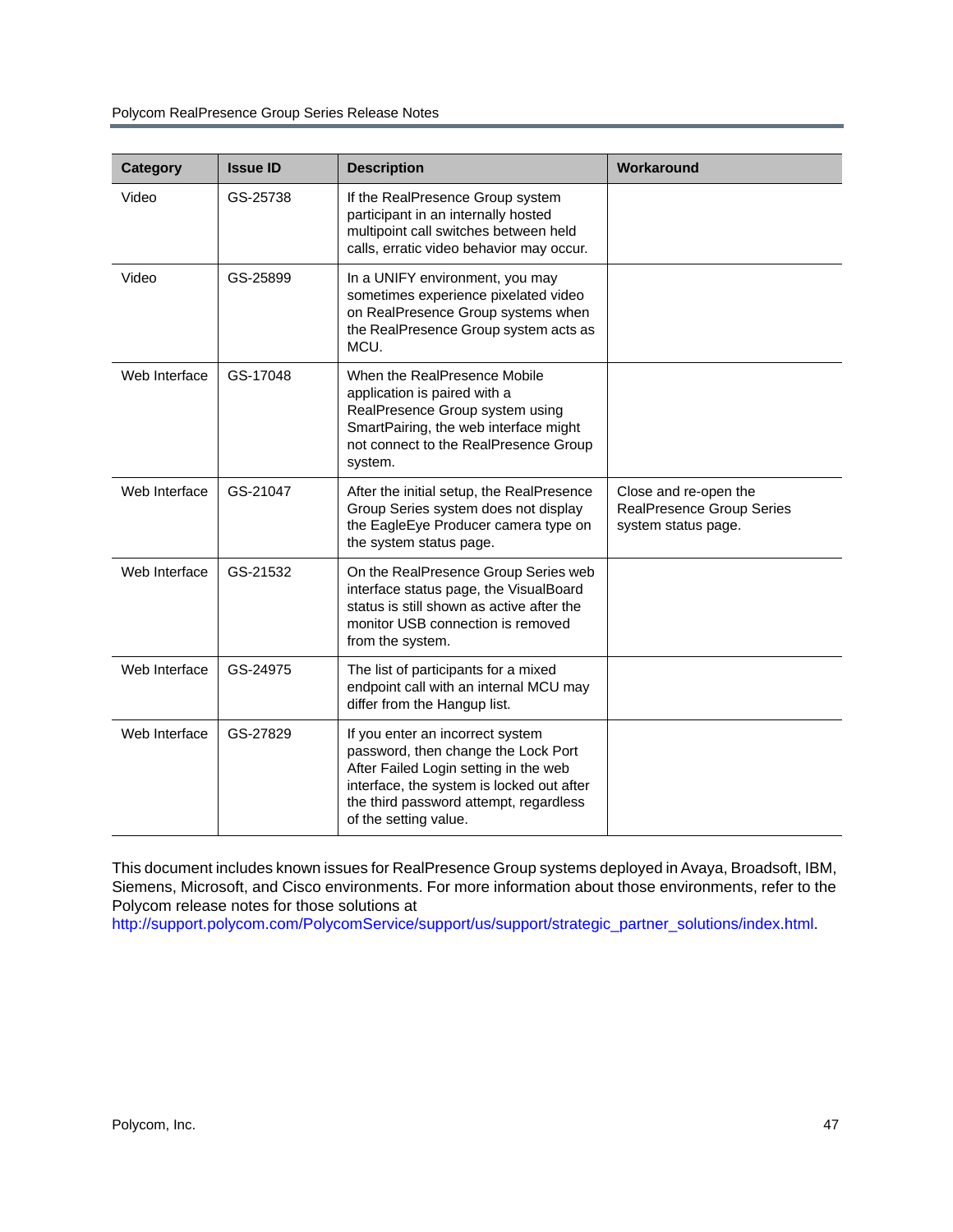### **Other Known Issues**

#### **Microsoft Office 365**

When migrating an Office 365 on-premises account to online, the system's local or web interface may indicate that it is registered when the process has not yet completed on the server end. If a system is not able to make a call after migration, wait a few minutes and try again. The migration process can take 30 minutes or more to complete.

Prior to registering an Office 365 account with a RealPresence Group system that is set to auto configuration, you must make sure the server and proxy addresses have been cleared. If you have entered specific server addresses into the address fields Registrar server and Proxy server at **Admin Settings > Network > IP Network > SIP**, before you change the SIP Server Configuration setting from **Specify** to **Auto**, you must clear the address fields and then click Save. If the server fields are not cleared, SIP registration might fail.

### **Cn Attribute Searches**

RealPresence Group systems do not support cn (common name) RealPresence Resource Manager attribute searches. When cn searches are performed, the system automatically uses displayname instead.

### **Samsung SyncMaster TA350 Monitor**

When a Samsung SyncMaster TA350 monitor is connected to a RealPresence Group system as a second monitor and the **Dual Display** option is enabled in the web interface, the brightness controls on the second monitor do not work. As a workaround, disconnect the HDMI cable from the Samsung SyncMaster TA350 monitor and then reconnect it.

#### **Wireless Mice**

Wireless mice that are connected to RealPresence Group systems may not function properly with the VisualBoard application and are not recommended.

#### **Camera 2 and VisualBoard CSC Usage**

Camera 2 and the VisualBoard application share a single color space converter (CSC). If a CSC is used for VisualBoard, it cannot simultaneously be used for camera 2 as people.

## <span id="page-47-0"></span>**Hardware and Software Requirements**

### **Integrating a Polycom SoundStation IP 7000 Conference Phone**

To integrate a Polycom SoundStation IP 7000 conference phone with a RealPresence Group system, use the following software versions.

| SoundStation IP 7000 Phone Software Version | <b>RealPresence Group System Software Version</b>      |  |
|---------------------------------------------|--------------------------------------------------------|--|
| 4.0.11 and Updater 5.0.11                   | 5.1.2.6.0.0                                            |  |
| 4.0.7 and Updater 5.0.5                     | 4.3.0, 4.3.1, 4.3.2, 5.0.0, 5.0.1, 5.0.2, 5.1.0, 5.1.1 |  |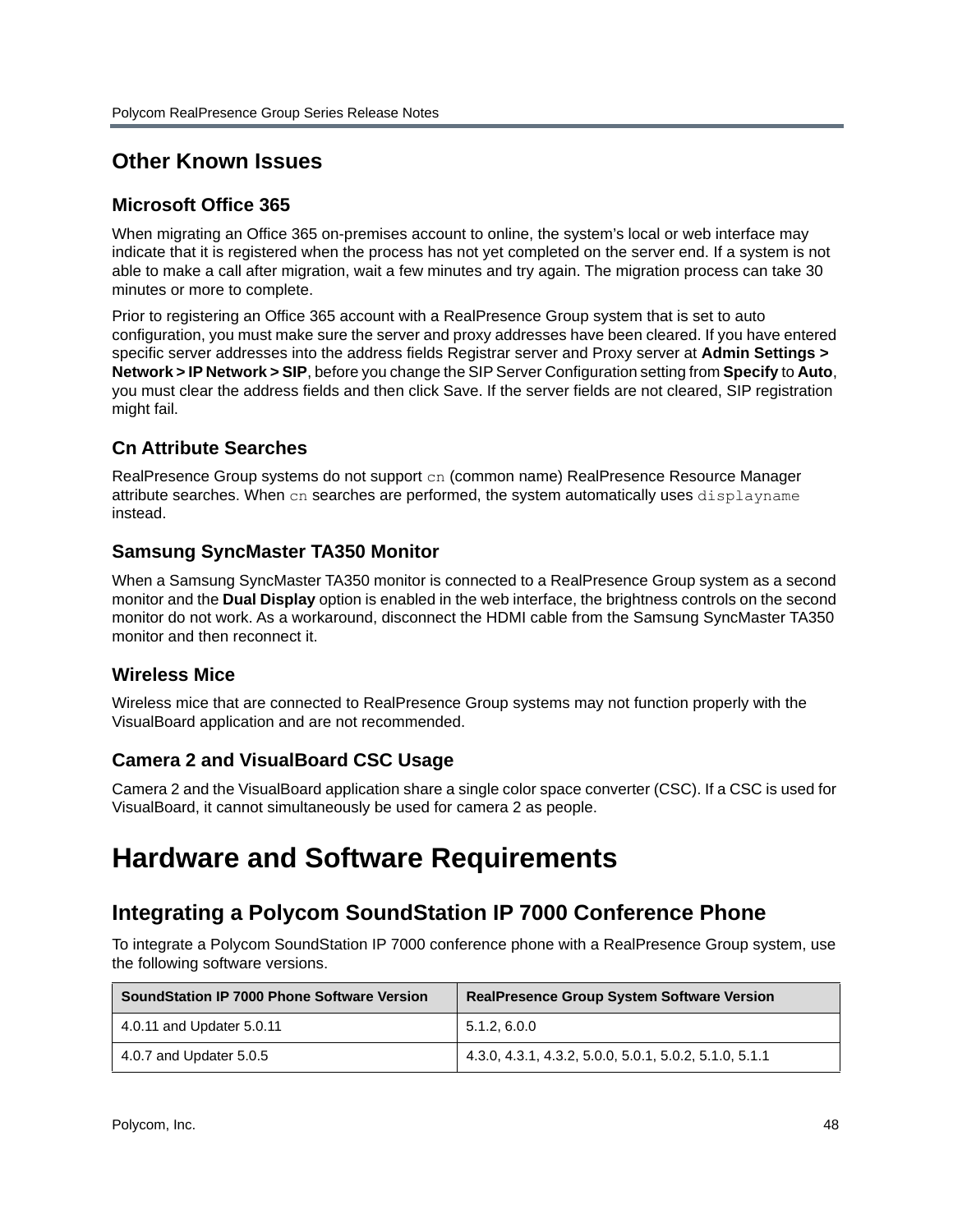| <b>SoundStation IP 7000 Phone Software Version</b> | <b>RealPresence Group System Software Version</b> |
|----------------------------------------------------|---------------------------------------------------|
| 4.0.6 and Updater 5.0.x                            | 4.2.0                                             |
| 4.0.4 and Updater 5.0.x                            | 4.1.3, 4.1.3.2                                    |
| 4.0.4 and BootRom 5.0.1                            | 4.1.1, 4.1.1.1                                    |
| 4.0.3F and BootRom 5.0.1                           | 4.0.1, 4.0.2                                      |
| 4.0.2 Revision B and BootRom 5.0.1                 | 4.0.0, 4.0.0.1                                    |

### **Integrating Polycom Touch Devices**

To integrate a RealPresence Touch or Polycom Touch Control with a RealPresence Group system, you must use a compatible software version.

When you downgrade the RealPresence Group Series system software and pair with a Polycom RealPresence Touch system, the software on the RealPresence Touch device is automatically downgraded to a compatible version. However, the RealPresence Touch platform version 2.0 software may not be downgraded automatically to version 1.0. To downgrade from version 2.0 to version 1.0, you must use a USB storage device or manually initiate a downgrade from a server repository that includes version 1.0.

#### **Polycom RealPresence Touch**

The RealPresence Touch, after pairing with RealPresence Group Series, verifies the compatibility of the RealPresence Touch panel software and requests a software update. Polycom recommends that you update the software on RealPresence Touch to match the Group Series software**.** The RealPresence Touch operating system software version does not have to match the RealPresence Touch panel software version, however, Polycom recommends that you use the latest operating system software. The RealPresence Touch operating system software can be updated through the administration pages on the RealPresence Touch or through the RealPresence Touch web interface.

When you downgrade the RealPresence Group Series system software, the Polycom RealPresence Touch software is automatically downloaded to a compatible version after being paired. However, the RealPresence Touch platform version 2.0 might not automatically downgrade to version 1.0. In this case, to manually downgrade from version 2.0 to 1.0, you must use a USB storage device or initiate a downgrade from a server repository that includes version 1.0.

#### **Polycom Touch Control**

The first three numbers of the Polycom Touch Control software version must match the first three numbers of the RealPresence Group Series software version. For example, Polycom Touch Control software version 4.1.1 is compatible with RealPresence Group Series software versions 4.1.1 and 4.1.1.1.

### **Integrating EagleEye Producer**

Updates to EagleEye Producer software are included with the RealPresence Group system software updates. To integrate your EagleEye Producer, connect it to the RealPresence Group system before you run a software update. The software update program detects the EagleEye Producer and updates it if necessary. No license number or key code is needed to update the EagleEye Producer.

EagleEye Producer must run a software version that is compatible with the software version on the RealPresence Group system to function properly. EagleEye Producer version 1.2 is compatible with version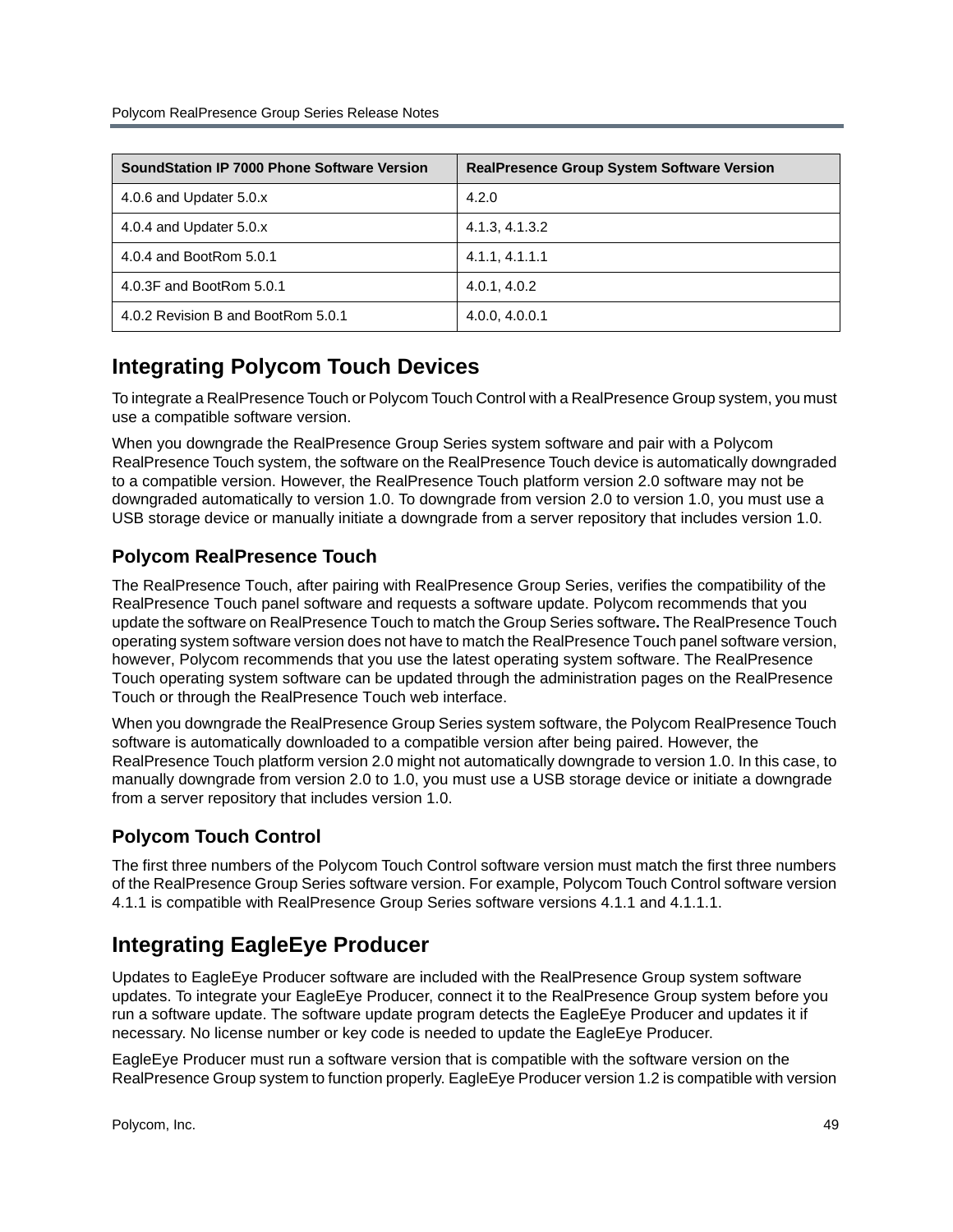6.0.0 and higher of RealPresence Group Series. For more information, refer to the current Polycom Supported Products matrix at Polycom Service Policies.

## <span id="page-49-0"></span>**Interoperability**

Video conferencing systems use a variety of algorithms to compress audio and video. In a call between two systems, each end transmits audio and video using algorithms supported by the other end. In some cases, a system might transmit a different algorithm than it receives. This process occurs because each system independently selects the optimum algorithms for a particular call, and different products might make different selections. This process should not affect the quality of the call.



**Note**: For more information about using Polycom RealPresence Group Systems as part of a Polycom-partner product solution, refer to the Polycom-partner product deployment guides available at [support.polycom.com.](http://support.polycom.com)

### <span id="page-49-1"></span>**Products Tested in this Release**

Polycom RealPresence Group Systems are tested extensively with a wide range of products. The following list is not a complete inventory of compatible equipment. It simply indicates the products that have been tested for compatibility with this release. For Polycom peripherals that are compatible with the RealPresence Group systems, refer to [Hardware and Software Compatibility.](#page-21-1)

Polycom strives to support any system that is standards-compliant and investigates reports of Polycom systems that are not interoperable with other vendor systems.



**Note**: Polycom recommends that you upgrade all of your Polycom systems with the latest software versions. Any compatibility issues may already have been addressed by software updates. Go to [PolycomService/support/us/support/service\\_policies.html](http://support.polycom.com/PolycomService/support/us/support/service_policies.html) to see the Current Polycom Interoperability Matrix.

| <b>Product</b>                                                                                    | <b>Interoperable Versions</b> |  |  |
|---------------------------------------------------------------------------------------------------|-------------------------------|--|--|
| <b>Management Systems and Recorders</b>                                                           |                               |  |  |
| Polycom RSS™ 4000                                                                                 | 8.5.4                         |  |  |
| Polycom <sup>®</sup> RealPresence <sup>®</sup> Access Director <sup>™</sup>                       | 4.2.2                         |  |  |
| Polycom <sup>®</sup> RealPresence <sup>®</sup> Media Suite <sup>™</sup>                           | 2.7                           |  |  |
| Polycom <sup>®</sup> RealPresence <sup>®</sup> Distributed Media Application <sup>™</sup><br>7000 | 6.3.2.2                       |  |  |
| Polycom <sup>®</sup> RealPresence <sup>®</sup> Resource Manager                                   | 10.0.0                        |  |  |
| Gatekeeper, Gateways, External MCU, Bridges, Call Managers                                        |                               |  |  |
| Avaya Aura® Communication Manager                                                                 | R016x.03.0.124.0              |  |  |
| Cisco <sup>®</sup> TelePresence <sup>®</sup> Video Communication Server (VCS)                     | X8.6.1                        |  |  |
| <b>Cisco Unified Communications Manager</b>                                                       | 11.5.1                        |  |  |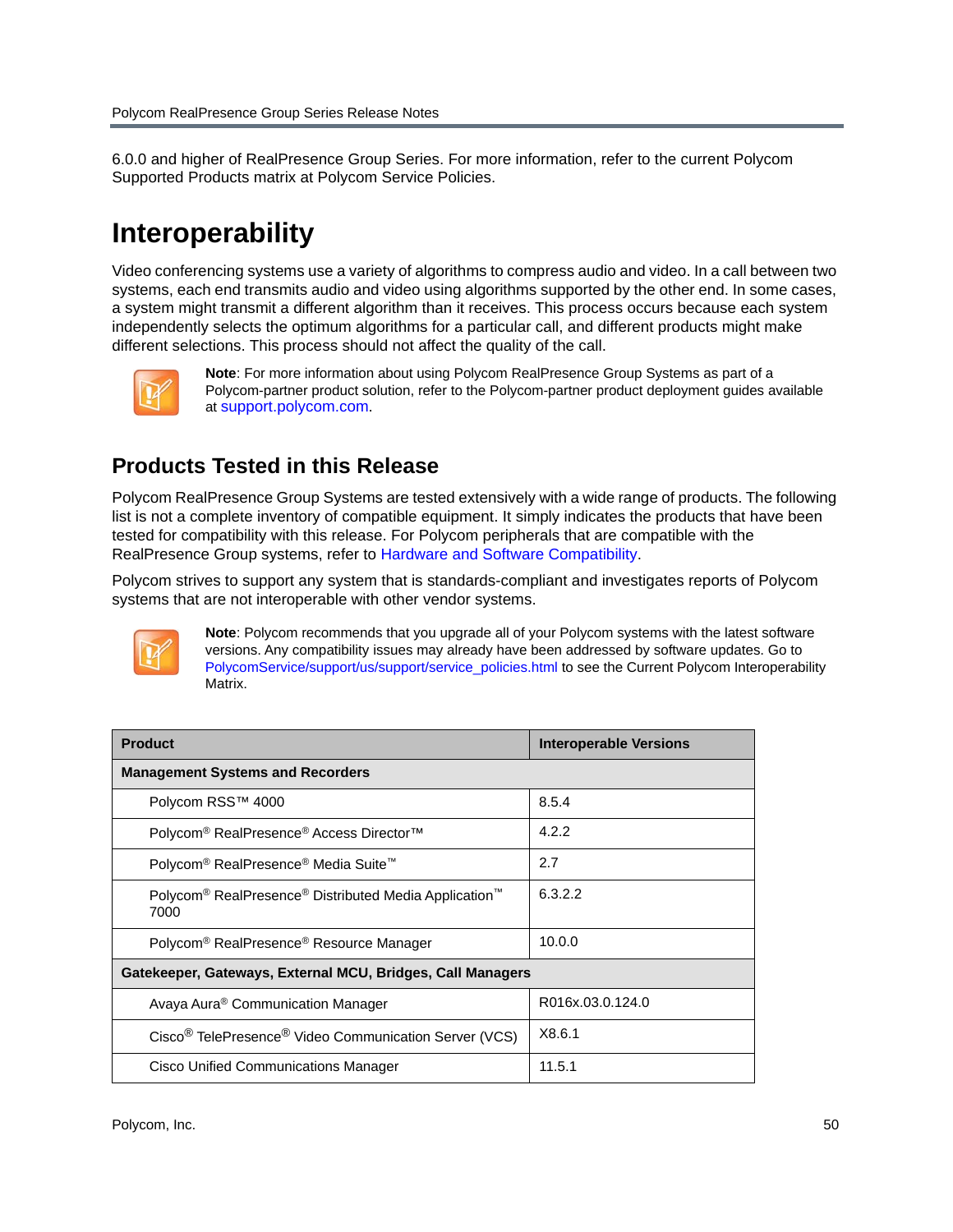| <b>Product</b>                                                           | <b>Interoperable Versions</b> |
|--------------------------------------------------------------------------|-------------------------------|
| Codian 4505 MCU                                                          | 4.5(1.72)                     |
| Cisco 3241 Gateway                                                       | 2.2(1.106)                    |
| Cisco 5310 MCU                                                           | 4.5(1.72)                     |
| Cisco 8710 MCU                                                           | 4.2(4.18)                     |
| Polycom <sup>®</sup> RealPresence <sup>®</sup> Collaboration Server 1500 | 8.5                           |
| Polycom® RealPresence® Collaboration Server 1800/4000                    | 8.7.1                         |
| Polycom <sup>®</sup> RealPresence® Collaboration Server Gateway          | 8.6.3.6                       |
| Radvision <sup>®</sup> Scopia <sup>®</sup> 100 P10 Gateway               | 5.7.2.1.47                    |
| Radvision <sup>®</sup> ECS Gatekeeper                                    | 7.7.0.0.27                    |
| <b>Endpoints</b>                                                         |                               |
| Avaya Aura® Communication Manager                                        | R016x.03.0.124.0              |
| Avaya Aura® Session Manager                                              | 6.3.4.0.634014                |
| Avaya Scopia XT5000                                                      | 8.3.2.534                     |
| Avaya Scopia XT7000                                                      | 8.3.2.225                     |
| <b>Cisco 9971</b>                                                        | sip9971.9-4-2sr2-2            |
| Cisco C20, C40                                                           | 7.3.3                         |
| Cisco C90                                                                | 7.3.5                         |
| Cisco DX70/DX80/DX650                                                    | 10-2-4-99                     |
| Cisco E20                                                                | 4.1.7                         |
| Cisco EX90                                                               | 7.3.3                         |
| Cisco SX10, SX20                                                         | 8.0.1                         |
| Cisco SX80                                                               | 8.1.1                         |
| Huawei TE40                                                              | 1.10.100                      |
| Huawei TE30                                                              | 1.2.100                       |
| LifeSize <sup>®</sup> SoftPhone                                          | 8.1.12                        |
| LifeSize <sup>®</sup> Express 220                                        | 5.0.9                         |
| LifeSize <sup>®</sup> Team 220                                           | 5.0.9                         |
| LifeSize <sup>®</sup> ICON 600                                           | 2.9.0                         |
| LifeSize <sup>®</sup> Passport                                           | 4.12.0                        |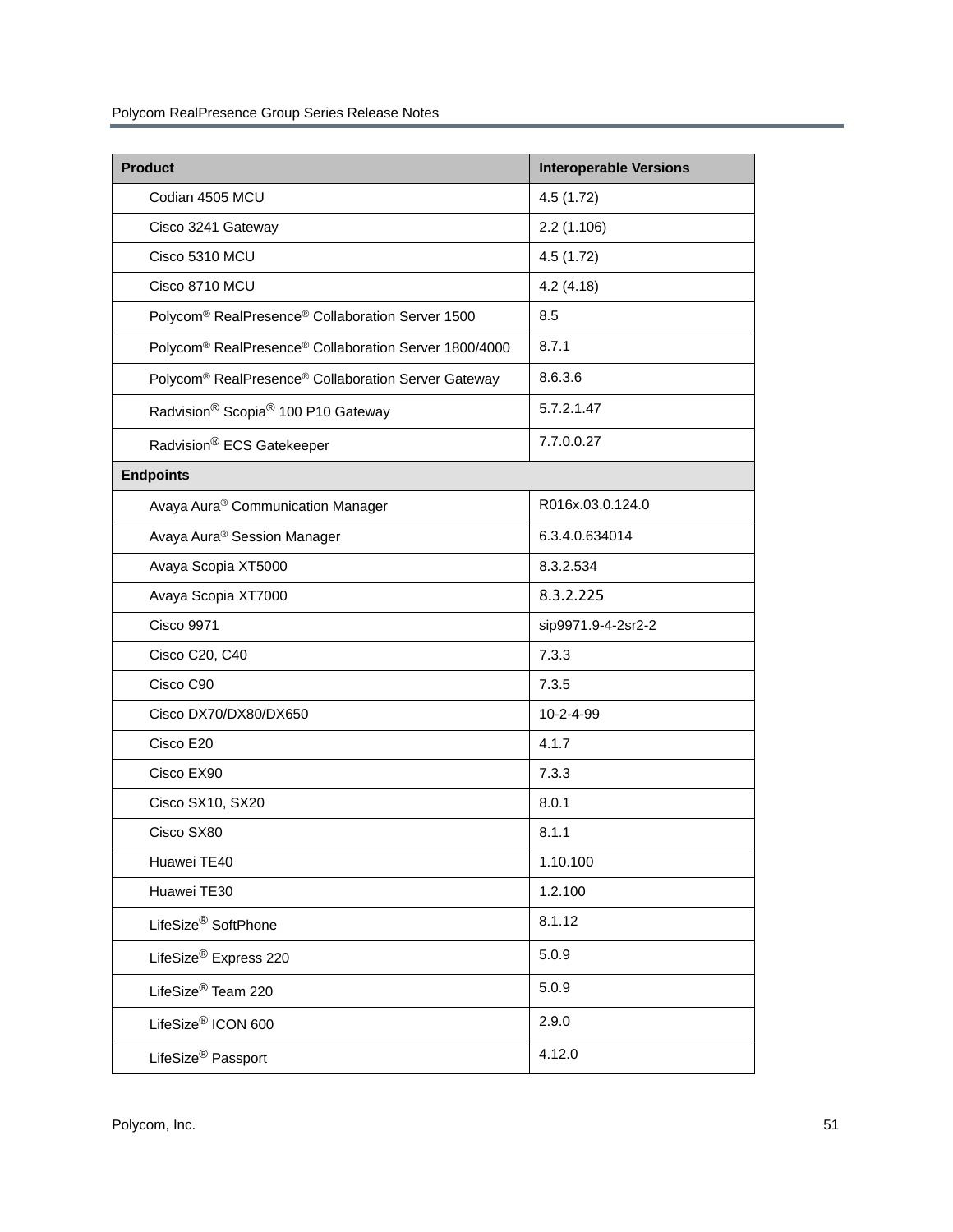| <b>Product</b>                                                         | <b>Interoperable Versions</b> |
|------------------------------------------------------------------------|-------------------------------|
| Polycom <sup>®</sup> HDX <sup>®</sup> Systems                          | 3.1.11                        |
|                                                                        | 3.1.11                        |
| Polycom Concerige Solution                                             | Phase 1                       |
| Polycom <sup>®</sup> RealPresence Centro <sup>™</sup>                  | 6.0.0                         |
| Polycom <sup>®</sup> RealPresence <sup>®</sup> Debut <sup>™</sup>      | 1.1.0                         |
| Polycom® RealPresence® Mobile Android                                  | 3.5.1                         |
| Polycom RealPresence <sup>®</sup> Mobile IOS                           | 3.5.1                         |
| Polycom® RealPresence® Desktop for Windows®                            | 3.5.1                         |
| Polycom® RealPresence® Desktop for Mac®                                | 3.5.1                         |
| Polycom® Immersive Telepresence (ITP) Series                           | 3.1.4                         |
| Polycom <sup>®</sup> RealPresence Immersive Studio <sup>™</sup>        | 6.0.0                         |
| Polycom <sup>®</sup> RealPresence <sup>®</sup> OTX <sup>®</sup> Studio | 6.0.0                         |
| Polycom® SoundPoint® IP 650                                            | 4.0.7                         |
| Polycom <sup>®</sup> SoundStructure <sup>®</sup>                       | 1.7.2                         |
| Polycom® VVX <sup>®</sup> 300/400/500/600/1500                         | 5.5.0                         |
| Radvision Scopia XT1000                                                | 2.5.416                       |
| Sony PCS-1                                                             | 3.42                          |
| Sony PCS-G50                                                           | 2.72                          |
| Sony PCS-TL50                                                          | 2.42                          |
| Sony PCS-XG80                                                          | 2.45                          |
| Sony PCS-XG100                                                         | 1.50.20                       |
| TANDBERG 1700 MXP                                                      | F9.4                          |
| TANDBERG Edge95 MXP                                                    | F9.4                          |
| TANDBERG T150                                                          | L6.1                          |
| <b>Peripherals</b>                                                     |                               |
| Polycom EagleEye Producer                                              | 1.2                           |
| Polycom EagleEye Director                                              | 2.2                           |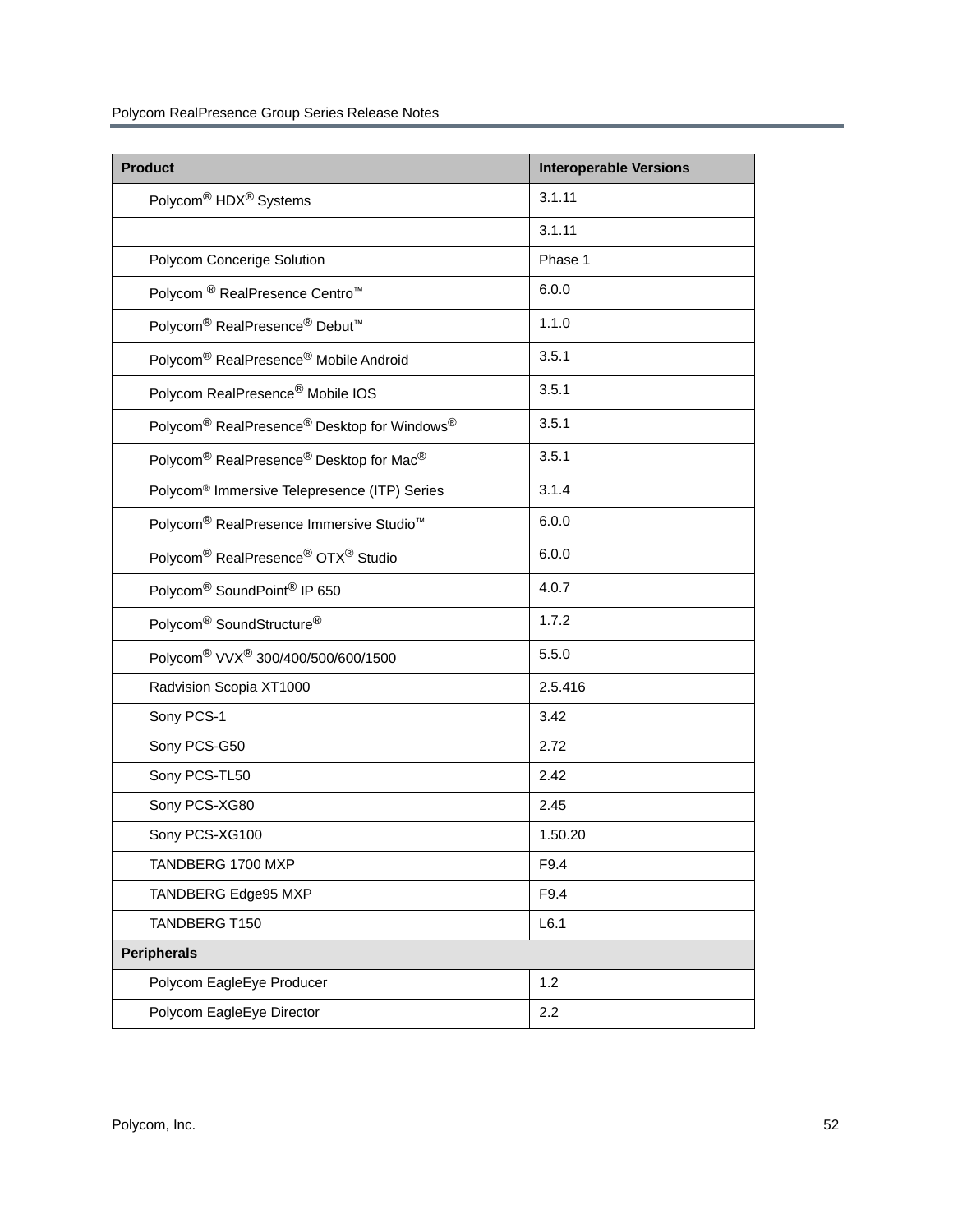| <b>Product</b>                                       | <b>Interoperable Versions</b>                           |
|------------------------------------------------------|---------------------------------------------------------|
| Polycom <sup>®</sup> RealPresence Touch <sup>™</sup> | 6.0.0 Panel software<br>2.0.0 Operating System software |
| Polycom <sup>®</sup> Touch Control                   | 6.0.0                                                   |
| VisualBoard Application                              | 4.1.3 software and later                                |

### **Microsoft Interoperability**

The RealPresence Group systems support interoperability with the following Microsoft software versions.

| <b>Product Name</b>                      | <b>Version</b>                                        |  |
|------------------------------------------|-------------------------------------------------------|--|
| Microsoft Skype for Business Server 2015 | 6.0.9319.235                                          |  |
| Microsoft Lync Server 2013               | 5.0.8308.941                                          |  |
| Microsoft Exchange Server 2013           | 15.00.1130.007                                        |  |
| Microsoft Skype for Business online      | Versions updated regularly and hosted by<br>Microsoft |  |
| Microsoft Exchange Server Online         | Versions updated regularly and hosted by<br>Microsoft |  |



**Note**: RealPresence Group Series does not support interoperability with Lync 2010 clients in Internal MCU and AVMCU calls.

### **Cisco and TIP Interoperability**

The RealPresence Group systems support interoperability with the following Cisco equipment and TIP protocols:

- Cisco TelePresence System 1.10.13 interoperability (People video 1080p resolution at 30 Hz; content frame rate for XGA at 5 fps)
- Cisco TelePresence System next generation interoperability with TIP Version 7
- Cisco TX Series Version 6.1.10
- Cisco IX5000 Version 8.0.6
- Cisco TelePresence Server 4.2

The following features are not supported in this release:

- Media encryption through Datagram Transport Layer Security (DTLS) or Standard SRTP (SDES)
- Secure registration to Cisco Unified Communications Manager.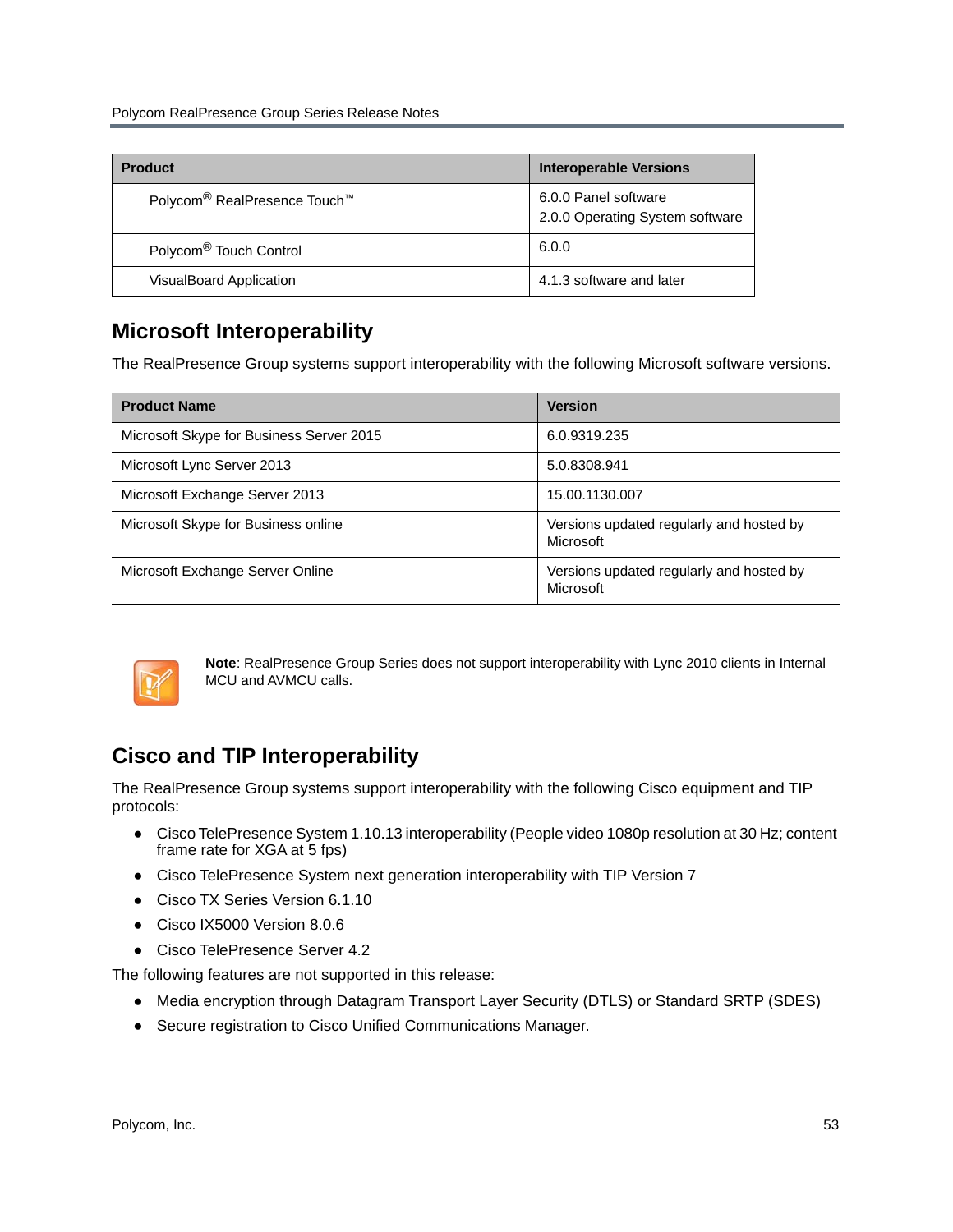### **VisualBoard Interoperability**

The VisualBoard application is an integrated application that is supported on all Polycom® RealPresence® Group Series systems. If you have not yet enabled the VisualBoard application, refer to the *Polycom RealPresence Group Series Administration Guide* at [support.polycom.com](http://support.polycom.com).